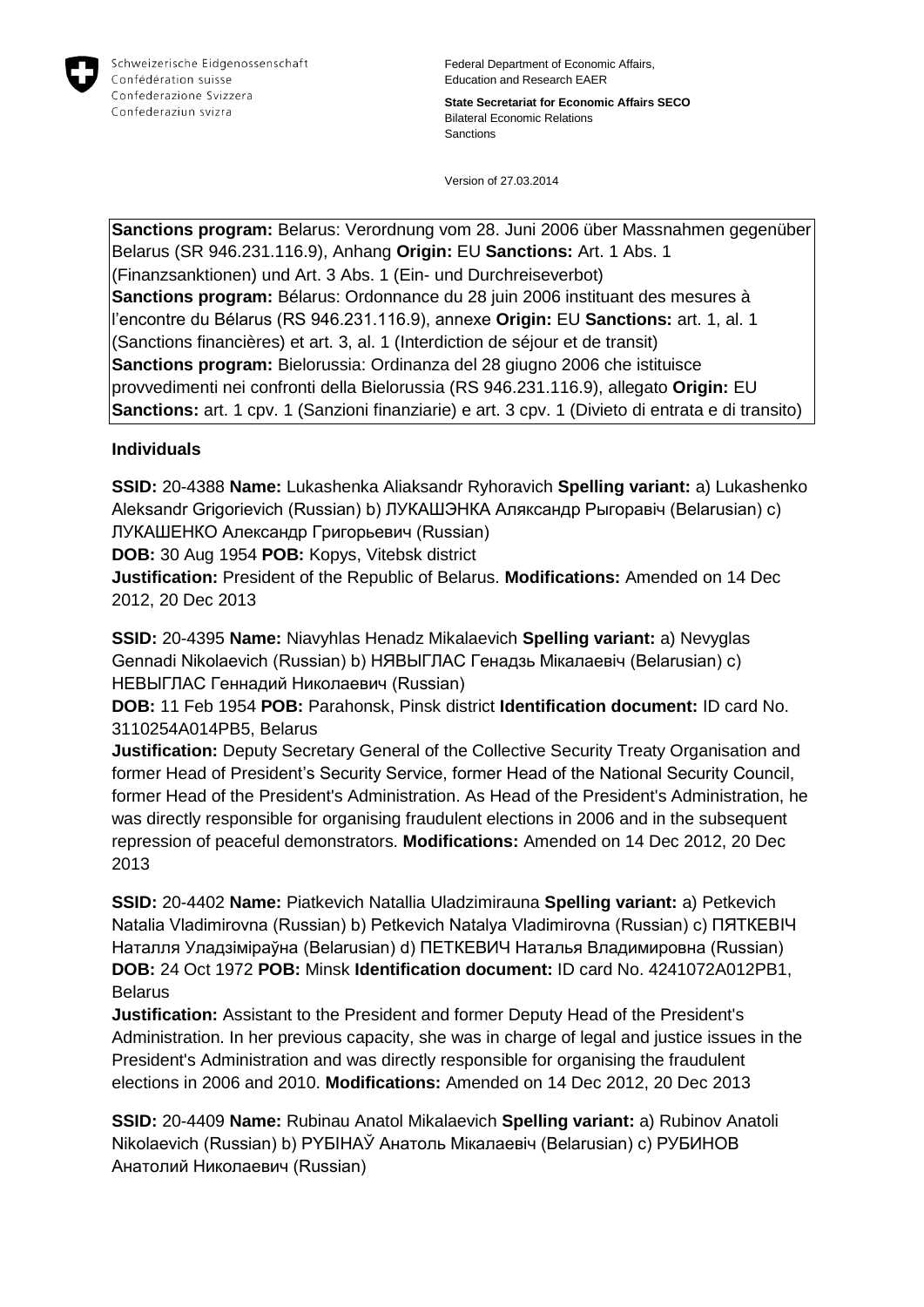#### **DOB:** 15 Apr 1939 **POB:** Mogilev

**Justification:** Chairman of the Upper House of Parliament, former Deputy Head in charge of Media and Ideology of the President's Administration (2006–2008). In that position, he was one of the main sources and voices of state propaganda and ideological support for the regime. **Modifications:** Amended on 14 Dec 2012, 20 Dec 2013

**SSID:** 20-4416 **Name:** Praliaskouski Aleh Vitoldavich **Spelling variant:** a) Proleskovski Oleg Vitoldovich (Russian) b) Proleskovsky Oleg Vitoldovich (Russian) c) ПРАЛЯСКОЎСКI Алег Вітольдавіч (Belarusian) d) ПРОЛЕСКОВСКИЙ Олег Витольдович (Russian) **DOB:** 1 Oct 1963 **POB:** Zagorsk, Sergijev Posad, Russian Federation **Address:** пр. Победителей, 11 Office no. 508, Минск, 220004, Belarus

**Justification:** Minister of Information, former Deputy Head of the President's Administration, former Head of the General Directorate for Ideology in the President's Administration, former Director of the Centre of Analysis and Information of the President's Administration. He has been one of the main sources and voices of state propaganda and ideological support for the regime. He has been promoted to the position of Minister, and has since continued to be a vocal propagandist and supporter of the acts of the regime towards the democratic opposition and civil society. **Modifications:** Amended on 14 Dec 2012, 20 Dec 2013

**SSID:** 20-4422 **Name:** Radzkou Aliaksandr Mikhailavich **Spelling variant:** a) Radkov Aleksandr Mikhailovich (Russian) b) РАДЗЬКОЎ Аляксандр Міхайлавіч (Belarusian) c) РАДЬКОВ Александр Михайлович (Russian)

**DOB:** 1 Jul 1951 **POB:** Votnia, Mogilev region **Identification document:** ID card No. 3010751M102PB0, Belarus

**Justification:** First Deputy Head of the President's Administration, former Minister of Education. He closed down the European Humanity University, ordered the repression of opposition students, and organised students in order to force them to vote for the regime. He played an active role in organising fraudulent elections in 2008, 2010 and 2012, and in the subsequent repression of peaceful demonstrators in 2008 and 2010. He is very close to President Lukashenka. He is the Head of Belaya Rus, the main ideological and political organisation of the regime. **Modifications:** Amended on 14 Dec 2012, 20 Dec 2013

**SSID:** 20-4436 **Name:** Halavanau Viktar Ryhoravich **Spelling variant:** a) Golovanov Viktor Grigorievich (Russian) b) ГАЛАВАНАЎ Віктар Рыгоравіч (Belarusian) c) ГОЛОВАНОВ Виктор Григорьевич (Russian)

**DOB:** 15 Dec 1952 **POB:** Borisov **Address:** ул. Короля, 3, Minsk, Belarus **Justification:** Rector of the private "Belarus Institute of Law". As former Minister of Justice, his services elaborated laws that are repressive towards civil society and the democratic opposition. He also denied or deprived registration for NGOs and political parties and he ignored unlawful acts undertaken by the security services against the population. **Modifications:** Amended on 14 Dec 2012, 20 Dec 2013

**SSID:** 20-4443 **Name:** Zimouski Aliaksandr Leanidavich **Spelling variant:** a) Zimovski Aleksandr Leonidovich (Russian) b) ЎЗIМOЎCКI Аляксандр Леанідавіч (Belarusian) c) ЗИМОВСКИЙ Александр Леонидович (Russian)

**DOB:** 10 Jan 1961 **POB:** Germany **Identification document:** ID card No.

3100161A078PB5, Belarus

**Justification:** Media adviser and former President of the State Radio-television company. Former Member of the Upper House of the Parliament. He was the main actor of the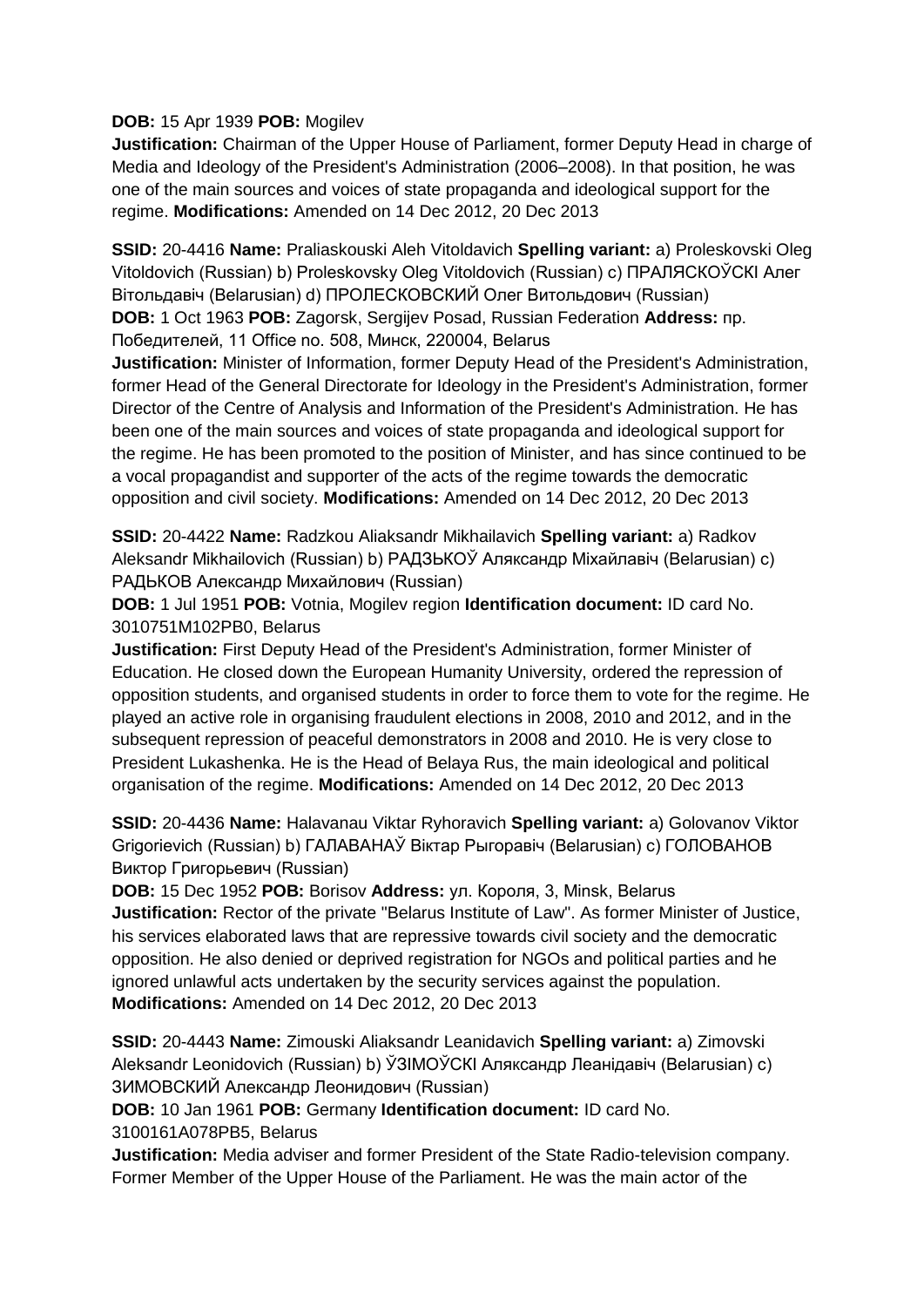regime's propaganda until December 2010, by systematically denigrating the opposition and justifying gross violations of human rights and recurrent crackdowns on the opposition and on civil society in Belarus. On 29 December 2012, he admitted that he was recruited to lead an information war and he proudly said that he succeeded in leading it to victory and that he has not changed his views. **Other information:** POB: Gernamy (GDR) **Modifications:**  Amended on 14 Dec 2012, 20 Dec 2013

**SSID:** 20-4449 **Name:** Kanapliou Uladzimir Mikalaevich **Spelling variant:** a) Konoplev Vladimir Nikolaevich (Russian) b) КАНАПЛЕЎ Уладзімір Мікалаевіч (Belarusian) c) КОНОПЛЕВ Владимир Николаевич (Russian)

**DOB:** 3 Jan 1954 **POB:** Akulintsi, Mogilev district **Identification document:** ID card No. 3030154A124PB9, Belarus

**Justification:** Has close ties with President Lukashenka with whom he worked closely during the 1980s and mainly in 1990s. Deputy Head of the National Olympic Committee (Head is Alexandr Lukashenka). Former Chairman of the Lower House of the Parliament, appointed by the President. He was one of the main actors in the fraudulent presidential election in 2006. **Modifications:** Amended on 14 Dec 2012, 20 Dec 2013

**SSID:** 20-4456 **Name:** Charhinets Mikalai Ivanavich **Spelling variant:** a) Cherginets Nikolai Ivanovich (Russian) b) ЧАРГIНЕЦ Мікалай Іванавіч (Belarusian) c) ЧЕРГИНЕЦ Николай Иванович (Russian)

**DOB:** 17 Oct 1937 **POB:** Minsk **Address:** Общественное объединение "Союз писателей Беларуси", ул. Фрунзе, 5, Минск, 220034 **Identification document:** ID card No. 3171037A004PB4, Belarus

**Justification:** Head of the pro-regime Union of writers and Chairman of the Morality Republican Public Council (that takes part in the censorship activities of the regime) and former Chairman of the Foreign Affairs Committee of the Upper House. He is a close supporter of President Lukashenka, and key to the regime's propaganda and censorship. **Modifications:** Amended on 14 Dec 2012, 20 Dec 2013

**SSID:** 20-4462 **Name:** Kastsian Siarhei Ivanavich **Spelling variant:** a) Kostian Sergei Ivanovich (Russian) b) Kostyan Sergey Ivanovich (Russian) c) КАСЦЯН Сяргей Іванавіч (Belarusian) d) КОСТЯН Сергей Иванович (Russian)

**DOB:** 15 Jan 1941 **POB:** Usokhi, Mogilev district

**Justification:** Former Chairman of the Foreign Affairs Committee of the Lower House. Chairman of the pro-regime Belarusian Slavic Committee. Important figure in the Lukashenko regime. **Modifications:** Amended on 14 Dec 2012, 20 Dec 2013

**SSID:** 20-4469 **Name:** Orda Mikhail Siarheevich **Spelling variant:** a) Orda Mikhail Sergeievich (Russian) b) ОРДА Міхаіл Сяргеевіч (Belarusian) c) ОРДА Михаил Сергеевич (Russian)

**DOB:** 28 Sep 1966 **POB:** Diatlovo (Дятлово), Grodno district (Гродненской области) **Address:** пр. Победителей, д. 7, Минск, 220004 **Identification document:** ID card No. 3280966A011PB2, Belarus

**Justification:** Has actively undermined democracy in Belarus. Head of the Representation of the Permanent Committee of the Union State in Minsk. Former Member of the Lower House and a former leader of BRSM (Belarusian youth union). In particular, in the latter position, he was the main organiser behind actions by BRSM activists against peaceful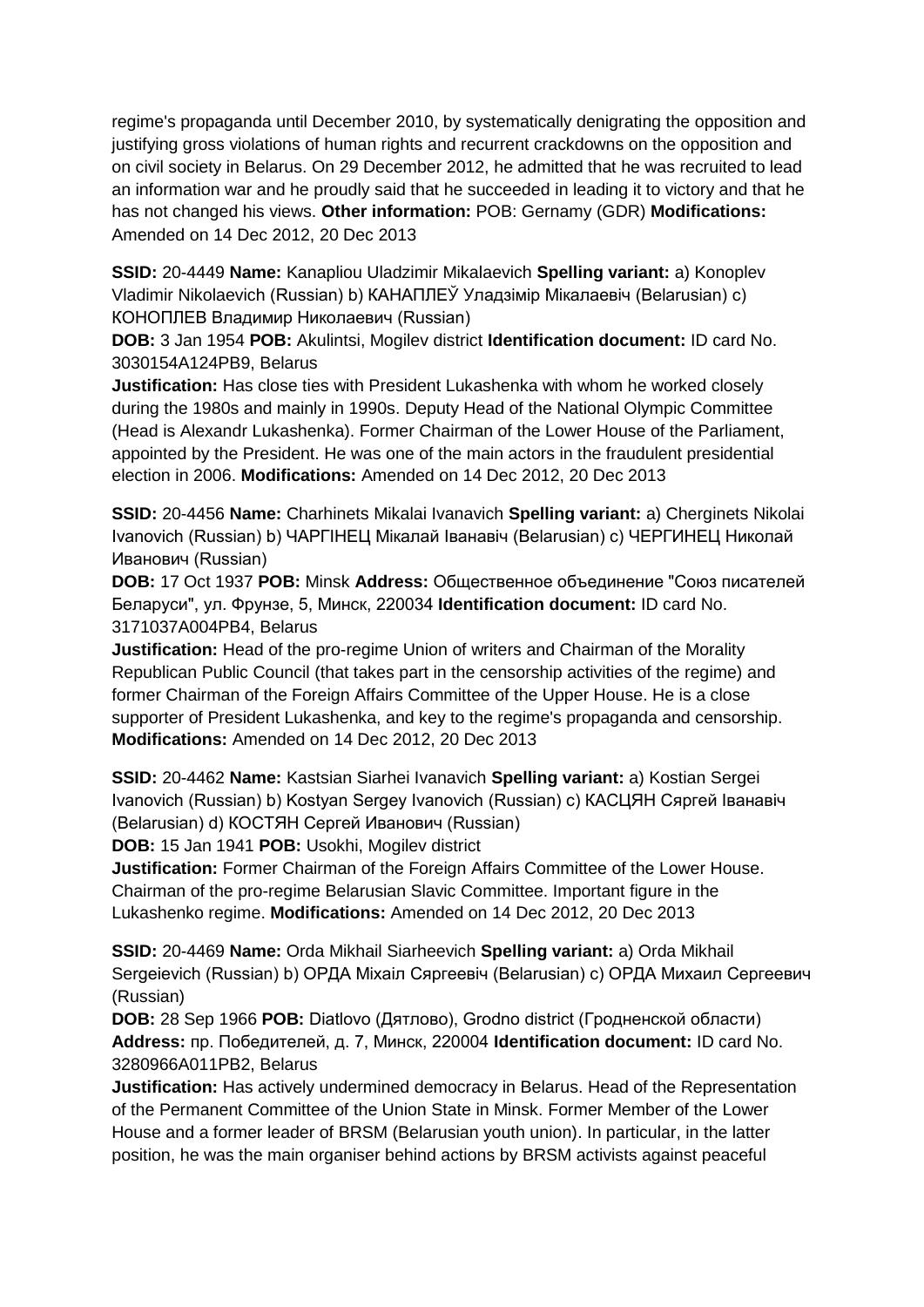demonstrators protesting against the fraudulent Presidential elections in 2006. **Modifications:** Amended on 14 Dec 2012, 20 Dec 2013

**SSID:** 20-4476 **Name:** Lazavik Mikalai Ivanavich **Spelling variant:** a) Lozovik Nikolai Ivanovich (Russian) b) ЛАЗАВIК Мікалай Іванавіч (Belarusian) c) ЛОЗОВИК Николай Иванович (Russian)

**DOB:** 18 Jan 1951 **POB:** Nevinyany (Невинянн Вилейского), Minsk region (р-на Минской обл) **Identification document:** ID card No. 3180151H004PB2, Belarus

**Justification:** Secretary of the Central Election Commission of Belarus. Since 2000 he has been one of the main actors involved in the falsifications in fraudulent elections and referenda, in particular in 2004, 2006, 2008, 2010, 2012 **Modifications:** Amended on 14 Dec 2012, 20 Dec 2013

**SSID:** 20-4482 **Name:** Miklashevich Piotr Piatrovich **Spelling variant:** a) Miklashevich Petr Petrovich (Russian) b) МIКЛАШЭВIЧ Пётр Пятровіч (Belarusian) c) МИКЛАШЕВИЧ Петр Петрович (Russian)

**DOB:** 18 Oct 1954 **POB:** Kosuta, Minsk region

**Justification:** Head of the Constitutional Court and former Prosecutor General who has been active in the repression of civil society and of the democratic opposition. In his previous capacity, he was one of the main persons involved in the repression of the democratic opposition and of civil society from 2004 to 2008. Since his appointment to the Constitutional Court in 2008, he has faithfully implemented the repressive policies of the regime and has validated repressive laws even when they violated the constitution. **Modifications:**  Amended on 14 Dec 2012, 20 Dec 2013

**SSID:** 20-4489 **Name:** Slizheuski Aleh Leanidavich **Spelling variant:** a) Slizhevski Oleg Leonidovich (Russian) b) СЛIЖЭЎСКI Алег Леанідавіч (Belarusian) c) СЛИЖЕВСКИЙ Олег Леонидович (Russian)

**DOB:** 16 Aug 1972 **POB:** Grodno **Address:** 10 Kollektornaya str., Minsk, 220004, Belarus **Justification:** Minister of Justice, Member of the Central Election Commission (CEC) and former Head of Division of Social organisations and political parties in the Ministry of Justice. As a Member of the CEC, he was responsible for the violations of international electoral standards which have occurred in elections since 2007. With his positions in the Ministry of Justice and the control he exercises over the judiciary, he has taken an active part in the repression of civil society and of the democratic opposition, by refusing registration of NGOs and political parties, which in many cases has lead to their abolition. **Modifications:**  Amended on 14 Dec 2012, 20 Dec 2013

**SSID:** 20-4493 **Name:** Kharyton Aliaksandr **Spelling variant:** a) Khariton Aleksandr (Russian) b) ХАРЫТОН Александр (Belarusian) c) ХАРИТОН Александр (Russian) **Justification:** Senior Consultant of the Division of Social Organisations, Parties and NGOs of the Ministry of Justice. He has taken an active part in the repression of civil society and of the democratic opposition since 2001, by personally refusing to register NGOs and political parties, which in many cases has lead to their abolition. **Modifications:** Amended on 14 Dec 2012, 20 Dec 2013

**SSID:** 20-4516 **Name:** Sukharenka Stsiapan Mikalaevich **Spelling variant:** a) Sukhorenko Stepan Nikolaevich (Russian) b) СУХАРЭНКА Сцяпан Мікалаевіч (Belarusian) c) СУХОРЕНКО Степан Николаевич (Russian)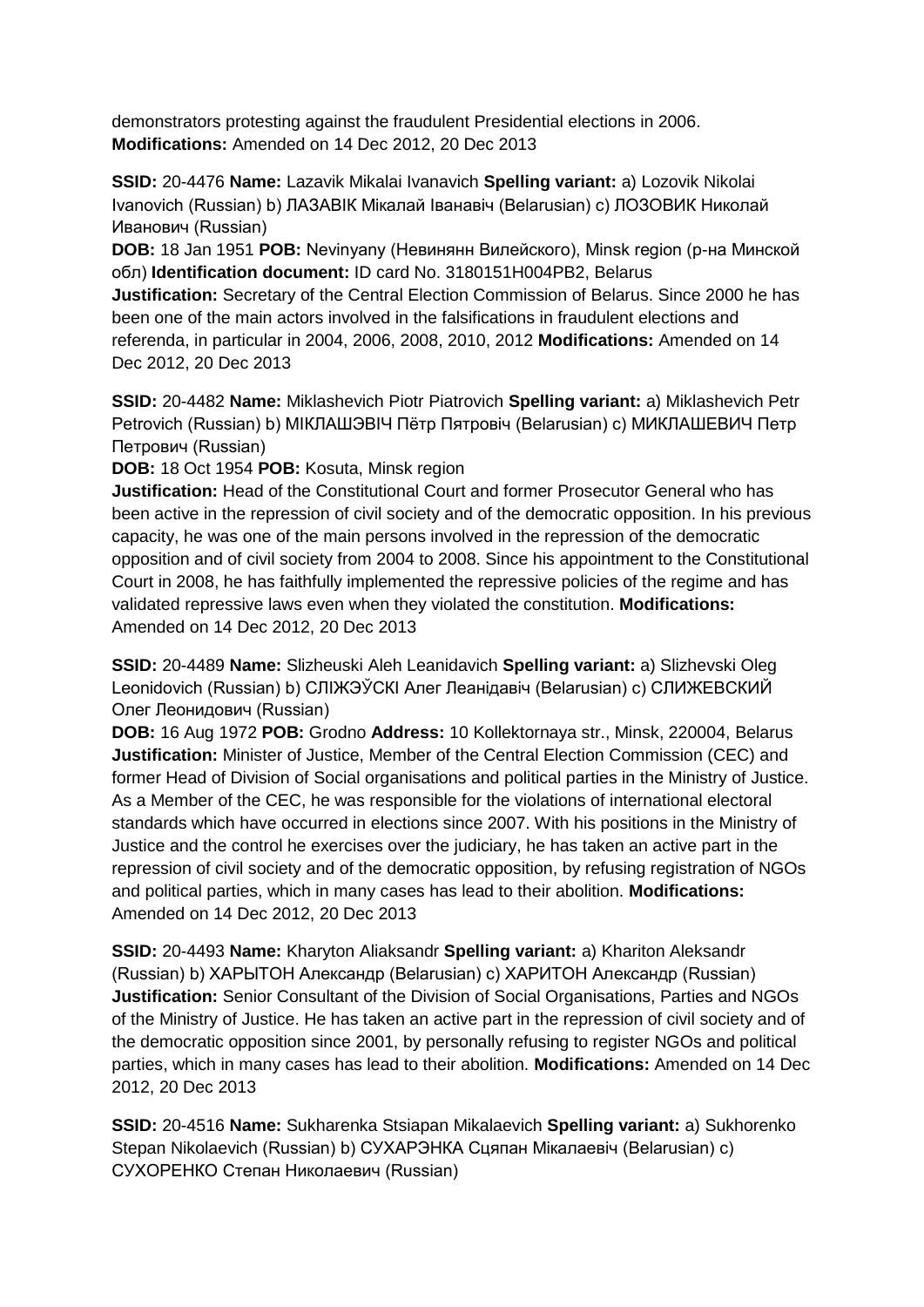**DOB:** 27 Jan 1957 **POB:** Zdudichi, Gomel region **Address:** Embassy of the Republic of Belarus to the Republic of Armenia, Erevan

**Justification:** Ambassador of the Belarusian Ministry of Foreign Affairs, former Chairman of KGB. He threatened peaceful activists before demonstrations in 2006, and was one of the main actors in the repression after the fraudulent elections of the democratic opposition and of civil society. He was also the initiator of repressive legislative amendments and laws against the democratic opposition and civil society. **Modifications:** Amended on 14 Dec 2012, 20 Dec 2013

**SSID:** 20-4523 **Name:** Dzemiantsei Vasil Ivanavich **Spelling variant:** a) Dzemyantsey Vasil Ivanovich (Belarusian) b) Dementei Vasili Ivanovich (Russian) c) Dementey Vasili Ivanovich (Russian) d) ДЗЕМЯНЦЕЙ Васіль Iванавіч (Belarusian) e) ДЕМЕНТЕЙ Василий Иванович (Russian)

**DOB:** 20 Sep 1954 **Address:** Гродненская региональная таможня, ул. Карского, 53, Гродно, 230003 **Identification document:** ID card No. 3200954E045PB4, Belarus **Justification:** Head of the Grodno Customs regional committee, former First deputy Chairman of the KGB (2005–2007), former Deputy Head of the State Customs Committee. Responsible for the repressive work of the KGB against civil society and the democratic opposition in particular in 2006–2007. **Modifications:** Amended on 14 Dec 2012, 20 Dec 2013

**SSID:** 20-4527 **Name:** Kozik Leanid Piatrovich **Spelling variant:** a) Kozik Leonid Petrovich (Russian) b) КОЗIК Леанід Пятровіч (Belarusian) c) КОЗИК Леонид Петрович (Russian) **DOB:** 13 Jul 1948 **POB:** Borisov **Identification document:** ID card No. 3130748A017PB8, Belarus

**Justification:** Head of the Federation of Trade Unions. Former deputy Prime Minister and deputy Head of the President's Administration. Key figure and supporter of the regime. Responsible for the violations in the fraudulent creation of electoral committees, where the members of the pro-regime trade unions represent a major part, and the fraudulent designation of candidates, and for exerting pressure on workers to vote for the regime. **Modifications:** Amended on 14 Dec 2012, 20 Dec 2013

**SSID:** 20-4533 **Name:** Kaliada Aliaksandr Mikhailavich **Spelling variant:** a) Koleda Aleksandr Mikhailovich (Russian) b) КАЛЯДА Аляксандр Міхайлавіч (Belarusian) c) КОЛЕДА Александр Михайлович (Russian)

**DOB:** 21 Mar 1958 **Identification document:** ID card No. 3210358C033PB6, Belarus **Justification:** Director General for Human resources in the Brest regional administration. Former Member of the Central Election Committee, former Chairman of the Regional Election Committee of the Brest region for the Presidential election of 2010. As a Member of the Central Electoral Commission, he was responsible for the violations of international electoral standards in the Presidential elections in 2006 and 2010 in the Brest region. **Modifications:** Amended on 14 Dec 2012, 20 Dec 2013

**SSID:** 20-4548 **Name:** Karpenka Ihar Vasilievich **Spelling variant:** a) Karpenko Igor Vasilievich (Russian) b) КАРПЕНКА Ігар Васільевіч (Belarusian) c) КАРПЕНКО Игорь Васильевич (Russian)

**DOB:** 28 Apr 1964 **POB:** Novokuznetsk, Russian Federation **Address:** Минский городской исполнительный комитет, пр-т Независимости 8, Минск

**Justification:** First Secretary of the pro-regime Communist Party. Former Head of Regional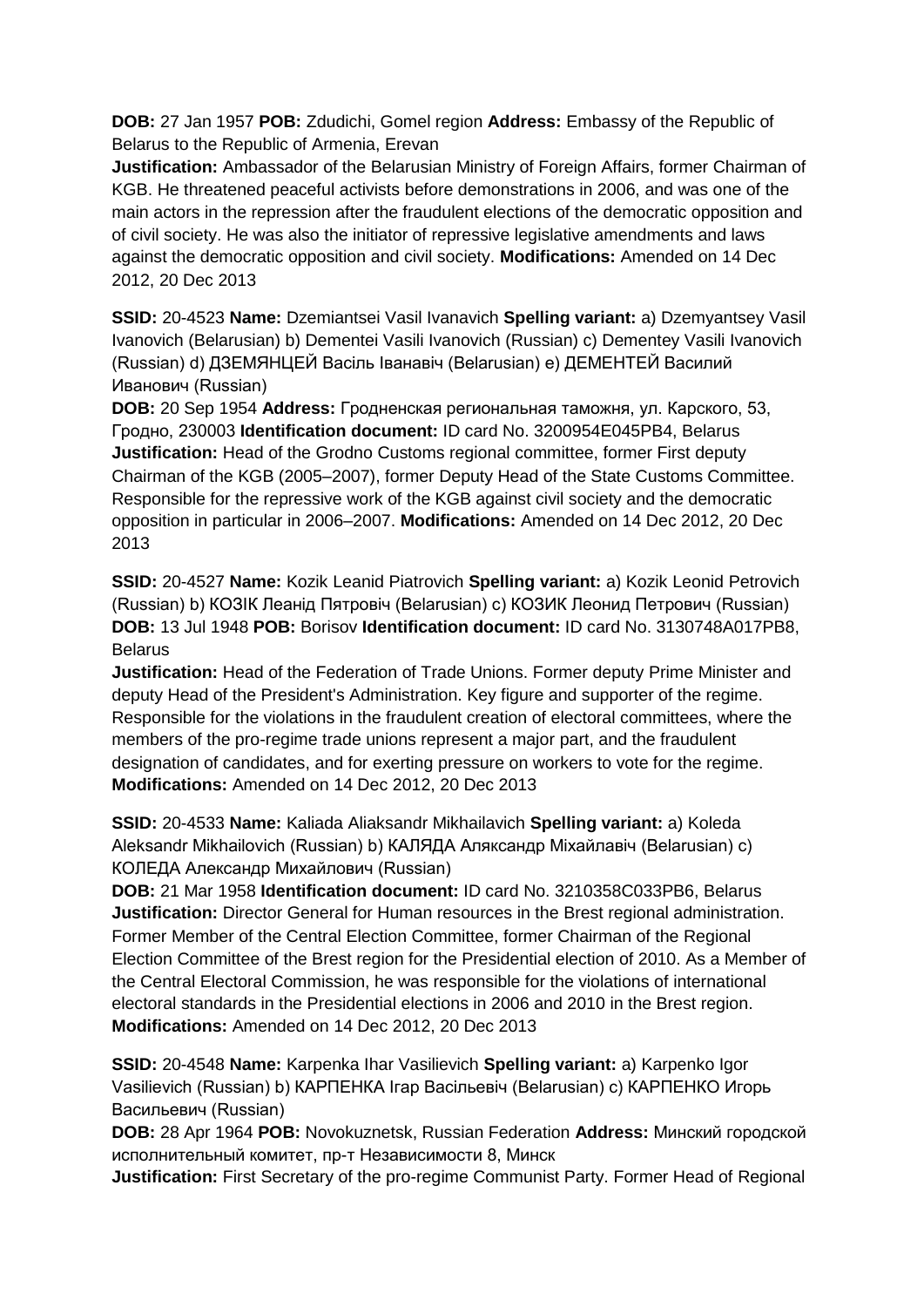Election Commission of Minsk City, former Member of the Lower Chamber of the Parliament, currently Deputy Mayor of Minsk. As Chairman of a Regional Electoral Commission for the Presidential election, he was directly responsible for the violations of international electoral standards in the Presidential elections, in particular in 2006 and 2010 in Minsk City. As Deputy Mayor of Minsk he has, control over the organization of rallies, demonstrations, marches and the organization and ideological outreach for referendums and elections. **Modifications:** Amended on 14 Dec 2012, 20 Dec 2013

**SSID:** 20-4563 **Name:** Rybakou Aliaksei Vasilievich **Spelling variant:** a) Rybakov Aliaksey Vasilievich (Russian) b) Rybakov Aleksei Vasilievich (Russian) c) Rybakov Alexey Vasilievich (Russian) d) РЫБАКОЎ Аляксей Васiльевiч (Belarusian) e) РЫБАКОВ Алексей Васильевич (Russian)

**DOB:** 31 Jul 1966 **Address:** Ul. Yesenina 31-1-104, Minsk **Identification document:** Passport No. MP2937413, Belarus

**Justification:** Judge of the Supreme Court. A former Judge of the Minsk Moskovski District Court and currently judge of the Supreme Court. He sentenced the former presidential candidate, Alyaksandr Kazulin, to five-and-a-half years in jail for organising protests in March 2006 against the fraudulent elections.The way he conducted the trial was a clear violation of the Code of Criminal Procedure. **Modifications:** Amended on 14 Dec 2012, 20 Dec 2013

**SSID:** 20-4568 **Name:** Bortnik Siarhei Aliaksandrovich **Spelling variant:** a) Bortnik Siarhey Aliaksandrovich (Belarusian) b) Bortnik Sergei Aleksandrovich (Russian) c) Bortnik Sergey Aleksandrovich (Russian) d) БОРТНIК Сяргей Аляксандравіч (Belarusian) e) БОРТНИК Сергей Александрович (Russian)

**DOB:** 28 May 1953 **POB:** Minsk **Address:** Ul. Surganovo 80-263, Minsk **Identification document:** Passport No. MP0469554, Belarus

**Justification:** Public Prosecutor. In 2006, he dealt with the case of the former presidential candidate Alyaksandr Kazulin who was accused of organising protests in March 2006 against the fraudulent elections. The accusation presented by him was politically motivated and included clear violations of the Code of Criminal Procedure. In April 2012, he also gave his agreement to imposing preventive police supervision for two years on the prominent political activist, Pavel Vinagradau. **Modifications:** Amended on 14 Dec 2012, 20 Dec 2013

**SSID:** 20-4577 **Name:** Iasianovich Leanid Stanislavavich **Spelling variant:** a) Yasianovich Leanid Stanislavavich (Belarusian) b) Iasenovich Leonid Stanislavovich (Russian) c) Yasenovich Leonid Stanislavovich (Russian) d) ЯСЯНОВІЧ Леанід Станіслававіч (Belarusian) e) ЯСЕНОВИЧ Леонид Станиславович (Russian)

**DOB:** 26 Nov 1961 **POB:** Buchani, Vitebsk district **Address:** Суд Центрального района г. Минска, ул. Кирова, 21, Минск, 220030 **Identification document:** Passport No. MP0515811, Belarus

**Justification:** Deputy President of the Minsk Central District Court. Former Judge of the Minsk Central District Court. On 6 August 2006, he sentenced the civil society activists of the Civic Initiative "Partnership" to jail for having monitored the Presidential elections in 2006. Nikolai Astreiko was sentenced to 2 years in jail, Timofei Dranchuk to 1 year, Aleksandr Shalaiko and Enira Bronitskaya to 6 months. In 2007, 2010, 2011 and 2012, he sentenced several activists to days in jail; particularly on 20 December 2010, he sentenced Andrei Luhin, Serhey Krauchanka, Stanislau Fedorau to 10 days in jail and Volha Chernykh to 12 days in jail. On 21 December 2010, he sentenced Mykalai Dzemidenka to 15 days in jail. On 20 December 2011, he sentenced two activists who participated in an action on the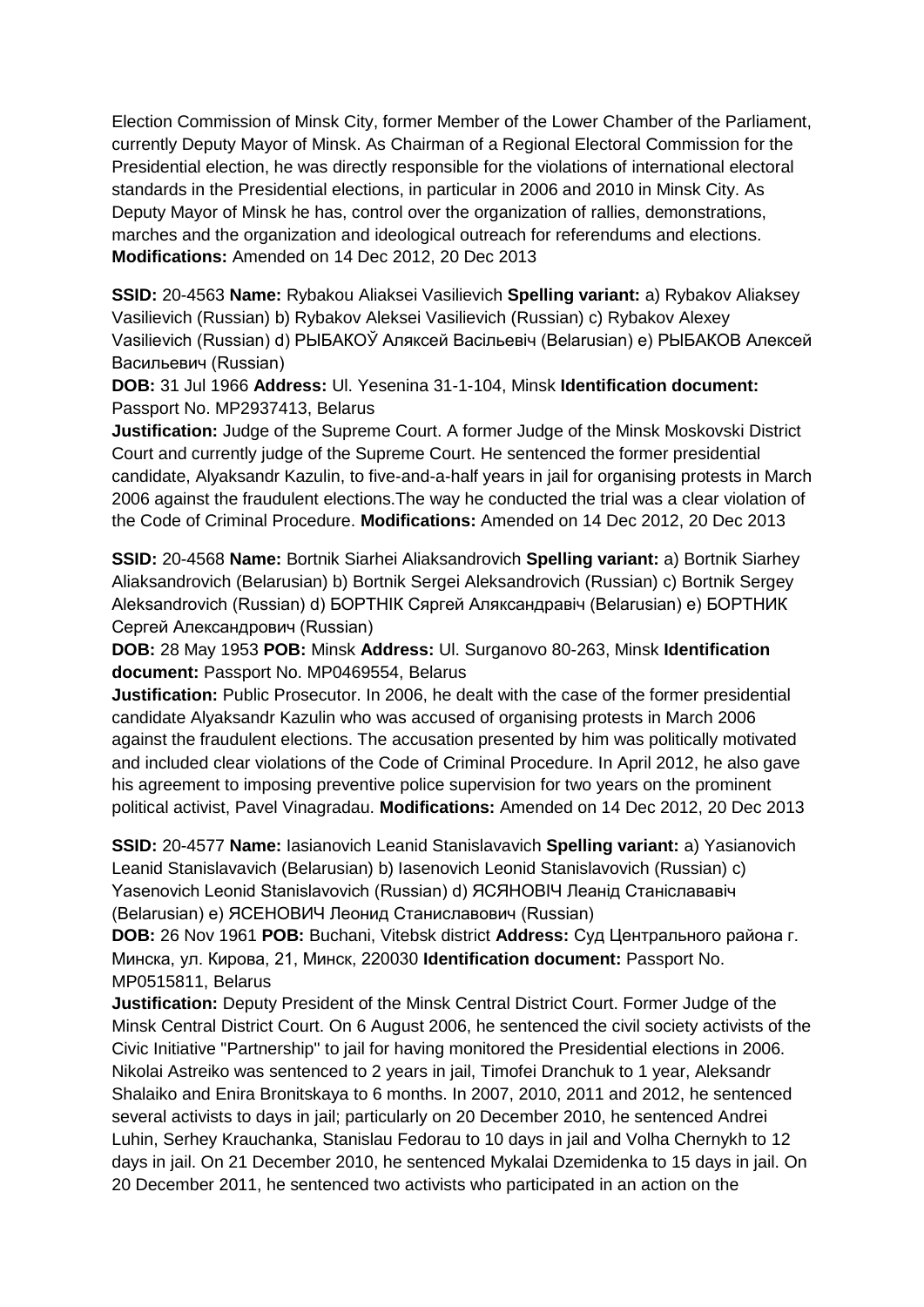anniversary of the events of 19 December 2010, Vassil Parfenkau and Siarhey Pavel respectively to 15 and 12 days in jail. On 6 September 2012, he sentenced Aliaksey Tseply to 5 days in jail for alleged resistance to a policeman, whereas he was distributing an opposition newspaper in central Minsk. His way of conducting the trials was a clear violation of the Code of Criminal Procedure. **Modifications:** Amended on 14 Dec 2012, 20 Dec 2013

**SSID:** 20-4587 **Name:** Mihun Andrei Arkadzevich **Spelling variant:** a) Mihun Andrey Arkadzevich (Belarusian) b) Migun Andrei Arkadievich (Russian) c) Migun Andrey Arkadievich (Russian) d) MIГYH Андрэй Аркадзевіч (Belarusian) e) МИГУН Андрей Аркадевич (Russian)

**DOB:** 5 Feb 1978 **POB:** Minsk **Address:** UI. Goretskovo Maksima 53-16, Minsk **Identification document:** Passport No. MP1313262, Belarus

**Justification:** Public Prosecutor. In 2006, he dealt with the case of the Civic Initiative "Partnership" for monitoring the Presidential elections in 2006. The accusation presented by him against Nikolai Astreiko, Timofei Dranchuk, Aleksandr Shalaiko and Enira Bronitskaya was politically motivated and included clear violations of the Code of Criminal Procedure. **Modifications:** Amended on 14 Dec 2012, 20 Dec 2013

**SSID:** 20-4596 **Name:** Sheiman Viktar Uladzimiravich **Spelling variant:** a) Sheyman Viktar Uladzimiravich (Belarusian) b) Sheiman Viktor Vladimirovich (Russian) c) Sheyman Viktor Vladimirovich (Russian) d) ШЭЙМАН Віктар Уладзіміравіч (Belarusian) e) ШЕЙМАН Виктор Владимирович (Russian)

**DOB:** 26 May 1958 **POB:** Grodno region

**Justification:** Head of the Management Department of the President's Administration. Responsible for the unresolved disappearances of Yuri Zakharenko, Viktor Gonchar, Anatoly Krasovski and Dmitri Zavadski in Belarus in 1999–2000. Former Secretary of the Security Council. Sheiman remains Special Assistant/Aid to the President. **Modifications:** Amended on 14 Dec 2012, 20 Dec 2013

**SSID:** 20-4603 **Name:** Navumau Uladzimir Uladzimiravich **Spelling variant:** a) Naumov Vladimir Vladimirovich (Russian) b) НАВУМАЎ Уладзімір Уладзіміравіч (Belarusian) c) НАУМОВ Владимир Владимирович (Russian)

**DOB:** 7 Feb 1956 **POB:** Smolensk, Russian Federation

**Justification:** Failed to take action to investigate the case of the unresolved disappearances of Yuri Zakharenko, Viktor Gonchar, Anatoly Krasovski and Dmitri Zavadski in Belarus in 1999–2000. Former Minister of Interior and also former Head of the President's Security Service. As a Minister of Interior he was responsible for the repression over the peaceful demonstrations until his retirement on 6 April 2009 for health reasons. **Modifications:**  Amended on 14 Dec 2012, 20 Dec 2013

**SSID:** 20-4610 **Name:** Sivakau Iury Leanidavich **Spelling variant:** a) Sivakov Yurij Leonidovich (Russian) b) Sivakov Yuri Leonidovich (Russian) c) Sivakov Iury Leonidovich (Russian) d) Sivakau Yury Leanidavich (Belarusian) e) СIВАКАЎ Юрый Леанiдавiч (Belarusian) f) СИВАКОВ Юрий Леонидович (Russian)

**DOB:** 5 Aug 1946 **POB:** Sakhalin Region

**Justification:** Orchestrated the unresolved disappearances of Yuri Zakharenko, Viktor Gonchar, Anatoly Krasovski and Dmitri Zavadski in Belarus in 1999–2000. Deputy rector of Minsk Institute of Management, former Minister of Tourism and Sports, former Minister of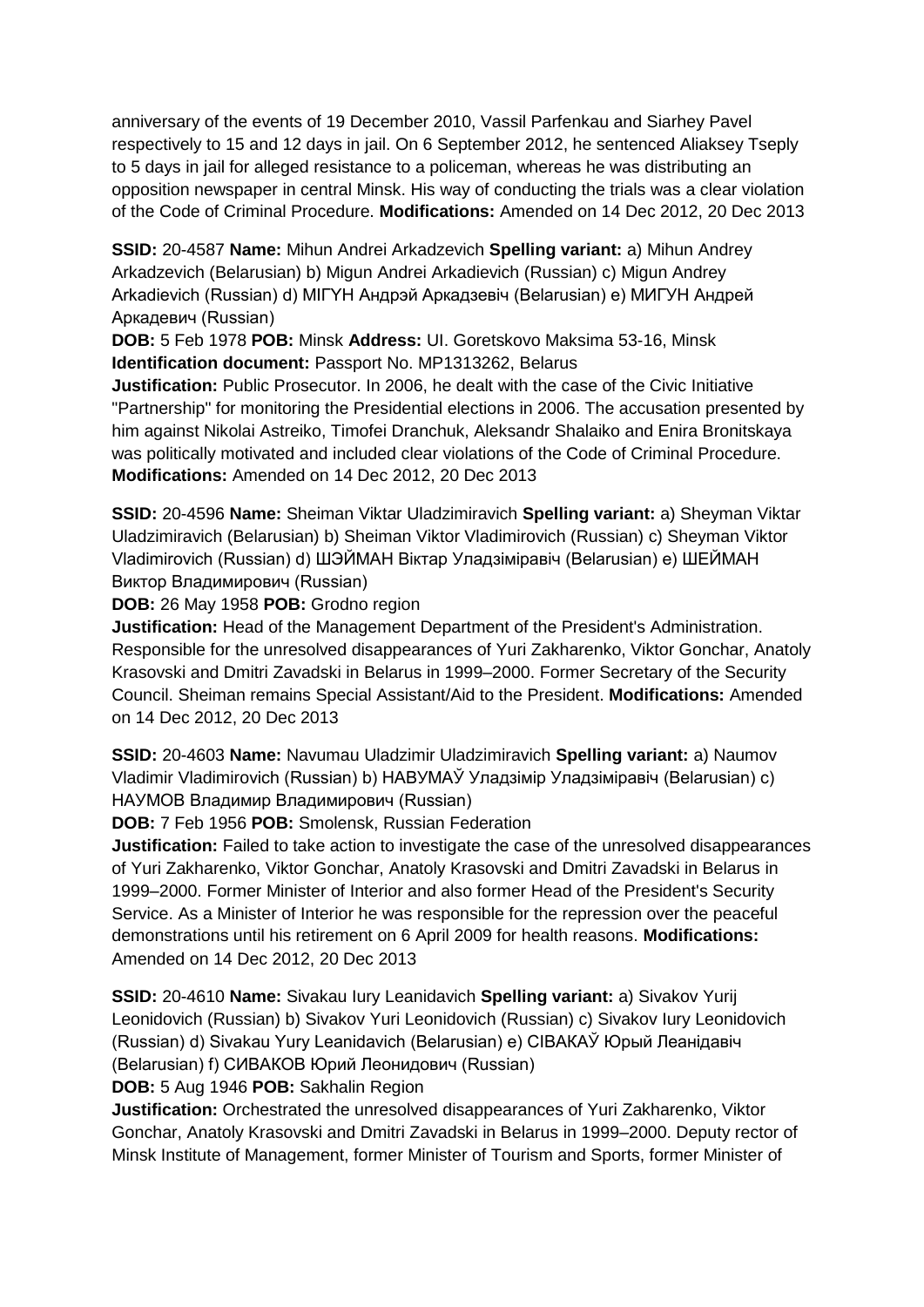Interior and former Deputy Head of the Presidential Administration. **Modifications:**  Amended on 14 Dec 2012, 20 Dec 2013

**SSID:** 20-4617 **Name:** Paulichenka Dzmitry Valerievich **Spelling variant:** a) Pavlichenko Dmitri Valerievich (Russian) b) Pavlichenko Dmitriy Valeriyevich (Russian) c) ПАЎЛIЧЭНКА Дзмiтрый Валер'евіч (Belarusian) d) ПАВЛИЧЕНКО Дмитрий Валериевич (Russian) **DOB:** 1966 **POB:** Vitebsk

**Justification:** Key person in the unresolved disappearances of Yuri Zakharenko, Viktor Gonchar, Anatoly Krasovski and Dmitri Zavadski in Belarus in 1999–2000. Head of «Honour», the Ministry of Interior's Association of the veterans from special forces from the Ministry of Interior, former Head of the Special Response Group at the ministry of Interior (SOBR). **Modifications:** Amended on 14 Dec 2012, 20 Dec 2013

**SSID:** 20-4624 **Name:** Iarmoshyna Lidziia Mikhailauna **Spelling variant:** a) Yarmoshyna Lidzia Mikhailauna (Belarusian) b) Yarmoshyna Lidziya Mikhailauna (Belarusian) c) Ermoshina Lidiia Mikhailovna (Russian) d) Yermoshina Lidia Mikhailovna (Russian) e) Yermoshina Lidiya Mikhailovna (Russian) f) ЯРМОШIНА Лідзія Міхайлаўна (Belarusian) g) ЕРМОШИНА Лидия Михайловна (Russian)

**DOB:** 29 Jan 1953 **POB:** Slutsk, Minsk Region

**Justification:** Chairwoman of the Central Election Commission of Belarus. Since 1996, she has been one of the main persons participating in the falsifications of the fraudulent elections and referendum, in particular in 2004, 2006, 2008, 2010, 2012. **Modifications:** Amended on 14 Dec 2012, 20 Dec 2013

**SSID:** 20-4631 **Name:** Padabed Iury Mikalaevich **Spelling variant:** a) Padabed Yury Mikalaevich (Belarusian) b) Podobed Iuri Nikolaevich (Russian) c) Podobed Yuri Nikolaevich (Russian) d) ПАДАБЕД Юрый Мікалаевіч (Belarusian) e) ПОДОБЕД Юрий Николаевич (Russian)

**DOB:** 5 Mar 1962 **POB:** Slutsk, Minsk Region

**Justification:** Head of the security service of the holding company Triple of Yuri Chizh, former Head of the Unit for Special Purposes, Ministry of Interior. As a commander of internal anti-riot troops he was directly responsible for and was directly involved in the violent repression of peaceful demonstrations, notably in 2004 and 2008. **Relation:** Head of the security service of LLC Triple (SSID 20-5848) **Modifications:** Amended on 14 Dec 2012, 20 Dec 2013

**SSID:** 20-4637 **Name:** Lukashenka Viktar Aliaksandravich **Spelling variant:** a) Lukashenko Viktor Aleksandrovich (Russian) b) ЛУКАШЭНКА Віктар Аляксандравіч (Belarusian) c) ЛУКАШЕНКО Виктор Александрович (Russian)

**DOB:** 28 Nov 1975

**Justification:** Assistant/Aid to the President in National Security Affairs. In May 2013, appointed co-supervisor of the Belarusian-Russian Commission on Potash Exports by his father. As one of his closest collaborators, he has played a key role in the repressive measures implemented against the democratic opposition and civil society. As a key member of the State Security Council, he was responsible for the coordination of repressive measures against the democratic opposition and civil society, in particular in the crackdown of the demonstration on 19 December 2010. **Modifications:** Amended on 14 Dec 2012, 20 Dec 2013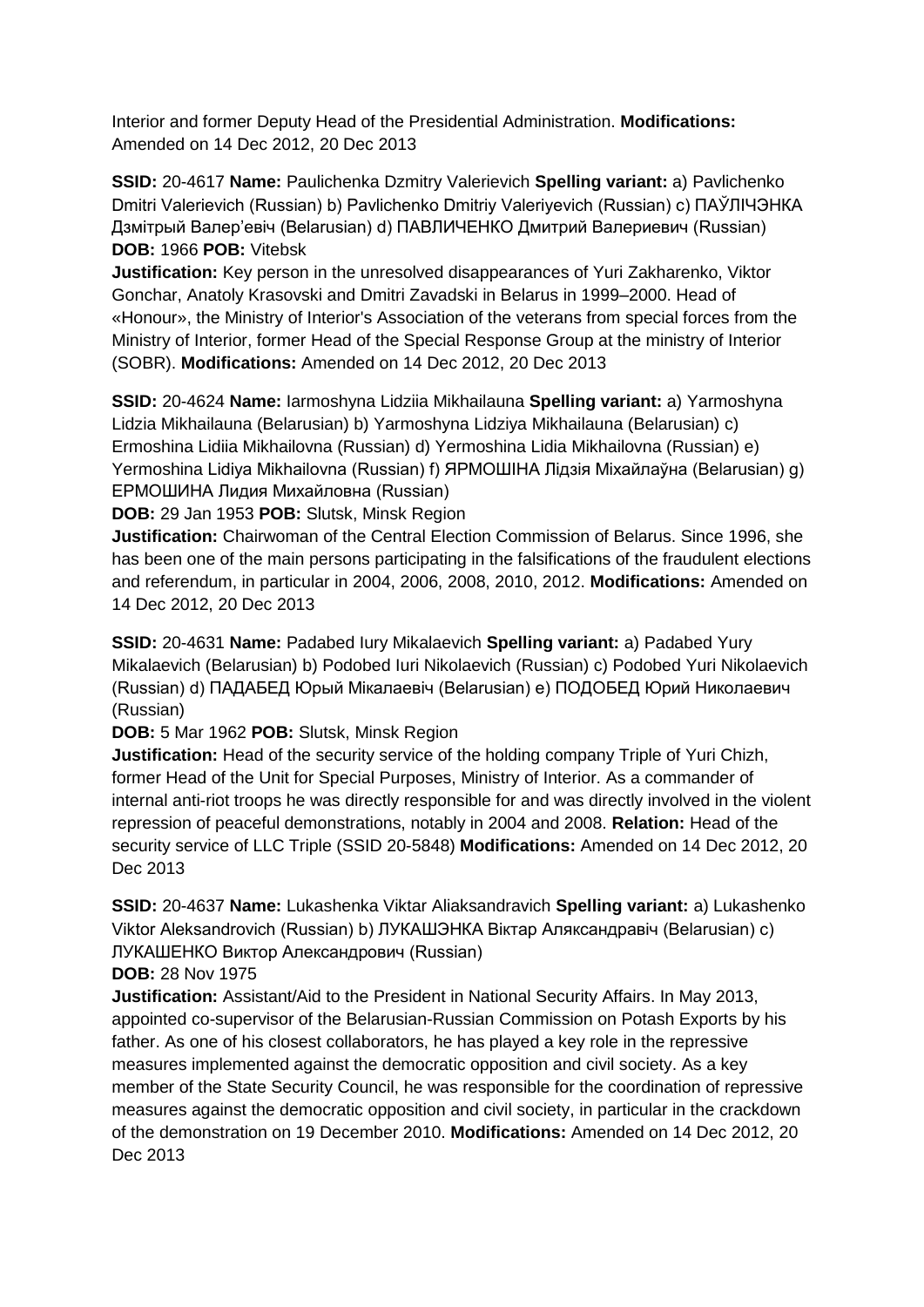**SSID:** 20-4642 **Name:** Bazanau Aliaksandr Viktaravich **Spelling variant:** a) Bazanov Aleksandr Viktorovich (Russian) b) БАЗАНАЎ Аляскандр Віктаравіч (Belarusian) c) БАЗАНОВ Александр Викторович (Russian)

**DOB:** 26 Nov 1962 **POB:** Kazakhstan **Address:** пр-т Победителей, 7 Информационноаналитический центр, Минск, 220004, Belarus

**Justification:** Director of the Information and Analytical Center of the President's Administration. He is one of the main sources of state propaganda, which supports and justifies the repression of the democratic opposition and of civil society. Democratic opposition and civil society are systematically highlighted in a negative and derogatory way using falsified information. **Modifications:** Amended on 14 Dec 2012, 20 Dec 2013

**SSID:** 20-4648 **Name:** Guseu Aliaksei Viktaravich **Spelling variant:** a) Gusev Aleksei Viktorovich (Russian) b) Gusev Alexey Viktorovich (Russian) c) ГУСЕЎ Аляксей Вiктаравіч (Belarusian) d) ГУСЕВ Алексей Викторович (Russian)

**Justification:** Responsible for organising and implementing the dissemination of falsified information through the state-controlled media. Former first Deputy Director of the Information and Analytical Centre of the President's Administration. A source and voice of state propaganda, which provokes, supports and justifies the repression of the democratic opposition and of civil society. democratic opposition and civil society are systematically highlighted in a negative and derogatory way using falsified information. **Modifications:**  Amended on 14 Dec 2012, 20 Dec 2013

**SSID:** 20-4652 **Name:** Kryshtapovich Leu Eustafievich **Spelling variant:** a) Kryshtapovich Leu Yeustafievich (Belarusian) b) Krishtapovich Lev Evstafievich (Russian) c) Krishtapovich Lev Yevstafievich (Russian) d) КРЫШТАПОВIЧ Леў Еўстафьевіч (Belarusian) e) КРИШТАПОВИЧ Лев Евстафьевич (Russian)

**Address:** Информационно-аналитический центр, пр-т Победителей, 7, Минск, 220004, **Belarus** 

**Justification:** Deputy Director of the Information and Analytical Centre of the President's Administration of the President. An important source and voice of state propaganda, which supports and justifies the repression of the democratic opposition and of civil society. Democratic opposition and civil society are systematically highlighted in a negative and derogatory way using falsified information. **Modifications:** Amended on 14 Dec 2012, 20 Dec 2013

**SSID:** 20-4656 **Name:** Kolas Alena Piatrovna **Spelling variant:** a) Kolos Elena Petrovna (Russian) b) Kolos Yelena Petrovna (Russian) c) КОЛАС Алена Пятроўна (Belarusian) d) КОЛОС Елена Петровна (Russian)

**Address:** Информационно-аналитический центр, пр-т Победителей, 7, Минск, 220004, Belarus

**Justification:** Deputy Director of the Information and Analytical Centre of the President's Administration. An important source and voice of state propaganda, which provokes, supports and justifies the repression of the democratic opposition and of civil society. Democratic opposition and civil society are systematically highlighted in a negative and derogatory way using falsified information. **Modifications:** Amended on 14 Dec 2012, 20 Dec 2013

**SSID:** 20-4660 **Name:** Makei Uladzimir Uladzimiravich **Spelling variant:** a) Makey Uladzimir Uladzimiravich (Belarusian) b) Makei Vladimir Vladimirovich (Russian) c) Makey Vladimir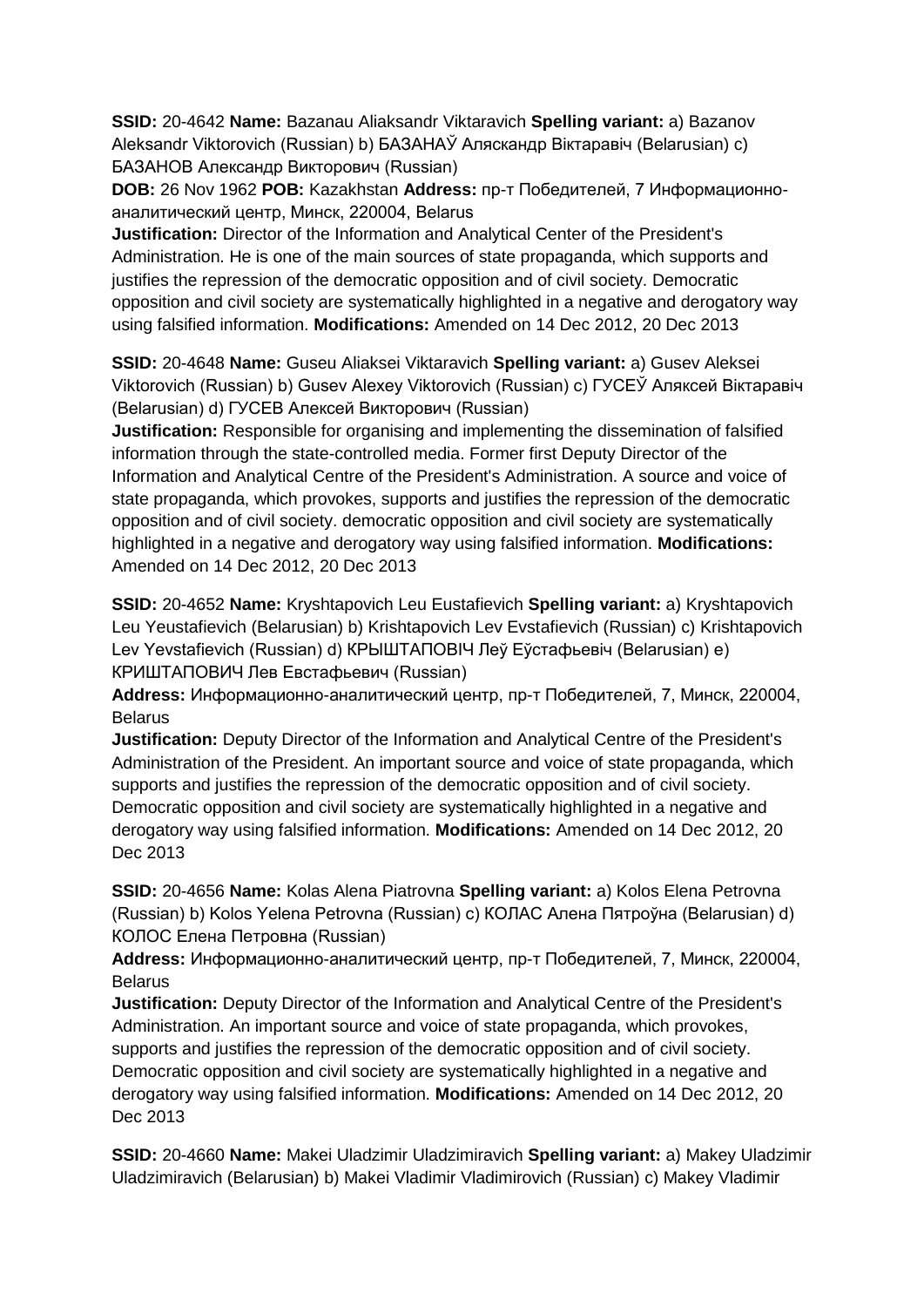Vladimirovich (Russian) d) МАКЕЙ Уладзімір Уладзіміравіч (Belarusian) e) МАКЕЙ Владимир Владимирович (Russian)

**DOB:** 5 Aug 1958 **POB:** Grodno region **Identification document:** ID card No. 3050858A060PB5, Belarus

**Justification:** Minister for Foreign Affairs, former Head of the President's Adminstration. As Head of the President's Administration, he was considered to be the second most powerful person in the regime and, as such, was responsible for organising fraudulent elections in 2008 and 2010 and for the subsequent repression of peaceful demonstrators. **Other information:** Travel ban according to article 3 paragraph 1 does not apply. **Modifications:**  Amended on 14 Dec 2012, 17 Jul 2013, 20 Dec 2013

**SSID:** 20-4666 **Name:** Iancheuski Usevalad Viachaslavavich **Spelling variant:** a) Yancheuski Usevalad Vyachaslavavich (Belarusian) b) Ianchevski Vsevolod Viacheslavovich (Russian) c) Yanchevski Vsevolod Vyacheslavovich (Russian) d) ЯНЧЭЎСКI Усевалад Вячаслававіч (Belarusian) e) ЯНЧЕВСКИЙ Всеволод Вячеславович (Russian) **DOB:** 22 Apr 1976 **POB:** Borisov

**Justification:** Assistant to the President, Head of the Ideological Department of the President's Administration. He is the main creator of the regime's ideology and state propaganda, which supports and justifies the repression of the democratic opposition and of civil society. Democratic opposition and civil society are systematically highlighted in a negative and derogatory way using falsified information. **Modifications:** Amended on 14 Dec 2012, 20 Dec 2013

**SSID:** 20-4672 **Name:** Maltsau Leanid Siamionavich **Spelling variant:** a) Maltsev Leonid Semenovich (Russian) b) МАЛЬЦАЎ Леанід Сяменавіч (Belarusian) с) МАЛЬЦЕВ Леонид Семенович (Russian)

**DOB:** 29 Aug 1949 **POB:** Vetenevka (Ветеньевка), Slonim rayon, Grodno Region (Слонимского района, Гродненской области) **Identification document:** ID card No. 3290849A002PB5, Belarus

**Justification:** Secretary of the Security Council. Responsible for all state security services. He planned and ordered the repression of peaceful demonstrations on 19 December 2010. **Modifications:** Amended on 14 Dec 2012, 20 Dec 2013

**SSID:** 20-4679 **Name:** Utsiuryn Andrei Aliaksandravich **Spelling variant:** a) Utsiuryn Andrey Aliaksandravich (Belarusian) b) Utsyuryn Andrei Aliaksandravich (Belarusian) c) Vtiurin Andrei Aleksandrovich (Russian) d) Vtiurin Andrey Aleksandrovich (Russian) e) Vtyurin Andrei Aleksandrovich (Russian) f) УЦЮРЫН Андрэй Аляксандравіч (Belarusian) g) ВТЮРИН Андрей Александрович (Russian)

**DOB:** 1971 **POB:** Penza, Russian Federation

**Justification:** Head of the Security Detachment of the President. Under his supervision, several members of his service took part in interrogations of political activists after the demonstrations on 19 December 2010. **Modifications:** Amended on 14 Dec 2012, 20 Dec 2013

**SSID:** 20-4683 **Name:** Ipatau Vadzim Dzmitryevich **Spelling variant:** a) Ipatov Vadim Dmitrievich (Russian) b) IПAТAЎ Вадзім Дзмітрыевіч (Belarusian) c) ИПАТОВ Вадим Дмитриевич (Russian)

**DOB:** 30 Oct 1964 **POB:** Ukraine **Address:** ул. Советская, 11, Минск, 220010 **Identification document:** ID card No. 3301064A004PB5, Belarus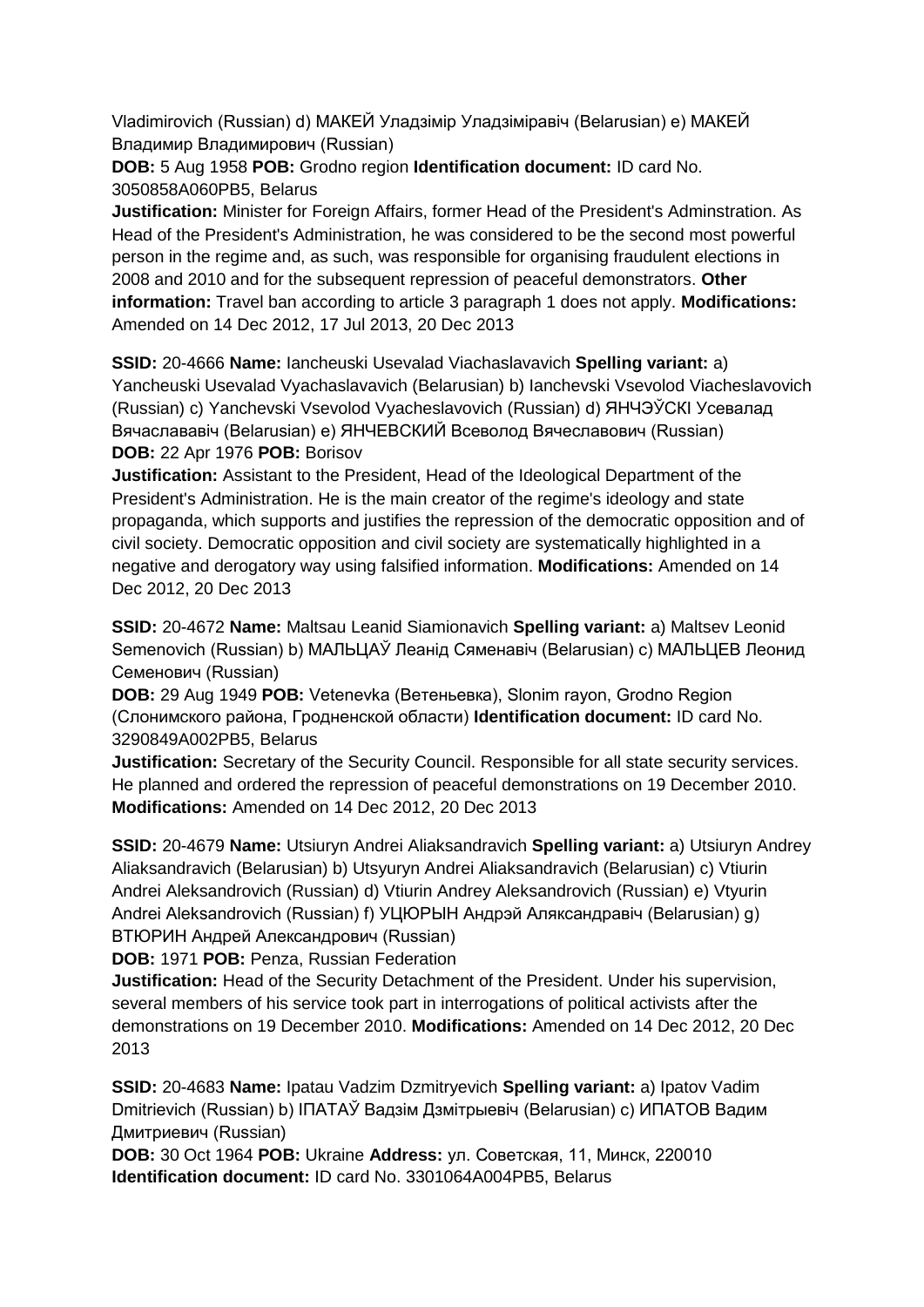**Justification:** Deputy Chairperson, Central Electoral Commission (CEC). As a Member of the CEC, he was responsible for the violations of international electoral standards in the Presidential elections on 19 December 2010 and in the Parliamentary elections of Sep 2012. **Modifications:** Amended on 14 Dec 2012, 20 Dec 2013

**SSID:** 20-4690 **Name:** Bushnaia Natallia Uladzimirauna **Spelling variant:** a) Bushnaya Natallia Uladzimirauna (Belarusian) b) Bushnaia Natalia Vladimirovna (Russian) c) Bushnaya Natalya Vladimirovna (Russian) d) БУШНАЯ Наталля Уладзіміраўна (Belarusian) e) БУШНАЯ Наталья Владимировна (Russian)

**DOB:** 1953 **POB:** Mogilev **Address:** Gymnasium no. 1, пр. Рокоссовского, 138, Минск **Identification document:** ID card No. 4110653A014PB7, Belarus

**Justification:** Director of school in the Leninsky District of Minsk. Had actively undermined democracy in Belarus. In her former role as a Member of the Central Electoral Commission, she was responsible for the violations of international electoral standards in the Presidential elections on 19 December 2010. **Modifications:** Amended on 14 Dec 2012, 20 Dec 2013

**SSID:** 20-4696 **Name:** Bushchyk Vasil Vasilievich **Spelling variant:** a) Bushchik Vasili Vasilievich (Russian) b) БУШЧЫК Васіль Васільевіч (Belarusian) c) БУЩИК Василий Васильевич (Russian)

**DOB:** 26 Feb 1952 **POB:** Vershok, District of Baranovichy, Brest region **Address:** Белорусский государственный педагогический университет, ул. Советская, 18, Минск, 220050, Belarus

**Justification:** Member of the Central Electoral Commission. As a Member of the CEC, he was responsible for the violations of international electoral standards in the Presidential elections on 19 December 2010 and in the Parliamentary elections of Sep 2012. **Modifications:** Amended on 14 Dec 2012, 20 Dec 2013

**SSID:** 20-4700 **Name:** Katsuba Sviatlana Piatrouna **Spelling variant:** a) Katsubo Svetlana Petrovna (Russian) b) КАЦУБА Святлана Пятроўна (Belarusian) c) КАЦУБО Светлана Петровна (Russian)

**Address:** ул. Советская, 11, Минск, 220010

**Justification:** Member of the Central Electoral Commission (CEC). As a Member of the CEC, she was responsible for the violations of international electoral standards in the Presidential elections on 19 December 2010 and in the Parliamentary elections of September 2012. **Modifications:** Amended on 14 Dec 2012, 20 Dec 2013

**SSID:** 20-4704 **Name:** Kisialiova Nadzeia Mikalaeuna **Spelling variant:** a) Kisyaliova Nadzeya Mikalaeuna (Belarusian) b) Kiseleva Nadezhda Nikolaevna (Russian) c) КИСЯЛЕВА Надзея Мiкалаеўна (Belarusian) d) КИСЕЛЕВА Надежда Николаевна (Russian)

**Identification document:** ID card No. 4280558A069PB9, Belarus

**Justification:** Has actively undermined democracy in Belarus. As a former Member of the Central Electoral Commission, she was responsible for the violations of international electoral standards in the Presidential elections on 19 December 2010. **Modifications:**  Amended on 14 Dec 2012, 20 Dec 2013

**SSID:** 20-4708 **Name:** Padaliak Eduard Vasilievich **Spelling variant:** a) Padalyak Eduard Vasilyevich (Belarusian) b) Podoliak Eduard Vasilievich (Russian) c) Podolyak Eduard Vasilyevich (Russian) d) ПАДАЛЯК Эдуард Васільевіч (Belarusian) e) ПОДОЛЯК Эдуард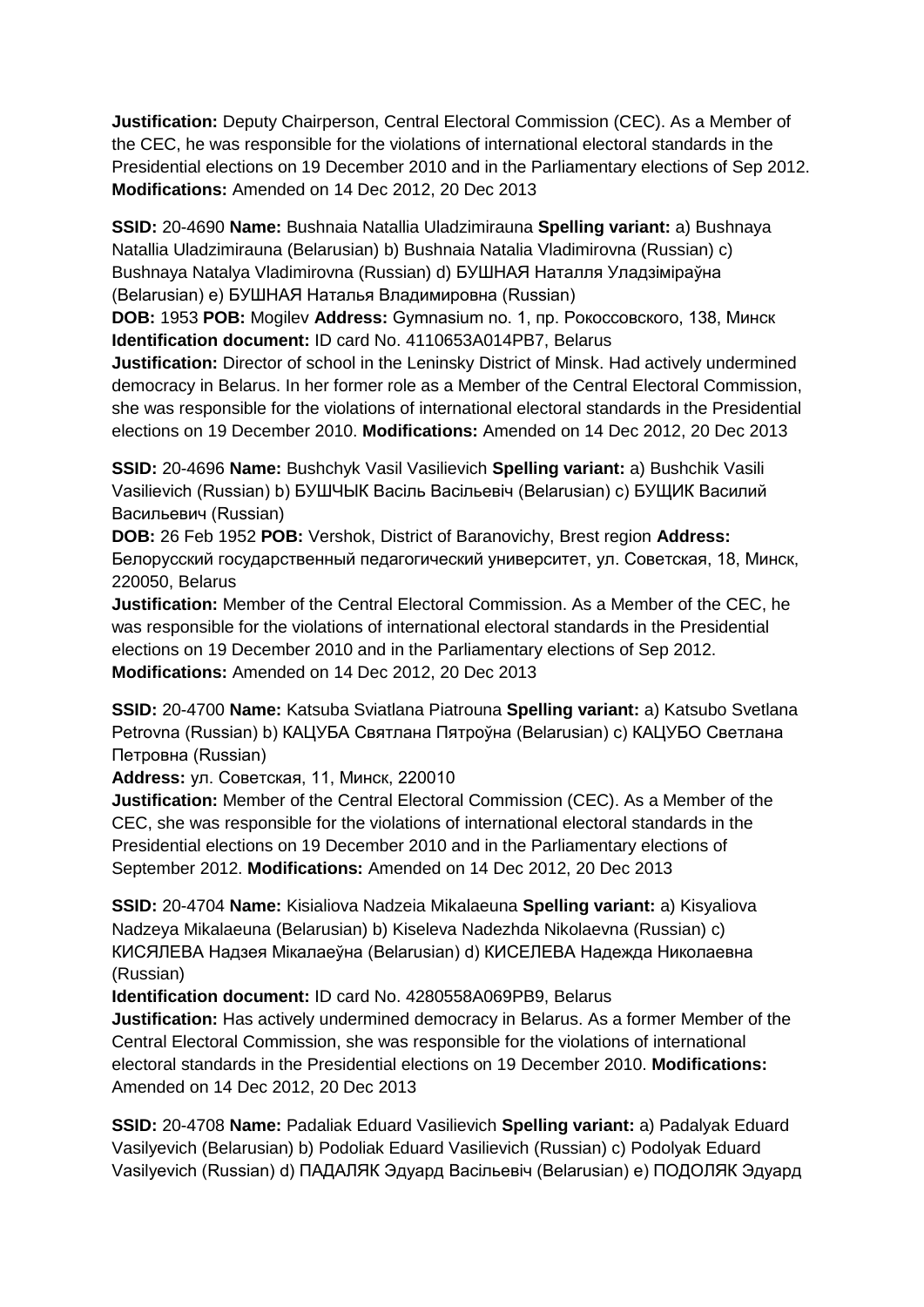Васильевич (Russian)

**Justification:** Deputy Chairman of the pro-regime Belarusian scientific-industrial association. Has actively undermined democracy in Belarus. As a former Member of the Central Electoral Commission, he was responsible for the violations of international electoral standards in the Presidential elections on 19 December 2010. **Modifications:** Amended on 14 Dec 2012, 20 Dec 2013

**SSID:** 20-4712 **Name:** Rakhmanava Maryna Iurievna **Spelling variant:** a) Rakhmanova Marina Iurievna (Russian) b) РАХМАНАВА Марына Юр'еўна (Belarusian) c) РАХМАНОВА Марина Юрьевна (Russian)

**Justification:** Member of the Electoral Commision (CEC). As a Member of the Central Electoral Commission, she was responsible for the violations of international electoral standards in the Presidential elections on 19 December 2010 and in the Parliamentary elections of September 2012. **Modifications:** Amended on 14 Dec 2012, 20 Dec 2013

**SSID:** 20-4716 **Name:** Shchurok Ivan Antonavich **Spelling variant:** a) Shchurok Ivan Antonovich (Russian) b) ШЧУРОК Іван Антонавіч (Belarusian) c) ЩУРОК Иван Антонович (Russian)

**Justification:** Member of the Central Electoral Commission (CEC). As a Member of the Central Electoral Commission, he was responsible for the violations of international electoral standards in the Presidential elections on 19 December 2010 and in the Parliamentary elections of September 2012. **Modifications:** Amended on 14 Dec 2012, 20 Dec 2013

**SSID:** 20-4720 **Name:** Kisialiou Anatol Siamionavich **Spelling variant:** a) Kiselev Anatoli Semenovich (Russian) b) Kiselyov Anatoli Semyonovich (Russian) c) КИСЯЛЕЎ Анатоль Сяменавiч (Belarusian) d) КИСЕЛЕВ Анатолий Семенович (Russian) **Justification:** Former Head of Regional Election Commission of the Brest region for the Presidential election of 2010, Head of the pro-regime regional trade union organisation. As Chairman of a Regional Electoral Commission, he was responsible for the violations of international electoral standards in the Presidential elections on 19 December 2010 in the Brest region. **Modifications:** Amended on 14 Dec 2012, 20 Dec 2013

**SSID:** 20-4724 **Name:** Krukouski Viachaslau Iafimavich **Spelling variant:** a) Krukouski Vyachaslau Yafimavich (Belarusian) b) Kriukovski Viacheslav Iefimovich (Russian) c) Kryukovski Vyacheslav Yefimovich (Russian) d) КРУКОЎСКI Вячаслаў Яфімавіч (Belarusian) e) КРЮКОВСКИЙ Вячеслав Ефимович (Russian)

**Justification:** Former Head of Regional Election Commission of the Vitebsk region for the Presidential election of 2010. As Chairman of a Regional Electoral Commission, he was responsible for the violations of international electoral standards in the Presidential elections on 19 December 2010 in the Vitebsk region. **Modifications:** Amended on 14 Dec 2012, 20 Dec 2013

**SSID:** 20-4728 **Name:** Stosh Mikalai Mikalaevich **Spelling variant:** a) Stosh Nikolai Nikolaevich (Russian) b) СТОШ Мікалай Мікалаевіч (Belarusian) c) СТОШ Николай Николаевич (Russian)

**Justification:** Former Head of Regional Election Commission of the Gomel region for the Presidential election of 2010. As Chairman of a Regional Electoral Commission, he was responsible for the violations of international electoral standards in the Presidential elections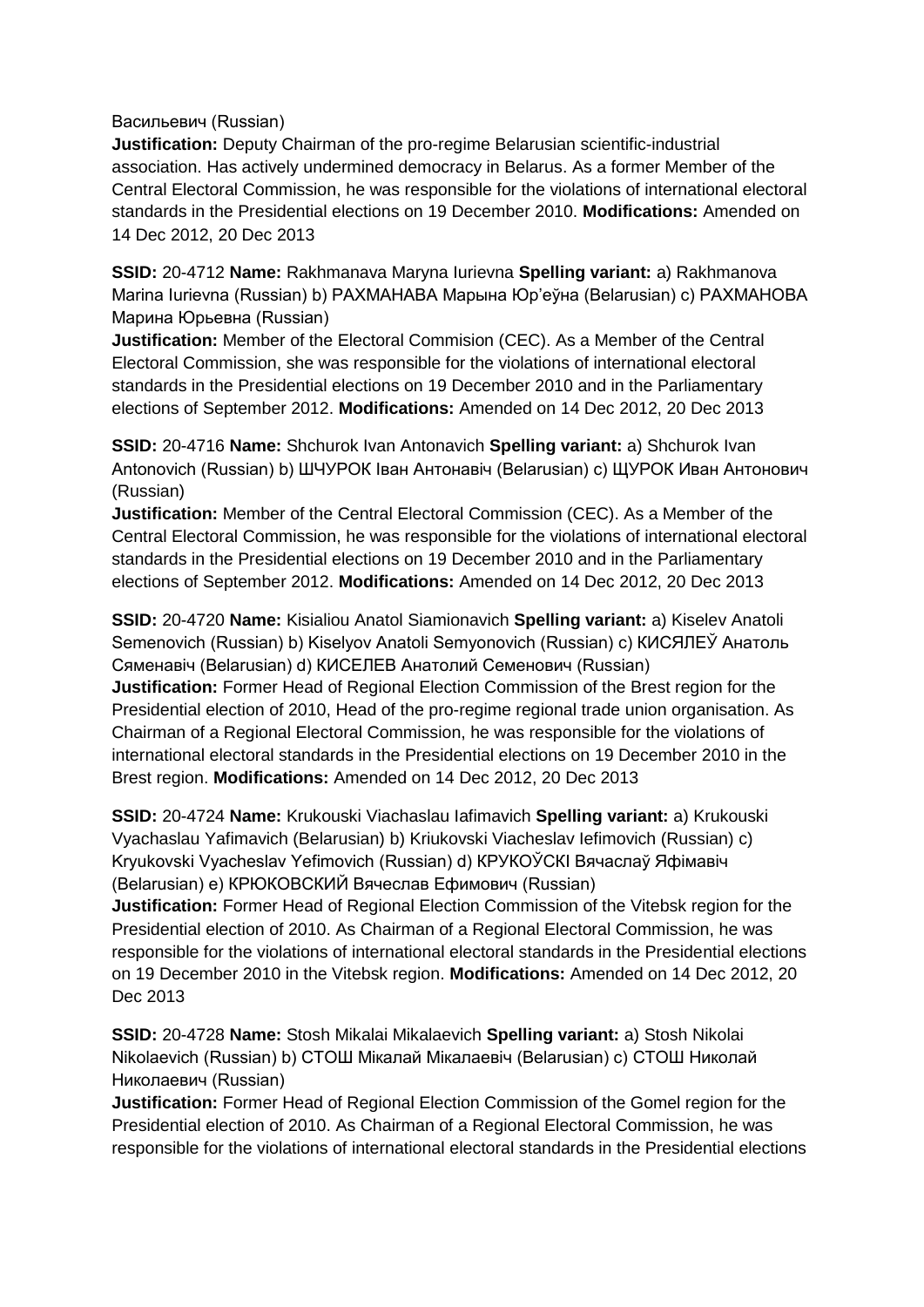on 19 December 2010 in the Gomel region. **Modifications:** Amended on 14 Dec 2012, 20 Dec 2013

**SSID:** 20-4732 **Name:** Sauko Valery Iosifavich **Spelling variant:** a) Savko Valeri Iosifovich (Russian) b) САЎКО Валерый Іосіфавіч (Belarusian) c) САВКО Валерий Иосифович (Russian)

**Justification:** Head of the Grodno branch of the pro-regime trade union. Former Head of Regional Election Commission (REC), Grodno Region for the Presidential electon of 2010. As Chairman of a Regional Electoral Commission, he was responsible for the violations of international electoral standards in the Presidential elections on 19 December 2010 in the Grodno region. **Modifications:** Amended on 14 Dec 2012, 20 Dec 2013

**SSID:** 20-4736 **Name:** Vasilieu Aliaksei Aliaksandravich **Spelling variant:** a) Vasilyeu Aliaksey Aliaksandravich (Belarusian) b) Vasiliev Aleksei Aleksandrovich (Russian) c) Vasilyev Alexey Alexandrovich (Russian) d) ВАСIЛЬЕЎ Аляксей Аляксандравіч (Belarusian) e) ВАСИЛЬЕВ Алексей Александрович (Russian)

**Justification:** Director of the Regional Property Fund. Former Head of Regional Election Commission in the Minsk region for the Presidential election of 2010. As Chairman of a Regional Electoral Commission, he was responsible for the violations of international electoral standards in the Presidential elections on 19 December 2010 in the Minsk region. **Modifications:** Amended on 14 Dec 2012, 20 Dec 2013

**SSID:** 20-4740 **Name:** Berastau Valery Vasilievich **Spelling variant:** a) Berestov Valeri Vasilievich (Russian) b) Berestov Valeriy Vasilyevich (Russian) c) БЕРАСТАЎ Валерый Васільевіч (Belarusian) d) БЕРЕСТОВ Валерий Васильевич (Russian) **Address:** Главное статистическое управление Могилевской области Беларусь, пер. Пожарный,16, Могилев, 212030

**Justification:** Head of the regional office of the Statistics Committee. Former Head of Regional Election Commission in the Mogilev region for the Presidential election of 2010. As the Chairman of a Regional Electoral Commission, he was responsible for the violations of international electoral standards in the Presidential elections on 19 December 2010 in the Mogilev region. **Modifications:** Amended on 14 Dec 2012, 20 Dec 2013

**SSID:** 20-4744 **Name:** Vasilevich Ryhor Aliakseevich **Spelling variant:** a) Vasilevich Grigori Alekseevich (Russian) b) Vasilevich Grigoriy Alekseyevich (Russian) c) ВАСIЛЕВIЧ Рыгор Аляксеевіч (Belarusian) d) ВАСИЛЕВИЧ Григорий Алексеевич (Russian) **DOB:** 13 Feb 1955 **Identification document:** ID card No. 3130255A011PB5, Belarus **Justification:** Teacher at Belarus State University. Former Prosecutor General, former Member of the Upper Chamber of the Parliament. He supervised the prosecution of all the persons who were detained after the repression of the peaceful demonstrations on 19 December 2010. **Modifications:** Amended on 14 Dec 2012, 20 Dec 2013

**SSID:** 20-4749 **Name:** Shved Andrei Ivanavich **Spelling variant:** a) Shved Andrei Ivanovich (Russian) b) Shved Andrey Ivanovich (Russian) c) ШВЕД Андрэй Іванавіч (Belarusian) d) ШВЕД Андрей Иванович (Russian)

**Justification:** Head of the State Committee of Legal Expertise. Former Deputy Head of the Investigation Committee and former Deputy Prosecutor General and Head of the Investigation Department. Upon request of the KGB, he initiated in 2011 the investigation of the case of Ales Byaliatski, one of the most prominent human rights defenders, Chief of the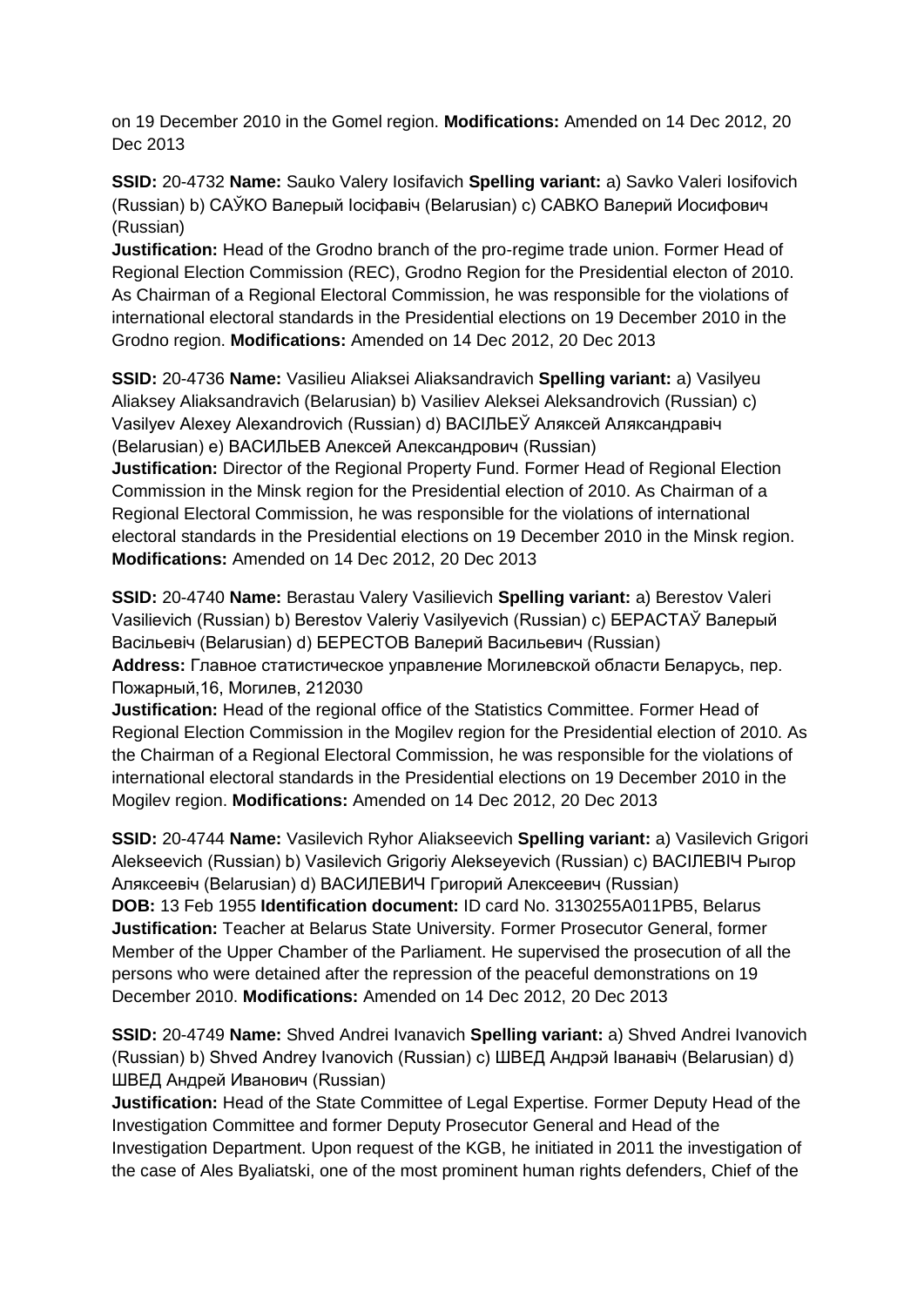Belarusian Human Rights Centre "Vyasna", Vice President of FIDH. A. Byalyatski was active in defending and providing assistance to those who suffered from repression in relation to the 19 December 2010 elections and the repression of civil society and of the democratic opposition in Belarus. **Modifications:** Amended on 14 Dec 2012, 20 Dec 2013

**SSID:** 20-4753 **Name:** Lashyn Aliaksandr Mikhailavich **Spelling variant:** a) Lashin Aleksandr Mikhailovich (Russian) b) ЛАШЫН Аляксандр Міхайлавіч (Belarusian) c) ЛАШИН Александр Михайлович (Russian)

**Address:** ул. Интернациональная 22, Минск, 220030

**Justification:** Deputy Prosecutor General, responsible for the repression of civil society following the December 2010 elections. **Modifications:** Amended on 14 Dec 2012, 20 Dec 2013

**SSID:** 20-4757 **Name:** Konan Viktar Aliaksandravich **Spelling variant:** a) Konon Viktor Aleksandrovich (Russian) b) КОНАН Віктар Аляксандравіч (Belarusian) c) КОНОН Виктор Александрович (Russian)

**Justification:** Has actively undermined democracy in Belarus. In his former role of Deputy Prosecutor General, he was in charge and directly involved in all the intelligence activities carried out by the Prosecutor General's office against independent and opposition entities, including in 2010. **Modifications:** Amended on 14 Dec 2012, 20 Dec 2013

**SSID:** 20-4761 **Name:** Stuk Aliaksei Kanstantsinavich **Spelling variant:** a) Stuk Aleksei Konstantinovich (Russian) b) Stuk Alexey Konstantinovich (Russian) c) СТУК Аляксей Канстанцінавіч (Belarusian) d) СТУК Алексей Константинович (Russian) **DOB:** 1959 **Address:** ул. Интернациональная 22, Минск, 220030

**Justification:** Deputy Prosecutor General. In 2007–2008, he opened cases against independent media, journalists and opposition parties. He authorised searches by the KGB officers of the premises of "Radio Racyja", "ERB" television "Belsat", in the Grodno office of the Belarusian Popular Front and the NGO "Batskavshchyna", as well the apartments of 17 journalists. **Modifications:** Amended on 14 Dec 2012, 20 Dec 2013

**SSID:** 20-4765 **Name:** Kuklis Mikalai Ivanovich **Spelling variant:** a) Kuklis Nikolai Ivanovich (Russian) b) КУКЛIС Мікалай Іванавіч (Belarusian) c) КУКЛИС Николай Иванович (Russian)

**Address:** ул. Интернациональная, 22, Минск, 220030

**Justification:** Deputy Prosecutor General. Responsible for the repression of civil society following the December 2010 elections. **Modifications:** Amended on 14 Dec 2012, 20 Dec 2013

**SSID:** 20-4769 **Name:** Khmaruk Siargei Konstantinovich **Spelling variant:** a) Khmaruk Sergei Konstantinovich (Russian) b) Khmaruk Sergey Konstantinovich (Russian) c) ХМАРУК Сяргей Канстанцінавіч (Belarusian) d) ХМАРУК Сергей Константинович (Russian) **Address:** Прокуратура г. Минска, ул. Раковская 38, Минск

**Justification:** Prosecutor of the City of Minsk. Former Prosecutor of the Region of Brest. Responsible for the repression of civil society following the December 2010 elections. **Modifications:** Amended on 14 Dec 2012, 20 Dec 2013

**SSID:** 20-4773 **Name:** Dysko Henadz Iosifavich **Spelling variant:** a) Dysko Gennadi Iosifovich (Russian) b) ДЫСКО Генадзь Іосіфавіч (Belarusian) c) ДЫСКО Генадий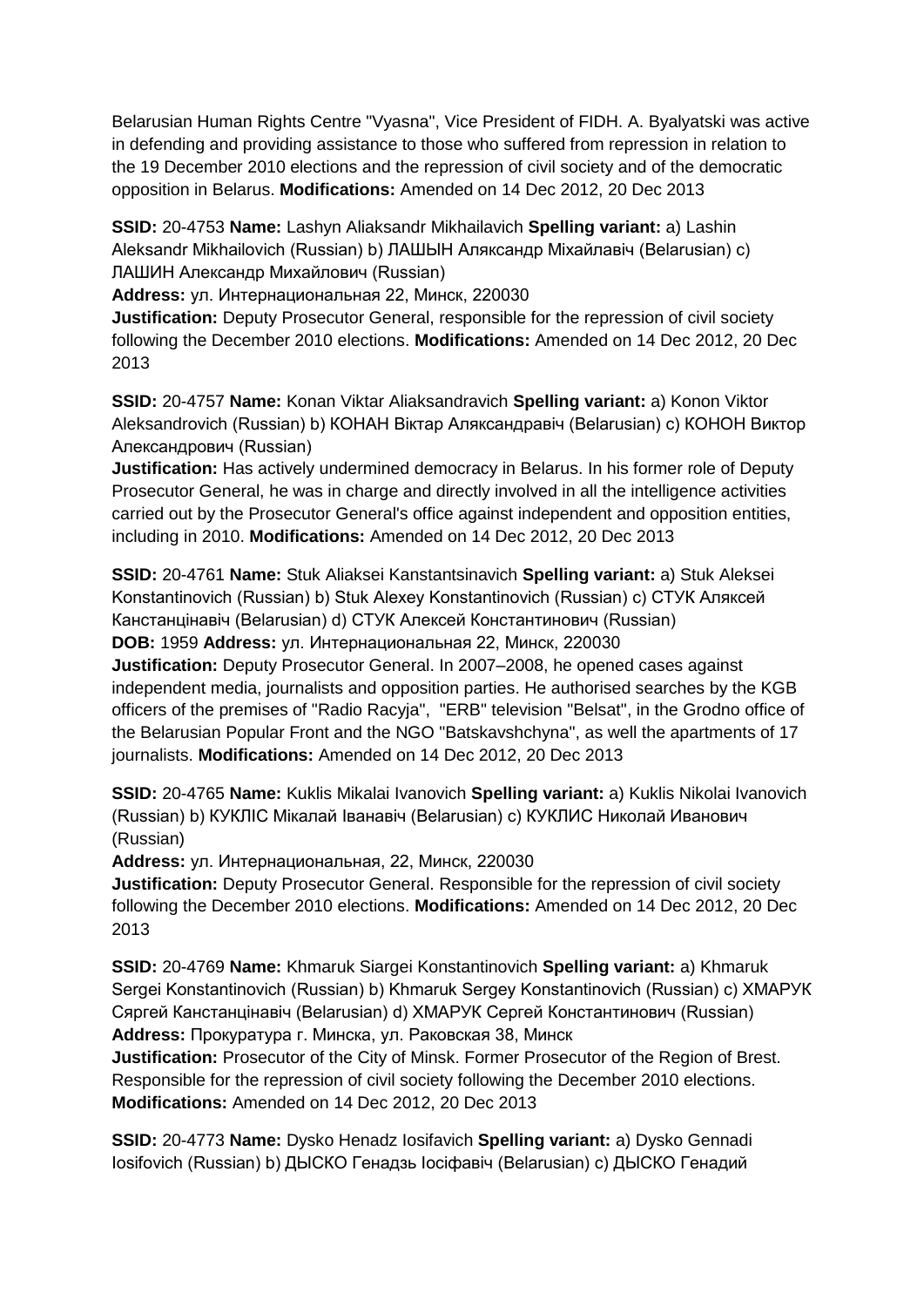Иосифович (Russian)

**DOB:** 1964 **POB:** Grodno region **Address:** ul. Zhestkova, 14a, Vitebsk, 210010 **Justification:** Prosecutor of the Region of Vitebsk. Responsible for the repression of civil society following the December 2010 elections. **Modifications:** Amended on 14 Dec 2012, 20 Dec 2013

**SSID:** 20-4777 **Name:** Shaeu Valiantsin Piatrovich **Spelling variant:** a) Shayeu Valyantsin Piatrovich (Belarusian) b) Shaev Valentin Petrovich (Russian) c) Shayev Valentin Petrovich (Russian) d) ШАЕЎ Валянцін Пятровіч (Belarusian) e) ШАЕВ Валентин Петрович (Russian)

**Justification:** Head of the Investigation Committee, former Deputy Head of the Investigation Committee, former Prosecutor of the District of Gomel. Responsible for the repression of civil society following the December 2010 elections. **Modifications:** Amended on 14 Dec 2012, 20 Dec 2013

**SSID:** 20-4781 **Name:** Morozau Viktar Mikalaevich **Spelling variant:** a) Morozov Viktor Nikolaevich (Russian) b) МАРОЗАЎ Віктар Мікалаевіч (Belarusian) c) МОРОЗОВ Виктор Николаевич (Russian)

**Address:** Прокуратурa Гродненской области, ул. Доватора, 2а, Гродно **Justification:** Prosecutor of the District of Grodno. Responsible for the repression of civil society following the December 2010 elections. **Modifications:** Amended on 14 Dec 2012, 20 Dec 2013

**SSID:** 20-4785 **Name:** Arkhipau Aliaksandr Mikhailavich **Spelling variant:** a) Arkhipov Aleksandr Mikhailovich (Russian) b) APXIПAЎ Аляксандр Міхайлавіч (Belarusian) c) АРХИПОВ Александр Михайлович (Russian)

**DOB:** 27 Aug 1959 **POB:** Mogilev **Address:** ул. Интернациональная, 22, Минск, 220030 **Justification:** Deputy Prosecutor General, former Prosecutor of the region of Minsk. Responsible for the repression of civil society following the December 2010 elections. **Modifications:** Amended on 14 Dec 2012, 20 Dec 2013

**SSID:** 20-4791 **Name:** Siankevich Eduard Aliaksandravich **Spelling variant:** a) Senkevich Eduard Aleksandrovich (Russian) b) СЯНЬКЕВIЧ Эдуард Аляксандравіч (Belarusian) c) СЕНЬКЕВИЧ Эдуард Александрович (Russian)

**DOB:** 15 Apr 1952 **POB:** Slonim, Grodno region

**Justification:** Member of the Lower Chamber of the Parliament, Deputy Head of the Permanent Comittee on Law, former Prosecutor of the region of Mogilev. Responsible for the repression of civil society following the December 2010 elections. **Modifications:**  Amended on 14 Dec 2012, 20 Dec 2013

**SSID:** 20-4807 **Name:** Bileichyk Aliaksandr Uladzimiravich **Spelling variant:** a) Bileichik Aleksandr Vladimirovich (Russian) b) Bileychik Aleksandr Vladimirovich (Russian) c) БIЛЕЙЧЫК Аляксандр Уладзіміравіч (Belarusian) d) БИЛЕЙЧИК Александр Владимирович (Russian)

**DOB:** 1964 **Address:** 10, Kollektornaya str., Minsk, 220004, Belarus

**Justification:** First Deputy Minister of Justice, in charge of the judicial services, the civil status and the notaries' services. His functions include the supervision of, and control over the Legal Bar. He has played a major role in almost systematically debarring lawyers who defended political prisoners. **Modifications:** Amended on 14 Dec 2012, 20 Dec 2013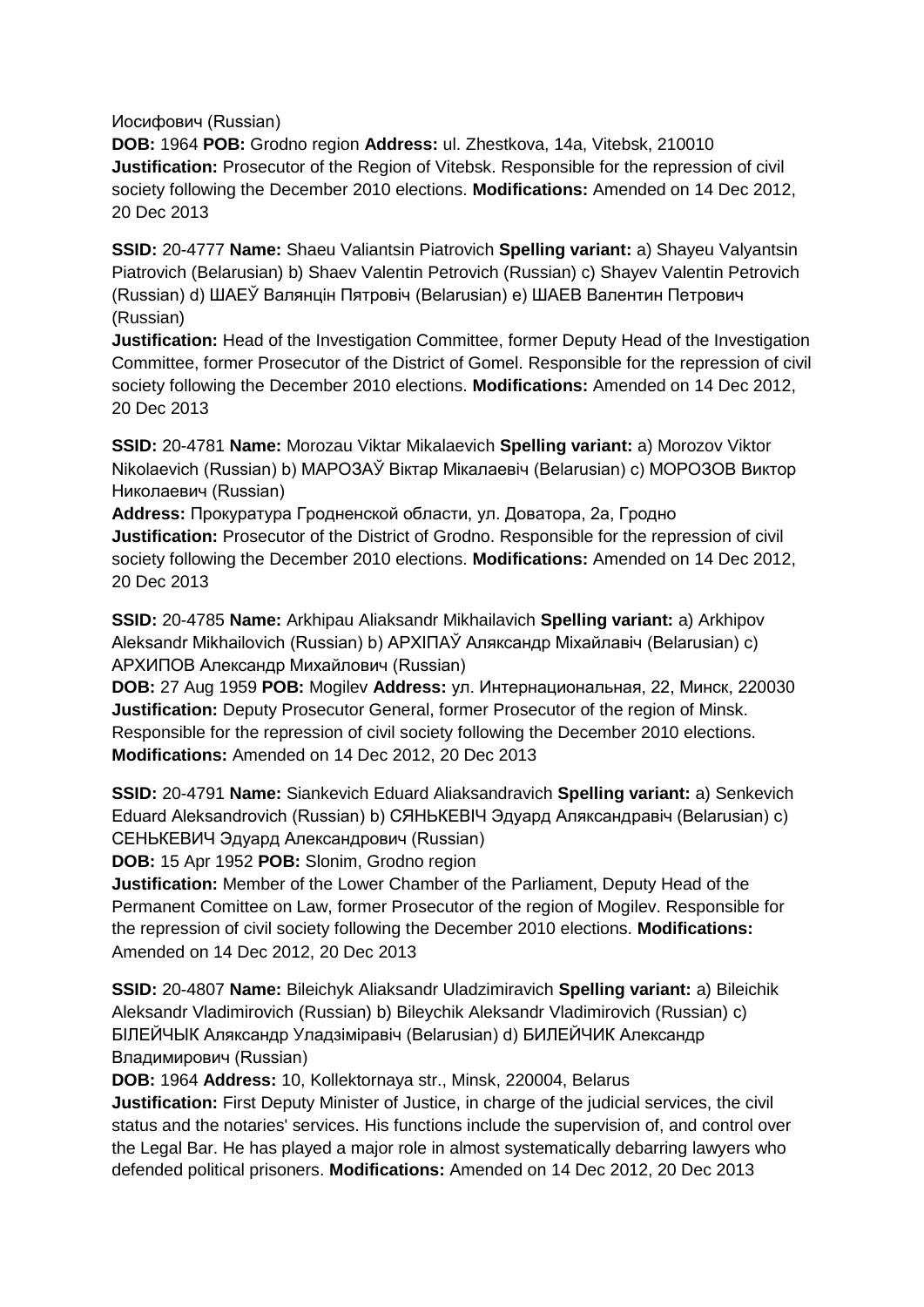**SSID:** 20-4812 **Name:** Lomats Zianon Kuzmich **Spelling variant:** a) Lomat Zenon Kuzmich (Russian) b) ЛОМАЦЬ Зянон Кузьміч (Belarusian) c) ЛОМАТЬ Зенон Кузьмич (Russian) **DOB:** 27 Jan 1944 **POB:** Karabani

**Justification:** Has actively undermined democracy in Belarus. In his former role as President of the State Control Committee he was one of the main persons involved in the case of Ales Byalyatski, one of the most prominent human rights defenders, Chief of the Belarusian Human Rights Centre "Vyasna", Vice President of FIDH. A. Byalyatski was active in defending and providing assistance to those who suffered from repression in relation to the 19 December 2010 elections and the crackdown on civil society and on the democratic opposition. **Modifications:** Amended on 14 Dec 2012, 20 Dec 2013

**SSID:** 20-4819 **Name:** Kuliashou Anatol Nilavich **Spelling variant:** a) Kuleshov Anatoli Nilovich (Russian) b) КУЛЯШОЎ Анатоль Нілавіч (Belarusian) c) КУЛЕШОВ Анатолий Нилович (Russian)

**DOB:** 25 Jul 1959 **POB:** Ali-Bairamly, Azerbaijan **Identification document:** ID card No. 3250759A066PB3, Belarus

**Justification:** Advisor to the CIS Executive Committee. Has been actively involved in the repression of civil society in Belarus. In his former role as Minister of Interior he commanded the troops of the Ministry of Interior that brutally repressed the peaceful demonstrations on 19 December 2010 and showed some pride for this responsibility. Assigned to the army reserve forces in January 2012. **Modifications:** Amended on 14 Dec 2012, 20 Dec 2013

**SSID:** 20-4824 **Name:** Piakarski Aleh Anatolievich **Spelling variant:** a) Pekarski Oleg Anatolievich (Russian) b) ПЯКАРСКI Алег Анатольевіч (Belarusian) c) ПЕКАРСКИЙ Олег Анатольевич (Russian)

**Identification document:** ID card No. 3130564A041PB9, Belarus

**Justification:** Has been actively involved in the repression of civil society in Belarus. As former first Deputy Minister of Interior, he was responsible for the repression of civil society following the December 2010 elections. **Modifications:** Amended on 14 Dec 2012, 20 Dec 2013

**SSID:** 20-4828 **Name:** Poludzen Iauhen Iauhenavich **Spelling variant:** a) Paludzen Yauhen Yauhenavich (Belarusian) b) Poluden Evgeni Evgenievich (Russian) c) Poluden Yevgeni Yevgenyevich (Russian) d) ПОЛУДЗЕНЬ Яўген Яўгенавіч (Belarusian) e) ПОЛУДЕНЬ Евгений Евгеньевич (Russian) f) ПАЛУДЗЕНЬ Яўген Яўгенавiч (Belarusian) **DOB:** 30 Jan 1962 **Identification document:** ID card No. 3300162A006PB3, Belarus **Justification:** Former Deputy Minister of Interior and Head of the militia. Under his command, militia forces brutally repressed the peaceful demonstrations on 19 December 2010. **Modifications:** Amended on 14 Dec 2012, 20 Dec 2013

**SSID:** 20-4832 **Name:** Iauseev Ihar Uladzimiravich **Spelling variant:** a) Yauseev Ihar Uladzimiravich (Belarusian) b) Yauseyev Ihar Uladzimiravich (Belarusian) c) Evseev Igor Vladimirovich (Russian) d) Yevseev Igor Vladimirovich (Russian) e) Yevseyev Igor Vladimirovich (Russian) f) ЯЎСЕЕЎ Ігар Уладзіміравіч (Belarusian) g) ЕВСЕЕВ Игорь Владимирович (Russian)

**DOB:** 1968 **Address:** пр-т Фрунзе, д.41а, Витебск

**Justification:** Head of the regional Vitebsk police. Former Deputy Head of Minsk Police and Head of the Minsk anti-riot (OMON) operation team. He commanded the troops that put down the peaceful demonstrations on 19 December 2010 and personally took part in the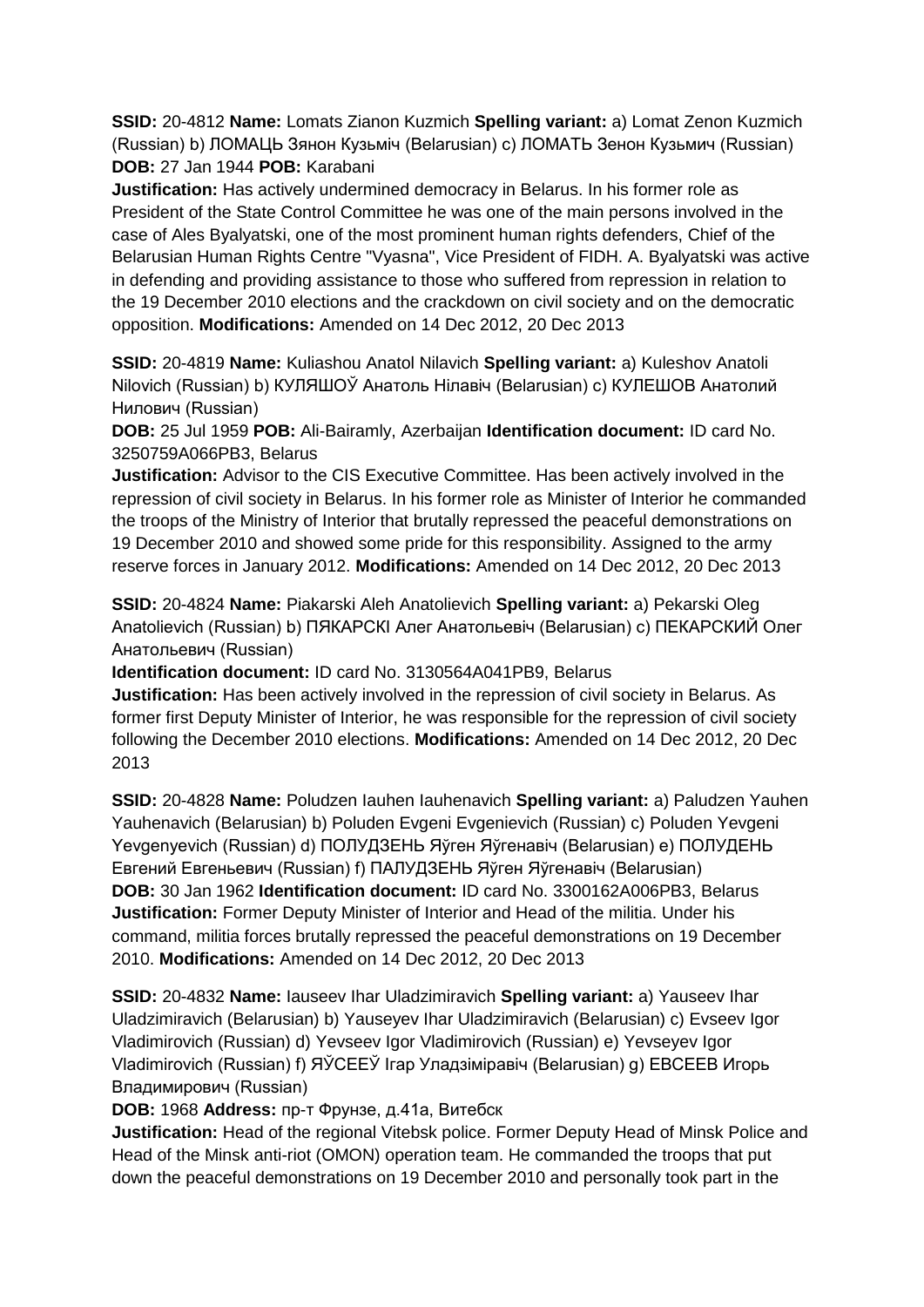brutality, for which he received an award and an acknowledgement letter from President Lukashenka in February 2011. In 2011, he also commanded the troops that repressed several other protests by political activists and peaceful citizens in Minsk. **Modifications:**  Amended on 14 Dec 2012, 20 Dec 2013

**SSID:** 20-4836 **Name:** Farmahei Leanid Kanstantsinavich **Spelling variant:** a) Farmahey Leanid Kanstantsinavich (Belarusian) b) Farmagei Leonid Konstantinovich (Russian) c) Farmagey Leonid Konstantinovich (Russian) d) ФАРМАГЕЙ Леанід Канстанцінавіч (Belarusian) e) ФАРМАГЕЙ Леонид Константинович (Russian) **DOB:** 27 Aug 1962

**Justification:** Deputy Head of the Academy of the Ministry of Interior. Has been actively involved in the repression of civil society in Belarus. In his former role (until June 2011) as Militia Commander of the City of Minsk, he commanded the Minsk militia forces that brutally repressed a demonstration on 19 December 2010. **Modifications:** Amended on 14 Dec 2012, 20 Dec 2013

**SSID:** 20-4841 **Name:** Lukomski Aliaksandr Valiantsinavich **Spelling variant:** a) Lukomski Aleksandr Valentinovich (Russian) b) ЛУКОМСКI Аляксандр Валянцінавіч (Belarusian) c) ЛУКОМСКИЙ Александр Валентинович (Russian)

**DOB:** 12 Aug 1971 **Identification document:** ID card No. 3120871A074PB7, Belarus **Justification:** Commander of the Special Regiment of Ministry of Interior of the City of Minsk. He commanded the troops that repressed a peaceful demonstration on 19 December 2010, for which he received an award and an acknowledgement letter from President Lukashenka in February 2011. In June 2011, he also commanded troops that repressed peaceful citizens in Minsk. **Modifications:** Amended on 14 Dec 2012, 20 Dec 2013

**SSID:** 20-4845 **Name:** Zaitsau Vadzim Iurievich **Spelling variant:** a) Zaitsev Vadim Iurievich (Russian) b) ЗАЙЦАЎ Вадзім Юр'евіч (Belarusian) c) ЗАЙЦЕВ Вадим Юрьевич (Russian) **DOB:** 1964 **POB:** Zhitomyr region, Ukraine

**Justification:** CEO of the semi-private Cosmos TV, appointed by the Government of Belarus as representative of the state. Former Head of the KGB. Responsible for transforming the KGB into the main organ of repression of civil society and of the democratic opposition. Responsible for the dissemination, through the media, of false information about the demonstrators on 19 December 2010, alleging that they had brought materials to be used as weapons. He personally threatened the lives and health of the wife and child of former presidential candidate, Andrei Sannikov. He is the main initiator of orders for unlawful harassment of democratic opposition, the torture of political opponents and the mistreatment of prisoners. **Modifications:** Amended on 14 Dec 2012, 20 Dec 2013

**SSID:** 20-4850 **Name:** Dziadkou Leanid Mikalaevich **Spelling variant:** a) Dedkov Leonid Nikolaevich (Russian) b) ДЗЯДКОЎ Леанід Мікалаевіч (Belarusian) c) ДЕДКОВ Леонид Николаевич (Russian)

**DOB:** Oct 1964 **Address:** КГБ, проспект Независимости, 17, Минск, 210623 **Identification document:** ID card No. 3271064M000PB3, Belarus

**Justification:** As Deputy Head of the KGB, shares responsibility for the repressive work of the KGB against civil society and democratic opposition. **Modifications:** Amended on 14 Dec 2012, 20 Dec 2013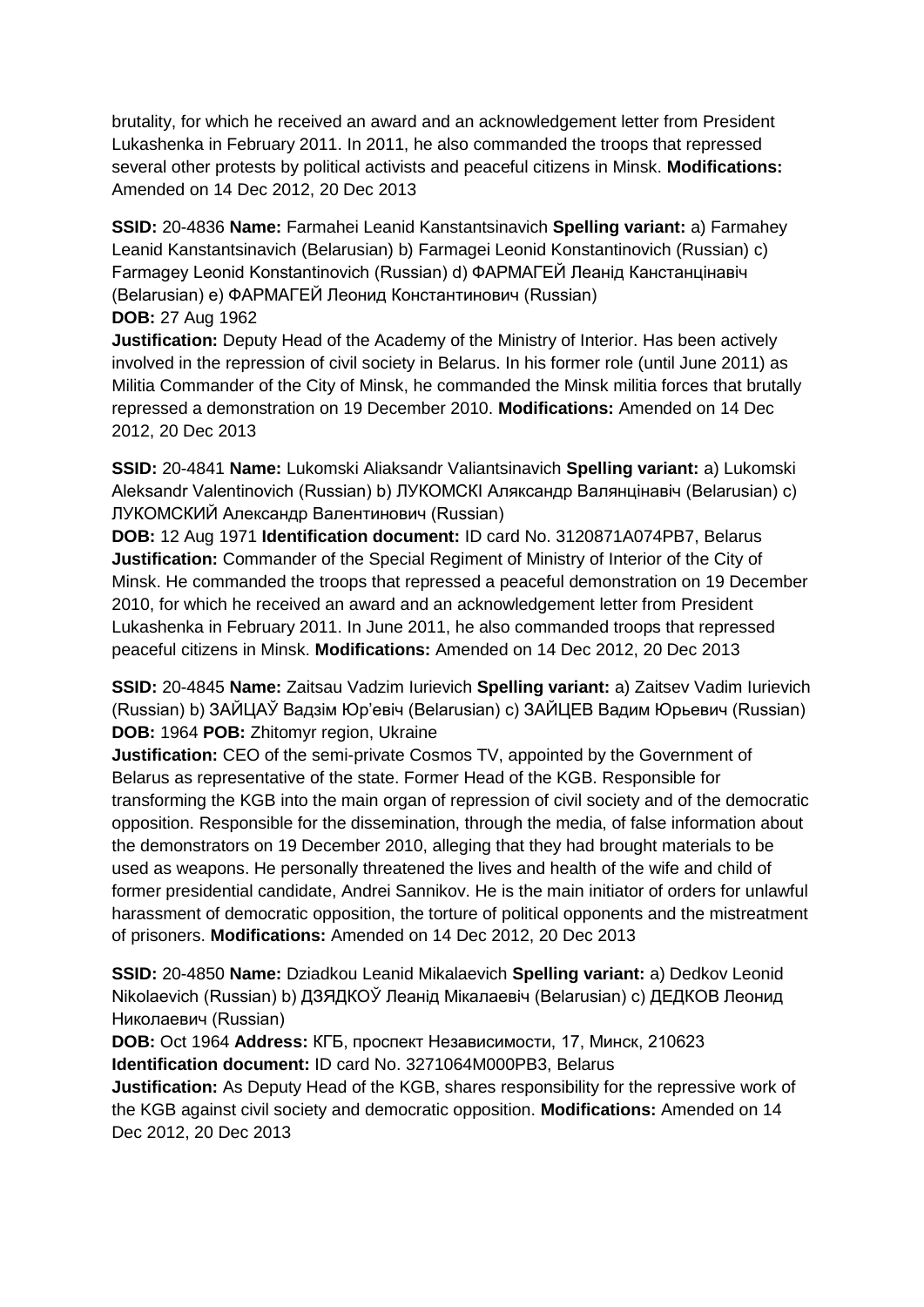**SSID:** 20-4854 **Name:** Bakhmatau Ihar Andreevich **Spelling variant:** a) Bakhmatov Igor Andreevich (Russian) b) БАХМАТАЎ Ігар Андрэевіч (Belarusian) c) БАХМАТОВ Игорь Андреевич (Russian)

**Justification:** Has been actively involved in the repression of civil society in Belarus. As a former Deputy Head of the KGB, in charge of the staff and the organisation of their tasks, he was responsible for the repressive work of the KGB against civil society and democratic opposition. Reassigned to the reserve forces in May 2012. **Modifications:** Amended on 14 Dec 2012, 20 Dec 2013

**SSID:** 20-4858 **Name:** Tsertsel Ivan Stanislavavich **Spelling variant:** a) Tertel Ivan Stanislavovich (Russian) b) ЦЕРЦЕЛЬ Іван Станіслававіч (Belarusian) c) ТЕРТЕЛЬ Иван Станиславович (Russian)

**Address:** КГБ, проспект Независимости, 17, Минск, 210623

**Justification:** Deputy Head of the KGB, in charge of economic crime and the fight against corruption. Responsible for the repressive work of the KGB against civil society and the democratic opposition. **Modifications:** Amended on 14 Dec 2012, 20 Dec 2013

**SSID:** 20-4862 **Name:** Smalenski Mikalai Zinouevich **Spelling variant:** a) Smolenski Nikolai Zinovievich (Russian) b) СМАЛЕНСКI Мікалай Зіноўевіч (Belarusian) c) СМОЛЕНСКИЙ Николай Зиновьевич (Russian)

**Justification:** Deputy Head of CIS Anti-terrorism Centre and former Deputy Head of the KGB. In charge of staff and the organisation of their tasks. Responsible for the repressive work of the KGB against civil society and democratic opposition. **Modifications:** Amended on 14 Dec 2012, 20 Dec 2013

**SSID:** 20-4866 **Name:** Vehera Viktar Paulavich **Spelling variant:** a) Vegera Viktor Pavlovich (Russian) b) BEREPA Віктар Паўлавіч (Belarusian) c) ВЕГЕРА Виктор Павлович (Russian)

**Justification:** Former First Deputy Head of the KGB, in charge of counter-intelligence. Retired since 1 April 2013 and sent to reserve forces. Responsible for the repressive work of the KGB against civil society and democratic opposition. He was the initiator of the case of the political prisoner Ales Byaliatski, one of the most prominent human rights defenders, Chief of the Belarusian Human Rights Centre "Vyasna", Vice President of FIDH. A. Byalyatski was active in defending and providing assistance to those who suffered from repression in relation to the 19 December 2010 elections and the crackdown on civil society and on the democratic opposition. **Modifications:** Amended on 14 Dec 2012, 20 Dec 2013

**SSID:** 20-4870 **Name:** Svorab Mikalai Kanstantsinavich **Spelling variant:** a) Svorob Nikolai Konstantinovich (Russian) b) СВОРАБ Мікалай Канстанцінавіч (Belarusian) c) СВОРОБ Николай Константинович (Russian)

**Justification:** Has been actively involved in the repression of civil society in Belarus. As a former Deputy Head of the KGB, he was responsible for the repressive work of the KGB against civil society and democratic opposition. **Modifications:** Amended on 14 Dec 2012, 20 Dec 2013

**SSID:** 20-4874 **Name:** Tratsiak Piotr Uladzimiravich **Spelling variant:** a) Tretiak Petr Vladimirovich (Russian) b) Tretyak Piotr Vladimirovich (Russian) c) ТРАЦЦЯК Петр Уладзiмiравiч (Belarusian) d) ТРЕТЬЯК Петр Владимирович (Russian) **Justification:** Has been actively involved in the repression of civil society in Belarus. As a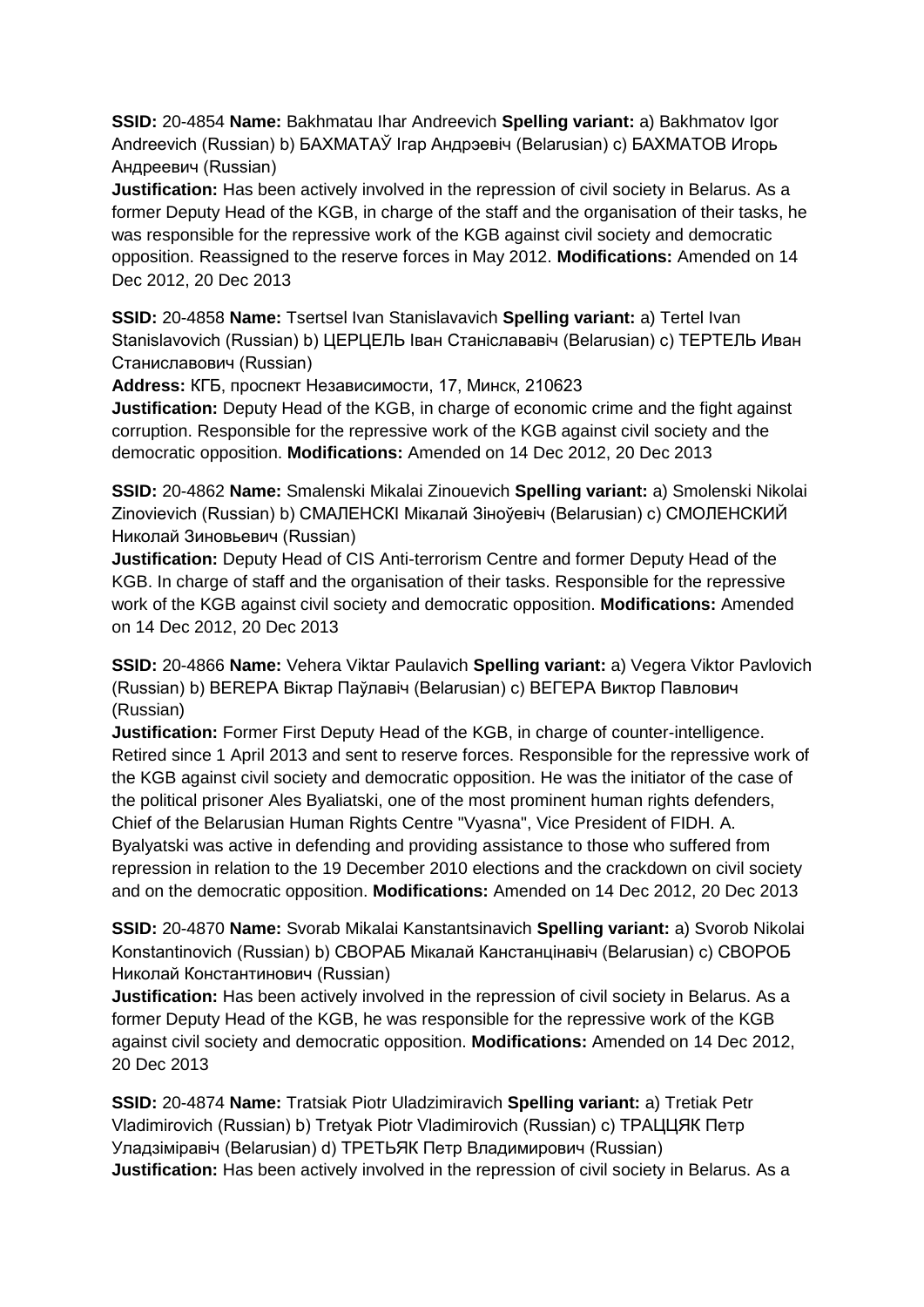former Deputy Head of the KGB and Member of the Commission of the Security Council on radio frequencies, he was responsible for the repressive work of the KGB against civil society and democratic opposition. **Modifications:** Amended on 14 Dec 2012, 20 Dec 2013

**SSID:** 20-4878 **Name:** Zakharau Aliaksei Ivanavich **Spelling variant:** a) Zakharov Aleksei Ivanovich (Russian) b) Zakharov Alexey Ivanovich (Russian) c) ЗАХАРАЎ Аляксей Іванавіч (Belarusian) d) ЗАХАРОВ Алексей Иванович (Russian)

**Justification:** Has been actively involved in the repression of civil society in Belarus. As a former Head of Military Counter-intelligence Board of the KGB, he was responsible for the repressive work of the KGB against civil society and the democratic opposition. Under his supervision, KGB staff took part in interrogations of political activists following the demonstration on 19 December 2010. **Modifications:** Amended on 14 Dec 2012, 20 Dec 2013

**SSID:** 20-4882 **Name:** Talstashou Aliaksandr Alehavich **Spelling variant:** a) Tolstashov Aleksandr Olegovich (Russian) b) ТАЛСТАШОЎ Аляксандр Алегавіч (Belarusian) c) ТОЛСТАШОВ Александр Олегович (Russian)

**Address:** КГБ, проспект Независимости, 17, Минск, 210623

**Justification:** Head of the KGB Board on Protection of the Constitutional Order and Fight Against Terrorism. Responsible for the repressive work of the KGB against civil society and democratic opposition. **Modifications:** Amended on 14 Dec 2012, 20 Dec 2013

**SSID:** 20-4886 **Name:** Rusak Viktar Uladzimiravich **Spelling variant:** a) Rusak Viktor Vladimirovich (Russian) b) РУСАК Віктар Уладзіміравіч (Belarusian) c) РУСАК Виктор Владимирович (Russian)

**DOB:** 4 May 1955 **POB:** Minsk **Identification document:** ID card No. 3070255A000PB6, Belarus

**Justification:** Member of the Lower Chamber of the Parliament, Deputy Head of the Committee on National Security. Former Head of the KGB Board on Economic Security. Responsible for the repressive work of the KGB against civil society and democratic opposition. **Modifications:** Amended on 14 Dec 2012, 20 Dec 2013

**SSID:** 20-4890 **Name:** Iaruta Viktar Heorhevich **Spelling variant:** a) Yaruta Viktar Heorhevich (Belarusian) b) Iaruta Viktor Gueorguevich (Russian) c) Yaruta Viktor Gueorguevich (Russian) d) ЯРУТА Віктар Георгiевiч (Belarusian) e) ЯРУТА Виктор Георгиевич (Russian)

**Justification:** Head of the KGB Board on State Communications. Responsible for the repressive work of the KGB against civil society and democratic opposition. **Modifications:**  Amended on 14 Dec 2012, 20 Dec 2013

**SSID:** 20-4894 **Name:** Varapaev Ihar Ryhoravich **Spelling variant:** a) Varapayev Ihar Ryhoravich (Belarusian) b) Voropaev Igor Grigorievich (Russian) c) Voropayev Igor Grigoryevich (Russian) d) ВАРАПАЕЎ Ігар Рыгоравiч (Belarusian) e) ВОРОПАЕВ Игорь Григорьевич (Russian)

**Address:** НИИ электронных вычислительных машин, ул. М.Богдановича, 155, Минск, 220040

**Justification:** Deputy General Manager for Scientific work of the company "Research Institute on electronic computers" under the control of the State military-industrial committee and former Head of the KGB Board on State Communications. Responsible for the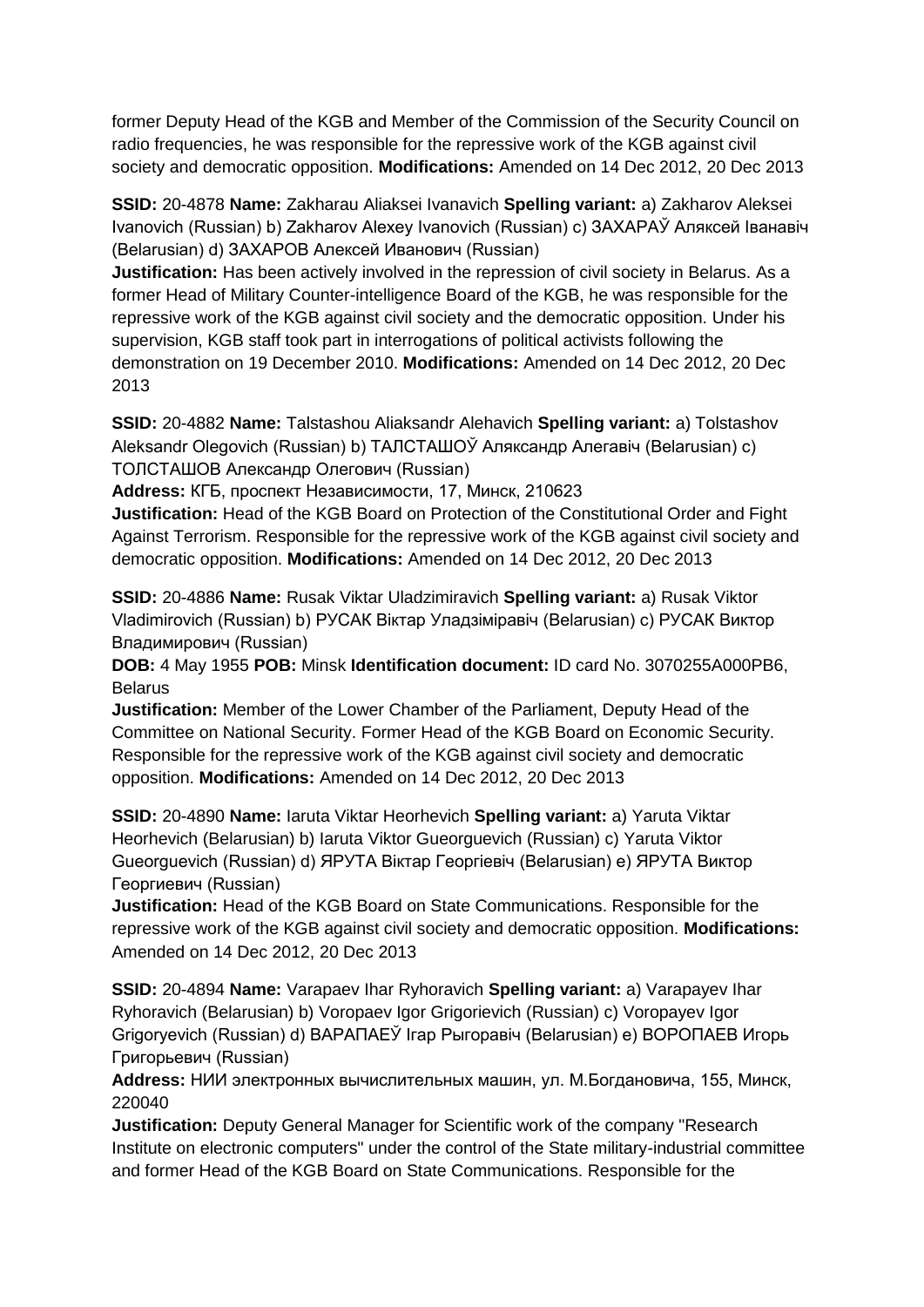repressive work of the KGB against civil society and democratic opposition. **Modifications:**  Amended on 14 Dec 2012, 20 Dec 2013

**SSID:** 20-4898 **Name:** Kalach Uladzimir Viktaravich **Spelling variant:** a) Kalach Vladimir Viktorovich (Russian) b) КАЛАЧ Уладзімір Віктаравіч (Belarusian) c) КАЛАЧ Владимир Викторович (Russian)

**Justification:** Head of the KGB of the region and city of Minsk and former Deputy Head of the KGB for Minsk. Responsible for the repressive work of the KGB civil society and the democratic opposition in Minsk. **Modifications:** Amended on 14 Dec 2012, 20 Dec 2013

**SSID:** 20-4918 **Name:** Busko Ihar Iauhenavich **Spelling variant:** a) Busko Ihar Yauhenavich (Belarusian) b) Busko Igor Evgenievich (Russian) c) Busko Igor Yevgenyevich (Russian) d) БУСЬКО Ігар Яўгенавіч (Belarusian) e) БУСЬКО Игорь Евгеньевич (Russian) **Address:** КГБ, проспект Независимости, 17, Минск, 210623

**Justification:** Deputy Head of the KGB, former Head of the KGB of the Region of Brest. Responsible for the repressive work of the KGB against civil society and democratic opposition in the region of Brest and in Belarus. **Modifications:** Amended on 14 Dec 2012, 20 Dec 2013

**SSID:** 20-4922 **Name:** Korzh Ivan Aliakseevich **Spelling variant:** a) Korzh Ivan Alekseevich (Russian) b) КОРЖ Іван Аляксеевіч (Belarusian) c) КОРЖ Иван Алексеевич (Russian) **Justification:** Head of the KGB of the Region of Grodno. Responsible for the repressive work of the KGB against civil society and democratic opposition in the region of Grodno. **Modifications:** Amended on 14 Dec 2012, 20 Dec 2013

**SSID:** 20-4926 **Name:** Siarheenka Ihar Piatrovich **Spelling variant:** a) Sergeenko Igor Petrovich (Russian) b) Sergeyenko Igor Petrovich (Russian) c) СЯРГЕЕНКА Ігар Пятровіч (Belarusian) d) СЕРГЕЕНКО Игорь Петрович (Russian)

**DOB:** 14 Jan 1963 **POB:** Stolitsa, Vitebsk region

**Justification:** First Deputy Head of the KGB, former Head of the KGB of the Mogilev region. Responsible for the repressive work of the KGB against civil society and democratic opposition in the region of Mogilev. **Modifications:** Amended on 14 Dec 2012, 20 Dec 2013

**SSID:** 20-4930 **Name:** Herasimenka Henadz Anatolievich **Spelling variant:** a) Gerasimenko Gennadi Anatolievich (Russian) b) ГЕРАСIМЕНКА Генадзь Анатольевіч (Belarusian) c) ГЕРАСИМЕНКО Геннадий Анатольевич (Russian)

**Address:** Институт национальной безопасности Республики Беларусь, ул. З. Бядули, 2, Минск, 220034

**Justification:** Deputy Head of the Institute of National Security (KGB school) and former Head of the KGB of the District of Vitebsk. Responsible for the repressive work of the KGB against civil society and democratic opposition in the region of Vitebsk. **Modifications:**  Amended on 14 Dec 2012, 20 Dec 2013

**SSID:** 20-4934 **Name:** Liaskouski Ivan Anatolievich **Spelling variant:** a) Leskovski Ivan Anatolievich (Russian) b) ЛЯСКОЎСКI Іван Анатольевіч (Belarusian) c) ЛЕСКОВСКИЙ Иван Анатольевич (Russian)

**Justification:** Head of the KGB for Gomel and former Deputy Head of the KGB for Gomel. Responsible for the repressive work of the KGB against civil society and democratic opposition in the region of Gomel. **Modifications:** Amended on 14 Dec 2012, 20 Dec 2013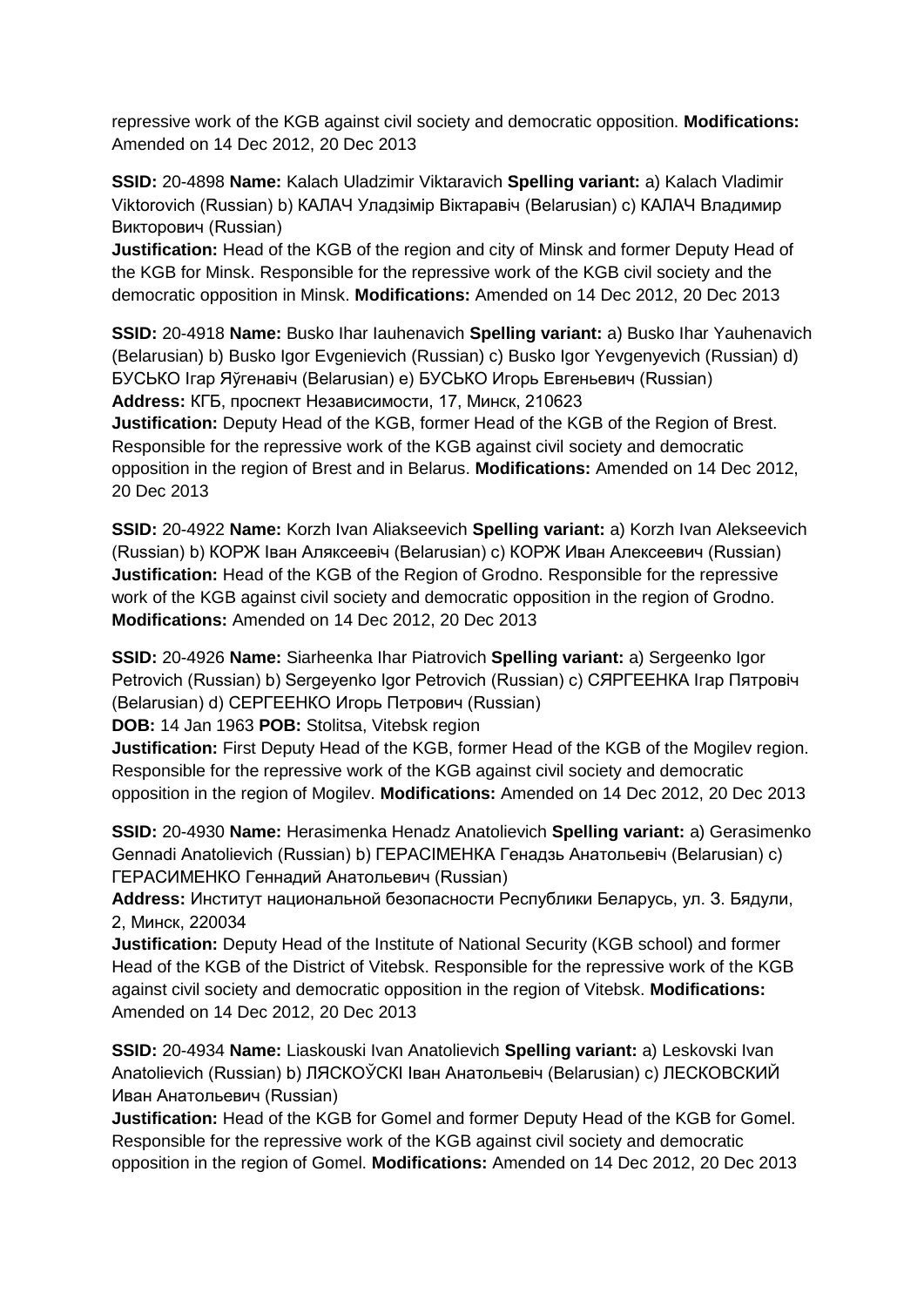**SSID:** 20-4938 **Name:** Maslakou Valery Anatolievich **Spelling variant:** a) Maslakov Valeri Anatolievich (Russian) b) МАСЛАКОЎ Валерый Анатольевiч (Belarusian) c) МАСЛАКОВ Валерий Анатольевич (Russian)

**Address:** КГБ, проспект Независимости, 17, Минск, 210623

**Justification:** Head of the KGB Board of Intelligence. Responsible for the repressive work of the KGB against civil society and the democratic opposition. **Modifications:** Amended on 14 Dec 2012, 20 Dec 2013

**SSID:** 20-4942 **Name:** Volkau Siarhei Mikhailavich **Spelling variant:** a) Volkov Sergei Mikhailovich (Russian) b) Volkov Sergey Mikhailovich (Russian) c) ВОЛКАЎ Сяргей Мiхайлавiч (Belarusian) d) ВОЛКОВ Сергей Анатольевич (Russian)

**Justification:** Has been actively involved in the repression of civil society in Belarus. As a former Head of the KGB Board of Intelligence, he was responsible for the repressive work of the KGB against civil society and democratic opposition. **Modifications:** Amended on 14 Dec 2012, 20 Dec 2013

**SSID:** 20-4946 **Name:** Zhadobin Iury Viktaravich **Spelling variant:** a) Zhadobin Yury Viktaravich (Belarusian) b) Zhadobin Iuri Viktorovich (Russian) c) Zhadobin Yuri Viktorovich (Russian) d) ЖАДОБIН Юрый Віктаравіч (Belarusian) e) ЖАДОБИН Юрий Викторович (Russian)

**DOB:** 14 Nov 1954 **Identification document:** ID card No. 3141154A021PB0, Belarus **Justification:** Minister of Defence. As a member of the Security Council, he approves the repressive decisions agreed at ministerial level, including the decision to repress the peaceful demonstrations on 19 December 2010. After December 2010, he praised the "total defeat of destructive forces", when referring to the democratic opposition. **Modifications:**  Amended on 14 Dec 2012, 20 Dec 2013

**SSID:** 20-4951 **Name:** Krasheuski Viktar **Spelling variant:** a) Krashevski Viktor (Russian) b) КРАШЭЎСКI Віктар (Belarusian) c) КРАШЕВСКИЙ Виктор (Russian) **Justification:** Head of the GRU. Responsible for the work of the intelligence services in the repression of civil society and of the democratic opposition. **Modifications:** Amended on 14 Dec 2012, 20 Dec 2013

**SSID:** 20-4955 **Name:** Ananich Liliia Stanislavauna **Spelling variant:** a) Ananich Lilia Stanislavauna (Belarusian) b) Ananich Liliya Stanislavauna (Belarusian) c) Ananich Liliia Stanislavovna (Russian) d) Ananich Lilia Stanislavovna (Russian) e) Ananich Liliya Stanislavovna (Russian) f) АНАНIЧ Лілія Станіславаўна (Belarusian) g) АНАНИЧ Лилия Станиславовна (Russian)

**DOB:** 1960 **POB:** Leonovo, District of Borisov, region of Minsk **Address:** пр. Победителей, 11 Office n. 506, Минск, 220004, Belarus **Identification document:** ID card No. 4020160A013PB7, Belarus

**Justification:** First Deputy Minister of Information. She has played a major role since 2003 in promoting state propaganda, which provokes, supports and justifies the repression of the democratic opposition and of civil society, and by suppressing the freedom of the media. Democratic opposition and civil society are systematically highlighted in a negative and derogatory way using falsified information. **Modifications:** Amended on 14 Dec 2012, 20 Dec 2013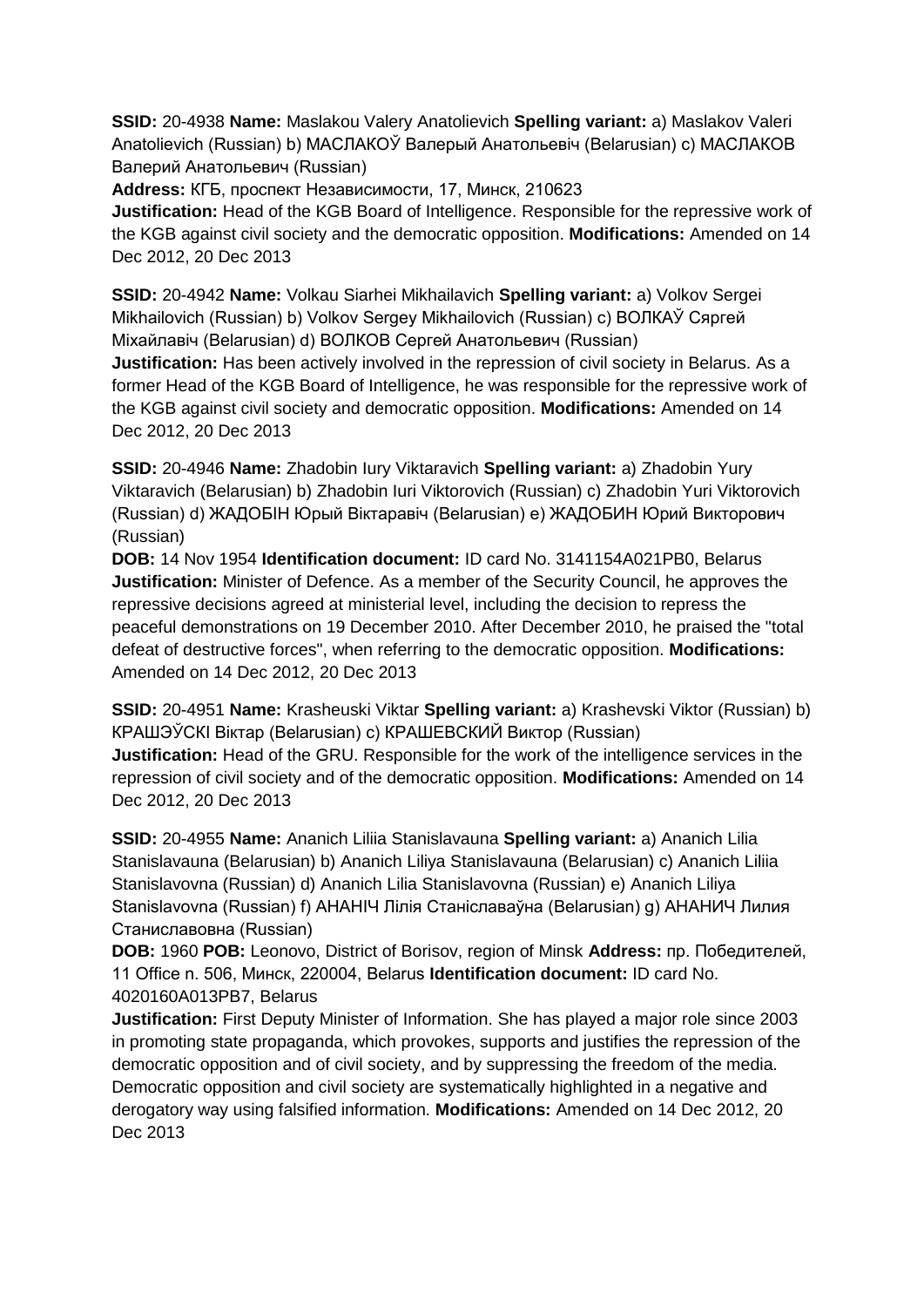**SSID:** 20-4960 **Name:** Laptsionak Ihar Mikalaevich **Spelling variant:** a) Laptionok Igor Nikolaevich (Russian) b) ЛАПЦЕНАК Ігар Мікалаевіч (Belarusian) c) ЛАПТЕНОК Игорь Николаевич (Russian)

# **DOB:** 31 Aug 1947 **POB:** Minsk

**Justification:** Member of the Board of the pro-regime Union of Writers. Responsible for organising and implementing the dissemination of falsified information through the statecontrolled media. As former Deputy Head Minister of Information, he played a major role in promoting state propaganda which supports and justifies the repression of the democratic opposition and of civil society. Democratic opposition and civil society have been systematically highlighted in a negative and derogatory way using falsified and untrue information. **Modifications:** Amended on 14 Dec 2012, 20 Dec 2013

**SSID:** 20-4965 **Name:** Davydzka Henadz Branislavavich **Spelling variant:** a) Davydko Gennadi Bronislavovich (Russian) b) ДАВИДЗЬКА Генадзь Браніслававіч (Belarusian) c) ДАВЫДЬКО Геннадий Брониславович (Russian)

**DOB:** 29 Sep 1955 **POB:** Senno, Vitebsk region **Address:** Белтелерадиокомпания, ул. Макаенка, 9, Минск, 220807, Belarus

**Justification:** President of the State Radio-TV company. Describing himself as an authoritarian democrat, he was responsible for promoting state propaganda on TV, propaganda which supported and justified the repression of the democratic opposition and of civil society after the elections in December 2010. Democratic opposition and civil society are systematically highlighted in a negative and derogatory way using falsified information. **Modifications:** Amended on 14 Dec 2012, 20 Dec 2013

**SSID:** 20-4969 **Name:** Kaziiatka Iury Vasilievich **Spelling variant:** a) Kaziatka Yury Vasilievich (Belarusian) b) Kaziyatka Yury Vasilievich (Belarusian) c) Koziiatko Iuri Vasilievich (Russian) d) Koziatko Yuri Vasilievich (Russian) e) Koziyatko Yuri Vasilievich (Russian) f) КАЗIЯТКА, Юрый Васільевіч (Belarusian) g) КОЗИЯТКО Юрий Васильевич (Russian)

**DOB:** 24 Apr 1964 **POB:** Brest **Address:** ул. Коммунистическая, 6, Минск, 220029 **Justification:** Member of the Upper House of the Parliament, appointed by Alexandr Lukashenka. General Director of the public TV channel «Stolichnoe Televidenie», author and anchorman of the TV programme «The picture of the world». This programme is an instrument of state propaganda which supports and justifies the repression of the democratic opposition and of civil society. Democratic opposition and civil society are systematically highlighted in a negative and derogatory way using falsified information. He was particularly active in this regard after the crackdown on peaceful demonstrations on 19 December 2010 and on subsequent protests. **Modifications:** Amended on 14 Dec 2012, 20 Dec 2013

**SSID:** 20-4974 **Name:** Iakubovich Pavel Izotavich **Spelling variant:** a) Yakubovich Pavel Izotavich (Belarusian) b) Iakubovich Pavel Izotovich (Russian) c) Yakubovich Pavel Izotovich (Russian) d) ЯКУБОВIЧ Павел Ізотавіч (Belarusian) e) ЯКУБОВИЧ Павел Изотович (Russian)

**DOB:** 23 Sep 1946 **POB:** Unecha, Briansk region, Russian Federation **Address:** Ул. Б.Хмельницкого, 10 а, Минск, 220013

**Justification:** Editor-in-Chief of the newspaper of the President's Administration and main propaganda newspaper «Sovietskaia Belarus», former Member of the Upper House of the Parliament appointed by President Lukashenka. He is one of the most vocal and influential members of the state propaganda machine in the printed press. He has supported and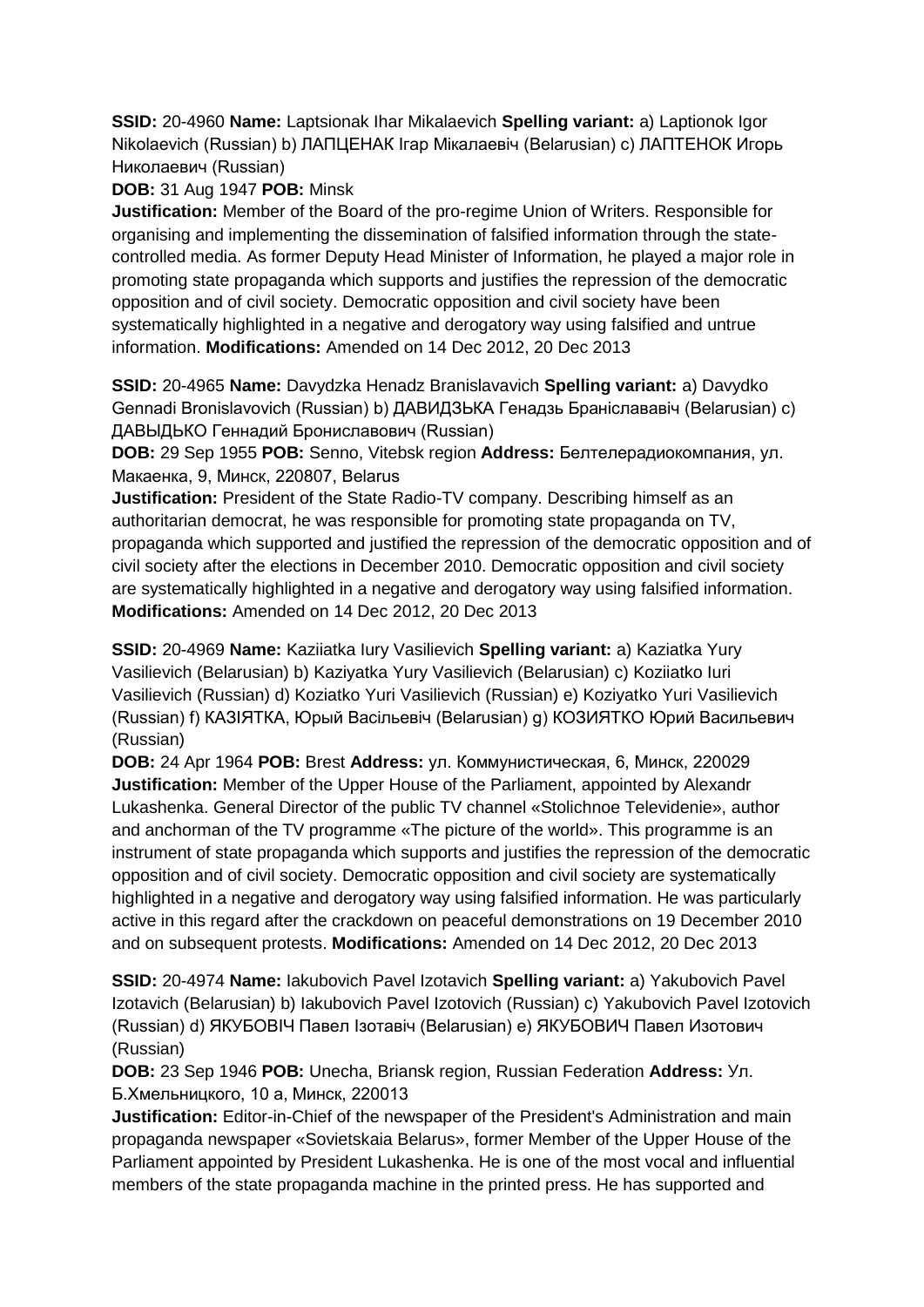justified the repression of the democratic opposition and of civil society, which are systematically highlighted in a negative and derogatory way using falsified information. He was particularly active in this regard after the crackdown on peaceful demonstrations on 19 December 2010 and on subsequent protests. **Modifications:** Amended on 14 Dec 2012, 20 Dec 2013

**SSID:** 20-4979 **Name:** Lemiashonak Anatol Ivanavich **Spelling variant:** a) Lemeshenok Anatoli Ivanovich (Russian) b) ЛЕМЯШОНАК Анатоль Іванавіч (Belarusian) c) ЛЕМЕШЕНОК Анатолий Иванович (Russian)

**DOB:** 14 May 1947

**Justification:** President of the pro-regime Belarusian Union of Journalists. Editor-in-Chief of «Republika», newspaper of the Council of Ministers. In his position he is one of the most vocal and influential members of the state propaganda machine in the printed press. He has supported and justified the repression of the democratic opposition and of civil society, which are systematically highlighted in a negative and derogatory way using falsified information, particularly after the Presidential elections in 2010. **Modifications:** Amended on 14 Dec 2012, 20 Dec 2013

**SSID:** 20-4983 **Name:** Prakopau Yury Viktaravich **Spelling variant:** a) Prakopau Iury Viktaravich (Belarusian) b) Prokopov Iuri Viktorovich (Russian) c) Prokopov Yuri Viktorovich (Russian) d) ПРАКОПАЎ Юрый Вiктаравiч (Belarusian) e) ПРОКОПОВ Юрий Викторович (Russian)

**DOB:** 7 Oct 1978 **Identification document:** ID card No. 3071078A031PB4, Belarus **Justification:** Journalist of the state TV channel «Pervi» (№ 1) with a senior and influential position. He is the anchorman of the TV programme «In the centre of attention». This programme is an instrument of state propaganda on TV, which supports and justifies the repression of the democratic opposition and of civil society. The opposition and civil society are systematically highlighted in a negative and derogatory way using extensive falsified information. He was particularly active in this regard after the crackdown on peaceful demonstrations on 19 December 2010 and on subsequent protests. **Modifications:** Amended on 14 Dec 2012, 20 Dec 2013

**SSID:** 20-4987 **Name:** Mikhalchanka Aliaksei Yakaulevich **Spelling variant:** a) Mikhalchanka Aliaksei Iakaulevich (Belarusian) b) Mikhalchenko Aleksei Yakovlevich (Russian) c) Mikhalchenko Aleksei Iakovlevich (Russian) d) Mikhalchenko Alexey Yakovlevich (Russian) e) Mikhalchenko Alexey Iakovlevich (Russian) f) МIХАЛЬЧАНКА Аляксей Якаўлевiч (Belarusian) g) МИХАЛЬЧЕНКО Алексей Яковлевич (Russian) **DOB:** 1973

**Justification:** Journalist of the state TV channel ONT with senior and influential position. He is the anchorman of the TV programme «That is how it is». This programme is an instrument of state propaganda on TV, which supports and justifies the repression of the democratic opposition and of civil society. The opposition and civil society are systematically highlighted in a negative and derogatory way using falsified information. He was particularly active in this regard after the crackdown on peaceful demonstrations on 19 December 2010 and on subsequent protests. **Modifications:** Amended on 14 Dec 2012, 20 Dec 2013

**SSID:** 20-4991 **Name:** Taranda Aliaksandr Mikhailavich **Spelling variant:** a) Taranda Aleksandr Mikhailovich (Russian) b) ТАРАНДА Аляксандр Міхайлавіч (Belarusian) c) ТАРАНДА Александр Михайлович (Russian)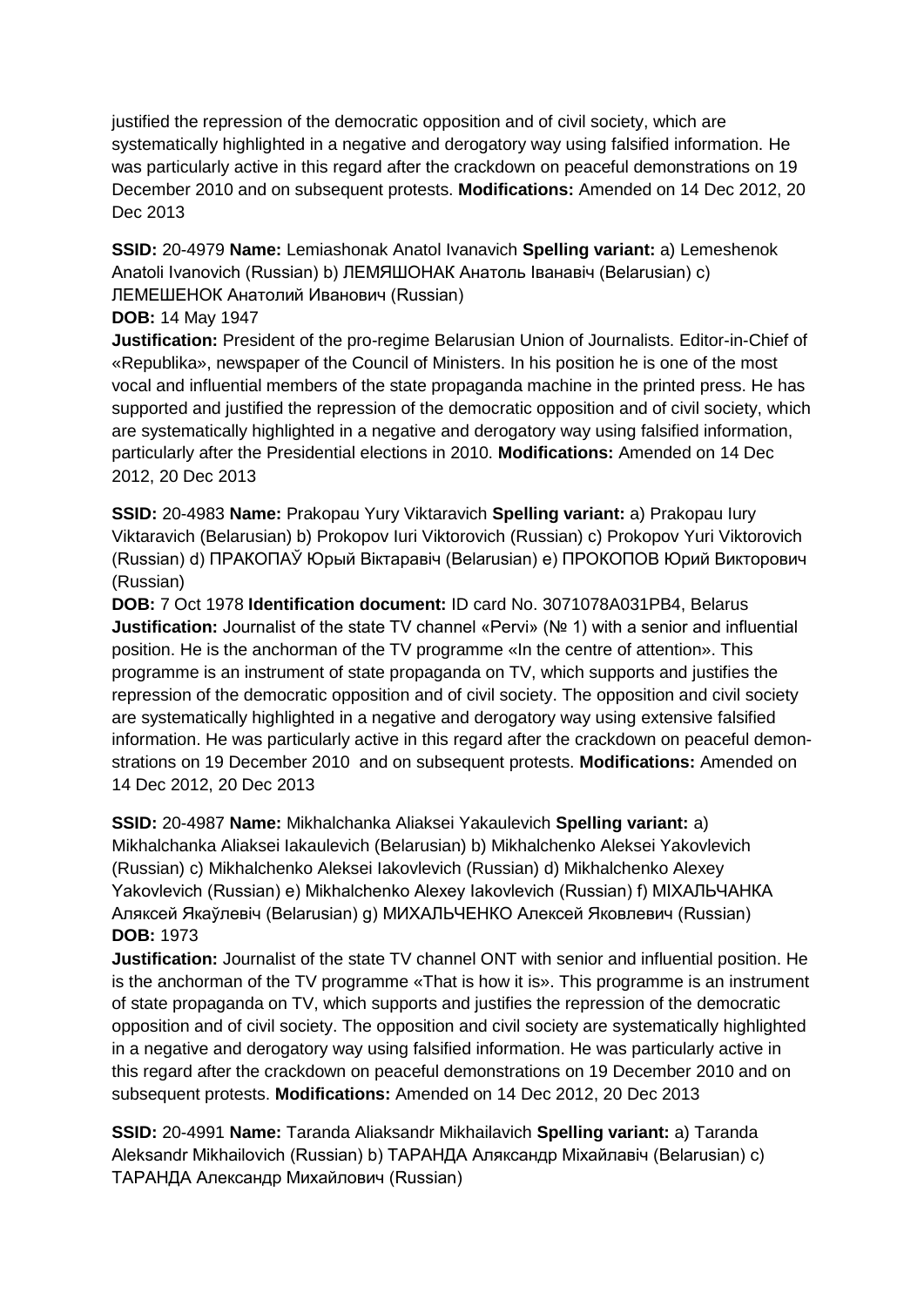#### **Address:** Ул. Б.Хмельницкого, 10 а, Минск, 220013

**Justification:** Deputy Editor of the newspaper of the President's Administration and main propaganda newspaper «Sovietskaia Belarus». Responsible for relaying state propaganda in the printed press, which supported and justified the repression of the democratic opposition and of civil society, systematically highlighted in a negative and derogatory way using falsified and untrue information, in particular after the Presidential elections in 2010. **Modifications:** Amended on 14 Dec 2012, 20 Dec 2013

**SSID:** 20-4995 **Name:** Gardzienka Siarhei Aliaksandravich **Spelling variant:** a) Gordienko Sergei Aleksandrovich (Russian) b) Gordiyenko Sergey Aleksandrovich (Russian) c) ГАРДЗIЕНКА Сяргей Аляксандравіч (Belarusian) d) ГОРДИЕНКО Сергей Александрович (Russian)

**Address:** Ул. Б.Хмельницкого, 10 а, Минск, 220013

**Justification:** Deputy Editor of the newspaper of the President's Administration and main propaganda newspaper «Sovietskaia Belarus». Responsible for relaying state propaganda in the printed press, which has supported and justified the repression of the democratic opposition and of civil society, systematically highlighted in a negative and derogatory way using falsified and untrue information, in particular after the Presidential elections in 2010. **Modifications:** Amended on 14 Dec 2012, 20 Dec 2013

**SSID:** 20-4999 **Name:** Tarapetskaia Halina Mikhailauna **Spelling variant:** a) Tarapetskaya Halina Mikhailauna (Belarusian) b) Toropetskaia Galina Mikhailovna (Russian) c) Toropetskaya Galina Mikhailovna (Russian) d) ТАРАПЕЦКАЯ Галіна Міхайлаўна (Belarusian) e) ТОРОПЕЦКАЯ Галина Михайловна (Russian)

**Address:** Ул. Б.Хмельницкого, 10 а, Минск, 220013

**Justification:** Deputy Editor of the newspaper of the President's Administration and main propaganda newspaper «Sovietskaia Belarus». Responsible for relaying the state propaganda in the printed press, which has provoked, supported and justified the repression of the democratic opposition and of civil society, systematically highlighted in a negative and derogatory way using falsified information, in particular after the Presidential elections in 2010. **Modifications:** Amended on 14 Dec 2012, 20 Dec 2013

**SSID:** 20-5007 **Name:** Zhuk Dzmitry Aliaksandravich **Spelling variant:** a) Zhuk Dmitri Aleksandrovich (Russian) b) ЖУК Дзмітрый Аляксандравіч (Belarusian) c) ЖУК Дмитрий Александрович (Russian)

**DOB:** 7 Jul 1970 **Address:** БЕЛОРУССКОЕ ТЕЛЕГРАФНОЕ АГЕНТСТВО Республика Беларусь, ул. Кирова, 26, Минск, 220030 **Identification document:** ID card No. 3070770A081PB7, Belarus

**Justification:** Director General (CEO) State News Agency BELTA. Responsible for relaying state propaganda in the media, which has supported and justified the repression of the democratic opposition and of civil society on 19 December 2010 using falsified information. **Modifications:** Amended on 14 Dec 2012, 20 Dec 2013

**SSID:** 20-5011 **Name:** Hihin Vadzim Frantsavich **Spelling variant:** a) Gigin Vadim Frantsevich (Russian) b) ГIГIН Вадзім Францевiч (Belarusian) c) ГИГИН Вадим Францевич (Russian)

**DOB:** 21 Oct 1977 **POB:** Minsk

**Justification:** Editor-in-Chief of «Belorusskaia Dumka» monthly journal of the President's Administration. He is one of the most vocal and influential members of the state propaganda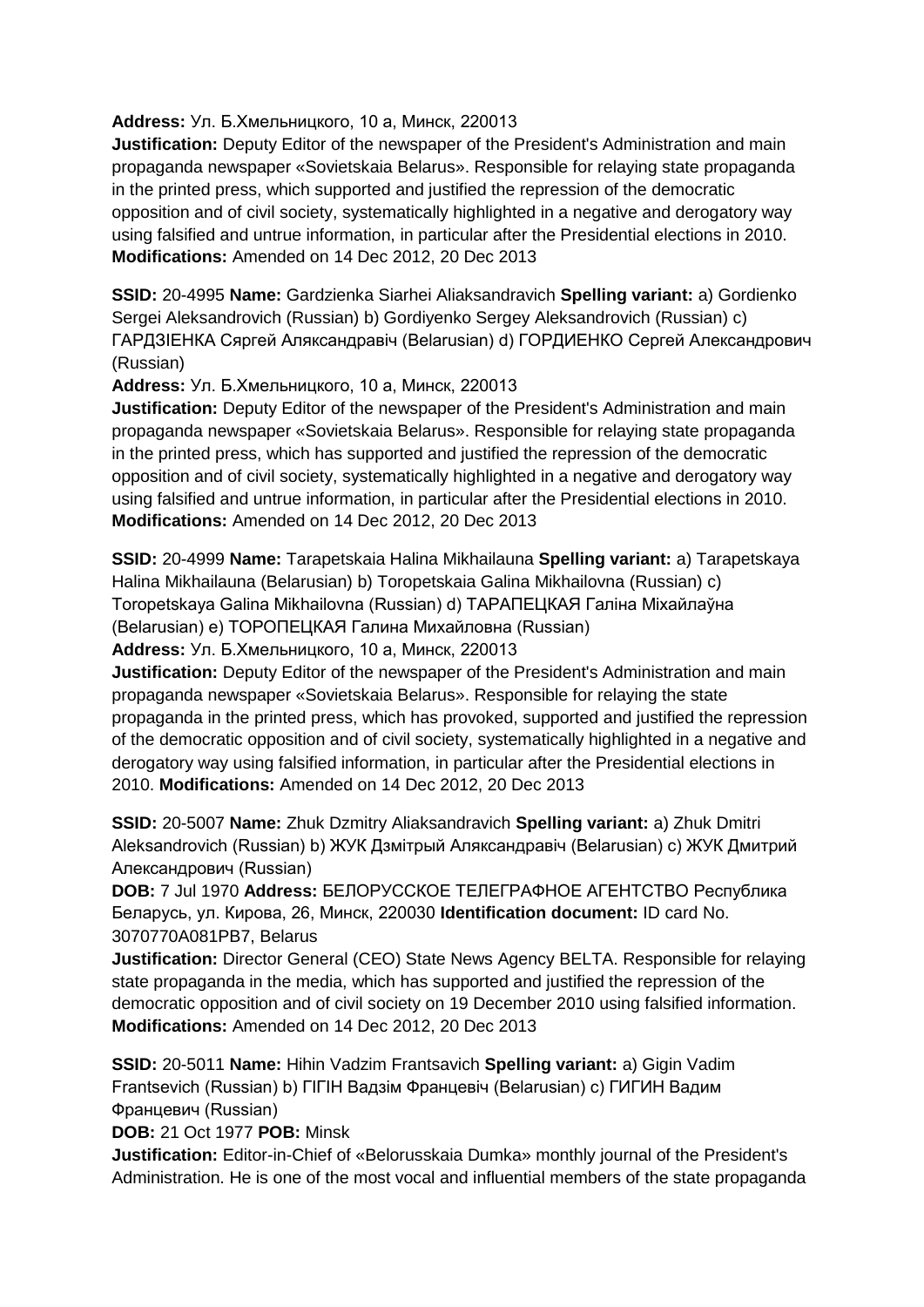machine in the printed press. He has supported and justified the repression of the democratic opposition and of civil society, which are systematically highlighted in a negative and derogatory way using falsified information, in particular after the Presidential elections in 2010. **Modifications:** Amended on 14 Dec 2012, 20 Dec 2013

**SSID:** 20-5015 **Name:** Ablameika Siarhei Uladzimiravich **Spelling variant:** a) Ablameiko Sergei Vladimirovich (Russian) b) Ablameyko Sergey Vladimirovich (Russian) c) АБЛАМЕЙКА Сяргей Уладзіміравіч (Belarusian) d) АБЛАМЕЙКО Сергей Владимирович (Russian)

**DOB:** 24 Sep 1956 **POB:** Voronovo, Grodno region **Address:** ул. Бобруйская, 5a, Minsk, **Belarus** 

**Justification:** Rector of Belorusian State University. He was responsible for the expulsion of several students from the University because they participated in the demonstrations on 19 December 2010 and in other peaceful demonstrations in 2011. **Modifications:** Amended on 14 Dec 2012, 20 Dec 2013

**SSID:** 20-5019 **Name:** Sirenka Viktar Ivanavich **Spelling variant:** a) Sirenko Viktor Ivanovich (Russian) b) CIРЭНКА Віктар Іванавіч (Belarusian) c) СИРЕНКО Виктор Иванович (Russian)

**DOB:** 4 Mar 1962 **Identification document:** ID card No. 3040362B062PB7, Belarus **Justification:** Head of the Committee for Health Care of Minsk City and former Chief Surgeon of the Minsk Emergency Hospital. He did not oppose the kidnapping of the presidential candidate, Nekliayev, who was transported to his hospital after being severely beaten on 19 December 2010 and, by failing to call the police, cooperated with the unknown perpetrators. Such inaction led him to be promoted. **Modifications:** Amended on 14 Dec 2012, 20 Dec 2013

**SSID:** 20-5023 **Name:** Ananich Alena Mikalaeuna **Spelling variant:** a) Ananich Elena Nikolaevna (Russian) b) Ananich Yelena Nikolaevna (Russian) c) АНАНIЧ Алена Мікалаеўна (Belarusian) d) АНАНИЧ Елена Николаевна (Russian) **Address:** Суд Первомайского района г. Минска, ул. Толбухина, 9, Минск, 220012 **Justification:** Deputy President of the Pervomayski District Court of the city of Minsk. Former judge at the Pervomayski Rayon Court of the city of Minsk. She was directly involved in the judicial repression of the peaceful demonstrators on 19 December 2010. On 20 December 2010 she sentenced civil society activists Paval Shalamitski, Mikhail Piatrenka, Yauhen Batura and Tatsiana Grybouskaya to 10 days in jail, as well as Tornike Berydze to 11 days in jail. Her way of conducting the trial was a clear violation of the Code of Criminal Procedure. She sustained the use of evidence and testimonies irrelevant to the accused. **Modifications:** Amended on 14 Dec 2012, 20 Dec 2013

**SSID:** 20-5027 **Name:** Ravinskaia Tatsiana Uladzimirauna **Spelling variant:** a) Ravinskaya Tatsiana Uladzimirauna (Belarusian) b) Revinskaia Tatiana Vladimirovna (Russian) c) Revinskaya Tatiana Vladimirovna (Russian) d) Revinskaya Tatyana Vladimirovna (Russian) e) РАВIНСКАЯ Таццяна Уладзіміраўна (Belarusian) f) РЕВИНСКАЯ Татьяна Владимировна (Russian)

**Address:** Минский городской суд, ул. Дунина-Марцинкевича, 1, Минск, 220092 **Justification:** Judge at the City Court of Minsk. Former judge at the Pervomayski District Court of the city of Minsk. On 27 April 2011, she sentenced the politician Dmitri Bandarenka, coordinator of the civic campaign "European Belarus" of the former presidential candidate A.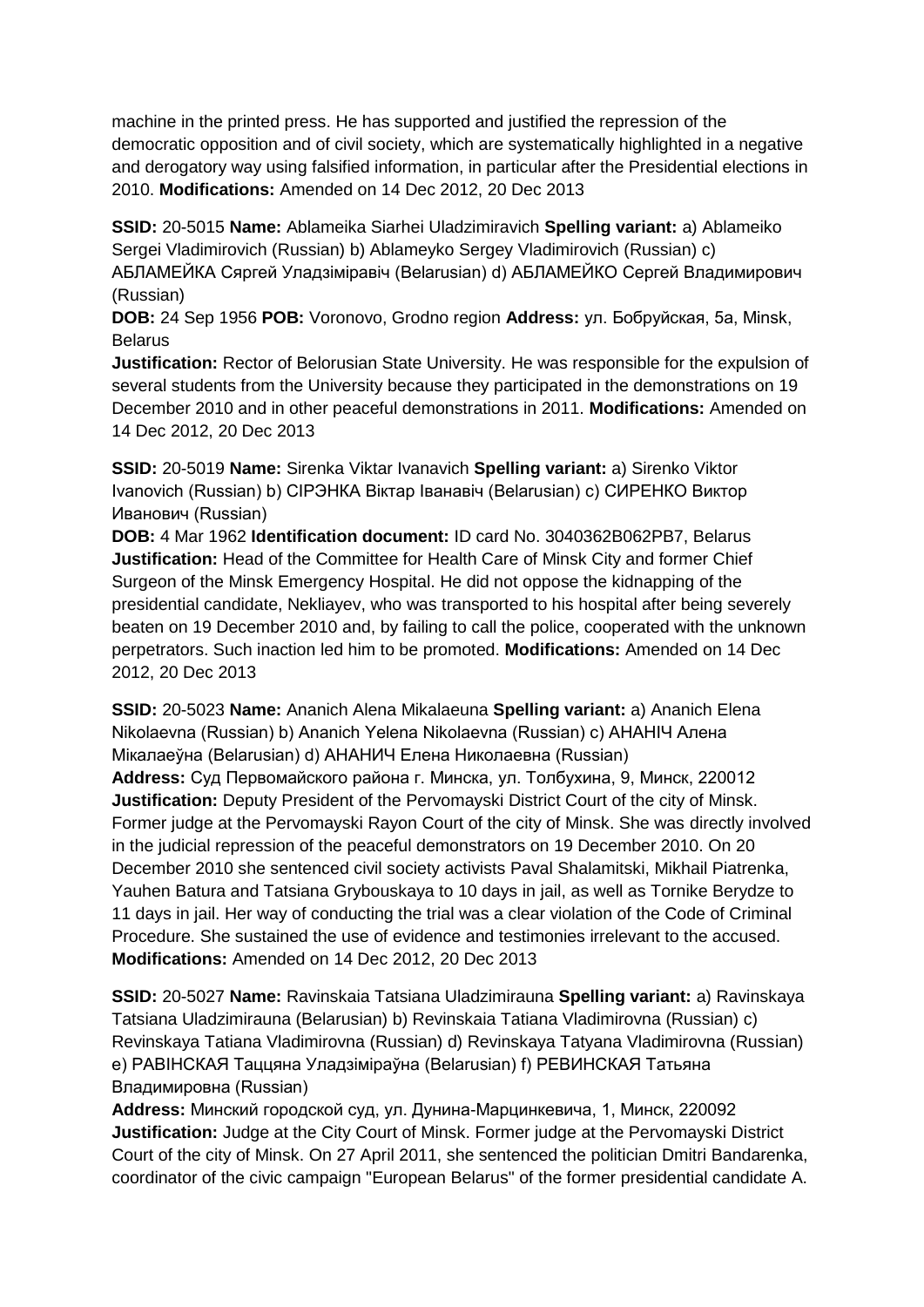Sannikau to 2 years in jail. Her way of conducting the trial was a clear violation of the Code of Criminal Procedure. She sustained the use of evidence and testimonies irrelevant to the accused. **Modifications:** Amended on 14 Dec 2012, 20 Dec 2013

**SSID:** 20-5031 **Name:** Esman Valery Aliaksandravich **Spelling variant:** a) Yesman Valery Aliaksandravich (Belarusian) b) Esman Valeri Aleksandrovich (Russian) c) Yesman Valeri Aleksandrovich (Russian) d) Yesman Valeriy Aleksandrovich (Russian) e) ЕСЬМАН Валерый Аляксандравіч (Belarusian) f) ЕСЬМАН Валерий Александрович (Russian) **Address:** Суд Центрального района г. Минска, ул. Кирова, 21, Минск, 220030 **Justification:** Judge at the Central District Court of the city of Minsk. He was directly involved in trials against peaceful demonstrators on 19 December 2010. On 20 December 2010, he sentenced civil society activists Siarhei Martynau, Dzmitry Chiarniak, Euhen Vaskovich respectively to 10, 11 and 12 days in jail. In June, July and October 2011, he sentenced several other activists to 10 and 11 days in jail. On 25 February 2013, he sentenced in a closed trial the activist Anatol Naumovich to 15 days in jail. The way he conducted the trials was a clear violation of the Code of Criminal Procedure. He sustained the use of evidence and testimonies irrelevant to the accused. **Modifications:** Amended on 14 Dec 2012, 20 Dec 2013

**SSID:** 20-5035 **Name:** Bychko Aliaksei Viktaravich **Spelling variant:** a) Bychko Aleksei Viktorovich (Russian) b) Bychko Alexey Viktorovich (Russian) c) БЫЧКО Аляксей Віктаравіч (Belarusian) d) БЫЧКО Алексей Викторович (Russian) **Address:** Минский городской суд, ул. Дунина-Марцинкевича, 1, Минск, 220092 **Justification:** Judge at the City Court of Minsk, former judge at the Central District Court of Minsk. On 26 October 2011, he sentenced civil society activist Siarhei Kazakou to 10 days in jail. The way he conducted the trials was a clear violation of the Code of Criminal Procedure. He sustained the use of evidence and testimonies irrelevant to the accused. **Modifications:**  Amended on 14 Dec 2012, 20 Dec 2013

**SSID:** 20-5039 **Name:** Khadanovich Aliaksandr Alyaksandrauvich **Spelling variant:** a) Khodanovich Aleksandr Aleksandrovich (Russian) b) ХАДАНОВIЧ Аляксандр Аляксандравіч (Belarusian) c) ХOДАНОВИЧ Александр Александрович (Russian) **Justification:** Former judge at the Central District Court of the city of Minsk. He was directly involved in the judicial repression of the peaceful demonstrators on 19 December 2010. On 20 December 2010, he sentenced civil society activist Uladzimir Kozhych to 14 days in jail. On 31 January 2011, he sentenced civil society activist Maksim Viniarski to 10 days in jail for his participation in a demonstration in support of political prisoners. On 24 and 26 October 2011, he sentenced civil society activists Alyaksandr Valantsevich and Alyaksandr Saldatsenka to 7 days in jail. On 9 January 2012, he sentenced civil society activist Mikita Kavalenka to 15 days in jail for his participation in a one-minute action in support of political prisoners. The way he conducted the trials was a clear violation of the Code of Criminal Procedure. He sustained the use of evidence and testimonies irrelevant to the accused. **Modifications:** Amended on 14 Dec 2012, 20 Dec 2013

**SSID:** 20-5044 **Name:** Baranouski Andrei Fiodaravich **Spelling variant:** a) Baranovski Andrei Fedorovich (Russian) b) Baranovski Andrey Fedorovich (Russian) c) БАРАНОЎСКI Андрэй Федаравіч (Belarusian) d) БАРАНОВСКИЙ Андрей Федорович (Russian) **Address:** Суд Партизанского района г. Минска, ул. Семашко, 33, Минск, 220027 **Justification:** Judge at the Partizanski Rayon Court of the city of Minsk. He was directly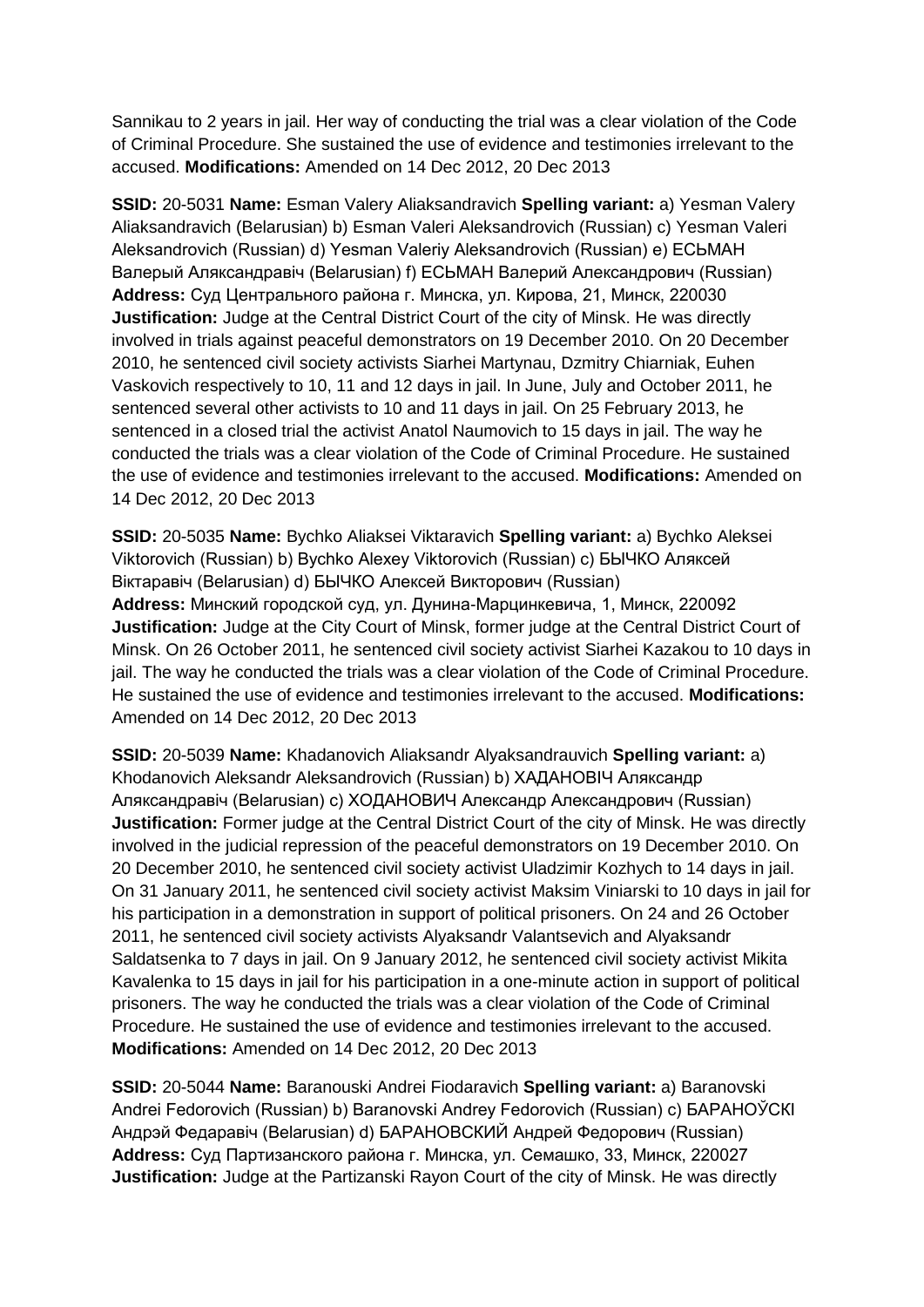involved in the judicial repression of the peaceful demonstrators on 19 December 2010. On 20 December 2010, he sentenced civil society activists Siarhei Piakarchyk and Siarhei Navitski to 13 days in jail, as well as Yauhen Kandrautsu to 11 days in jail. The way he conducted the trials was a clear violation of the Code of Criminal Procedure. He sustained the use of evidence and testimonies irrelevant to the accused. **Modifications:** Amended on 14 Dec 2012, 20 Dec 2013

**SSID:** 20-5052 **Name:** Tsitsiankova Alena Viktarauna **Spelling variant:** a) Titenkova Elena Viktorovna (Russian) b) Titenkova Yelena Viktorovna (Russian) c) ЦIЦЯНКОВА Алена Віктараўна (Belarusian) d) ТИТЕНКОВА Елена Викторовна (Russian)

**Address:** Минская областная юридическая консультация no. 1, ул.Красная, 18, Минск, 220005

**Justification:** Former Judge at the Partizanski District Court of the city of Minsk. She was directly involved in the judicial repression of the peaceful demonstrators on 19 December 2010. On 20 December 2010, she sentenced civil society activists Anton Hulak to 15 days in jail, Ales Milinets, Paval Kamarou to 12 days in jail, and Siarhei Piatrushyn to 11 days in jail. In July 2011, she sentenced other activists to 5 and 10 days in jail. The way she conducted the trials was a clear violation of the Code of Criminal Procedure. She sustained the use of evidence and testimonies irrelevant to the accused. **Modifications:** Amended on 14 Dec 2012, 20 Dec 2013

**SSID:** 20-5056 **Name:** Tupik Vera Mikhailauna **Spelling variant:** a) Tupik Vera Mikhailovna (Russian) b) TYПIK Вера Міхайлаўна (Belarusian) c) ТУПИК Вера Михайловна (Russian) **Address:** Минский городской суд, ул. Дунина-Марцинкевича, 1, Минск, 220092 **Justification:** Judge at the City Court of Minsk. Former Deputy President and judge at the Leninski District Court of the city of Minsk. She was directly involved in the judicial repression of the peaceful demonstrators on 19 December 2010. On 20 December 2010, she sentenced civil society activists Natallia Vasilievich to 15 days in jail, and Katsiaryna Parfilieva, Alyaksandr Piatnitski and Sviatlana Rasliakova to 10 days in jail. In July 2011, she sentenced other activists to 10 days in jail. The way she conducted the trials was a clear violation of the Code of Criminal Procedure. She sustained the use of evidence and testimonies irrelevant to the accused. **Modifications:** Amended on 14 Dec 2012, 20 Dec 2013

**SSID:** 20-5060 **Name:** Niakrasava Alena Tsimafeeuna **Spelling variant:** a) Nekrasova Elena Timofeevna (Russian) b) Nekrasova Yelena Timofeyevna (Russian) c) НЯКРАСАВА Алена Цімафееўна (Belarusian) d) Некрасова Елена Тимофеевна (Russian) **Address:** Суд Заводского района г. Минска, пр. Партизанский, 75 А, Минск, 220107 **Justification:** Judge at the Zavodskoi Rayon Court of the city of Minsk. She was directly involved in the judicial repression of the peaceful demonstrators on 19 December 2010. On 20 December 2010, she sentenced civil society activists Tatsyana Grechanikava, Alyaksandr Baranou, Yevhen Tsarykau, Maryna Paulouskaya, and Andrei Zialiony to 15 days in jail. On 4 and 7 July 2011, and on 6 October 2011, she sentenced several activists (Katsiarina Davydzik, 10 days in jail; Yauguenia Kamarova, 10 days in jail; Aleh Bazhok, 10 days in jail; Yan Melnikau, 5 days in jail). The way she conducted the trials was a clear violation of the Code of Criminal Procedure. She sustained the use of evidence and testimonies irrelevant to the accused. **Modifications:** Amended on 14 Dec 2012, 20 Dec 2013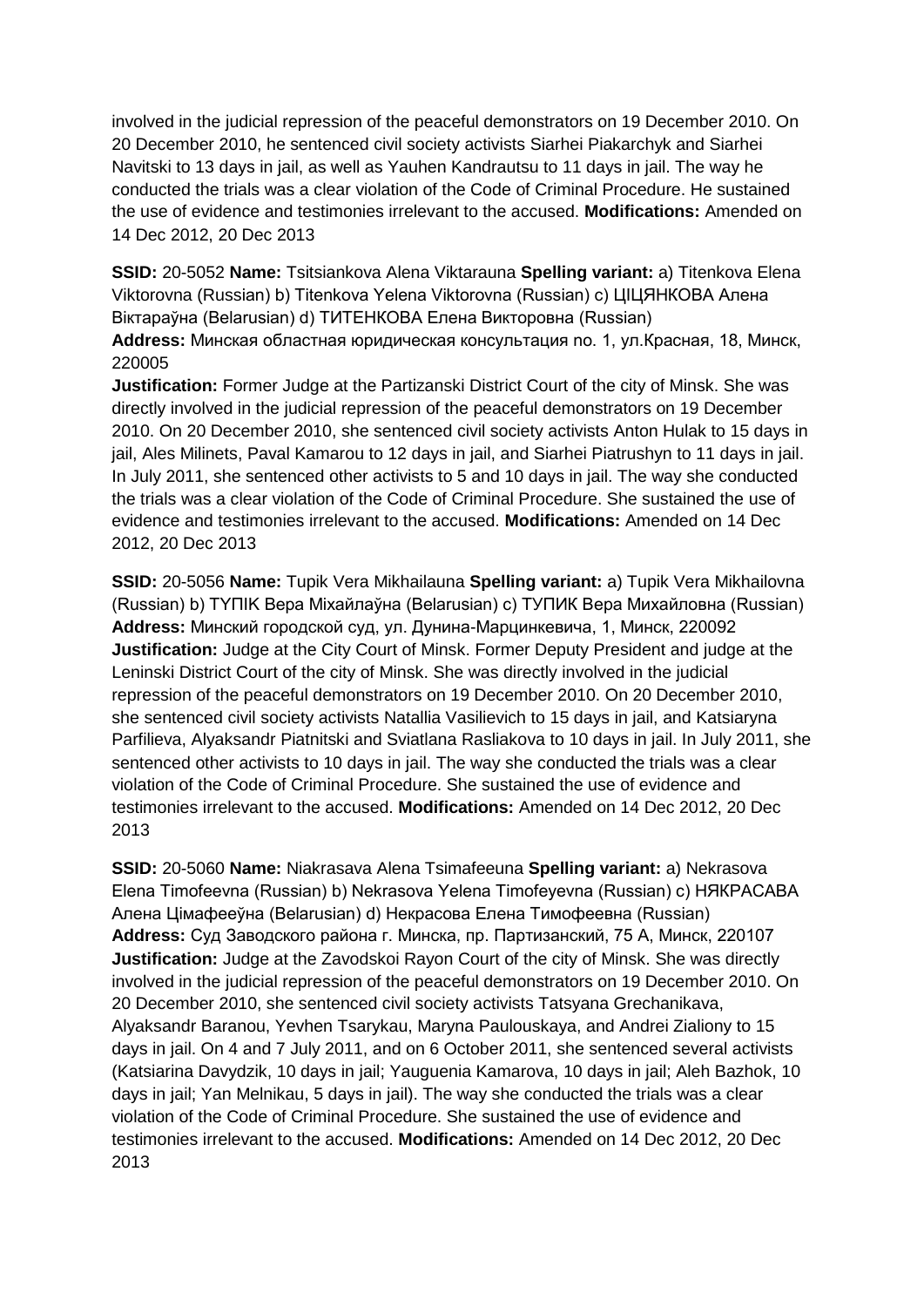**SSID:** 20-5064 **Name:** Laptseva Alena Viacheslavauna **Spelling variant:** a) Lapteva Elena Viacheslavovna (Russian) b) Lapteva Yelena Vyacheslavovna (Russian) c) ЛАПЦЕВА Алена Вячаславаўна (Belarusian) d) ЛАПТЕВА Елена Вячеславовна (Russian) **Address:** Суд Заводского района г. Минска, пр. Партизанский, 75 А, Минск, 220107 **Justification:** Judge at the Zavodskoi District Court of Minsk. She was directly involved in the judicial repression of the peaceful demonstrators on 19 December 2010. On 20 December 2010, she sentenced civil society activists Raman Maksimenka, Yuras Shpak-Ryzhkou, Hanna Belskaya, Paval Sakolchik, Sviatlana Rubashkina, Uladzimir Parkalau and Tatsyana Vaikovih to 10 days in jail. The way she conducted the trials was a clear violation of the Code of Criminal Procedure. She sustained the use of evidence and testimonies irrelevant to the accused. **Modifications:** Amended on 14 Dec 2012, 20 Dec 2013

**SSID:** 20-5068 **Name:** Balauniou Mikalai Vasilievich **Spelling variant:** a) Bolovnev Nikolai Vasilievich (Russian) b) БАЛАЎНЕЎ Мікалай Васільевіч (Belarusian) c) БОЛОВНЕВ Николай Васильевич (Russian)

**Address:** Суд Заводского района г. Минска, пр. Партизанский, 75 А, Минск, 220107 **Justification:** Judge at the Zavodskoi District Court of the city of Minsk. He was directly involved in the judicial repression of the peaceful demonstrators on 19 December 2010. On 20 December 2010, he sentenced civil society activists Ihar Pashkovich, Dzimtry Pashyk, Anton Davydzenka, Artsem Liaudanski and Artsem Kuzmin to 10 days in jail. The way he conducted the trials was a clear violation of the Code of Criminal Procedure. He sustained the use of evidence and testimonies irrelevant to the accused. **Modifications:** Amended on 14 Dec 2012, 20 Dec 2013

**SSID:** 20-5072 **Name:** Kazak Viktar Uladzimiravich **Spelling variant:** a) Kazak Viktor Vladimirovich (Russian) b) КАЗАК Віктар Уладзіміравіч (Belarusian) c) КАЗАК Виктор Владимирович (Russian)

**Address:** Суд Московского района г. Минска, Проспект газеты Правда, 27, Минск, 220042

**Justification:** Judge at the Moskovski Rayon Court of the city of Minsk. He was directly involved in the judicial repression of the peaceful demonstrators on 19 December 2010. On 20 December 2010, he sentenced civil society activists Siarhei Arlou and Dzmitry Kresik to 12 days in jail, and Valeria Niadzvitskaya, Valiantsyna Busko and Hanna Dainiak to 10 days in jail. On 27 December 2010, he sentenced the deputy leader of the "Young Front" to 10 days in jail for his participation in the demonstration on 19 December 2010. On 4 and 7 July 2011, on 8 November 2011, and on 20 December 2011, he sentenced several activists (Viktoriya Bandarenka, 10 days in jail; Andrei Zakhareuski, 5 days in jail; Mikhail Muski, 7 days in jail; Raman Grytsevich, 7 days in jail). The way he conducted the trials was a clear violation of the Code of Criminal Procedure. He sustained the use of evidence and testimonies irrelevant to the accused. **Modifications:** Amended on 14 Dec 2012, 20 Dec 2013

**SSID:** 20-5076 **Name:** Shylko Alena Mikalaeuna **Spelling variant:** a) Shilko Elena Nikolaevna (Russian) b) Shilko Yelena Nikolaevna (Russian) c) ШЫЛЬКО Алена Мікалаеўна (Belarusian) d) ШИЛЬКО Елена Николаевна (Russian) **Address:** Минский городской суд, ул. Дунина-Марцинкевича, 1, Минск, 220092 **Justification:** Judge at the Minsk City court, former judge at the Moskovski District Court of the city of Minsk. She was directly involved in the judicial repression of the peaceful demonstrators on 19 December 2010. On 20, 24 and 30 December 2010, she sentenced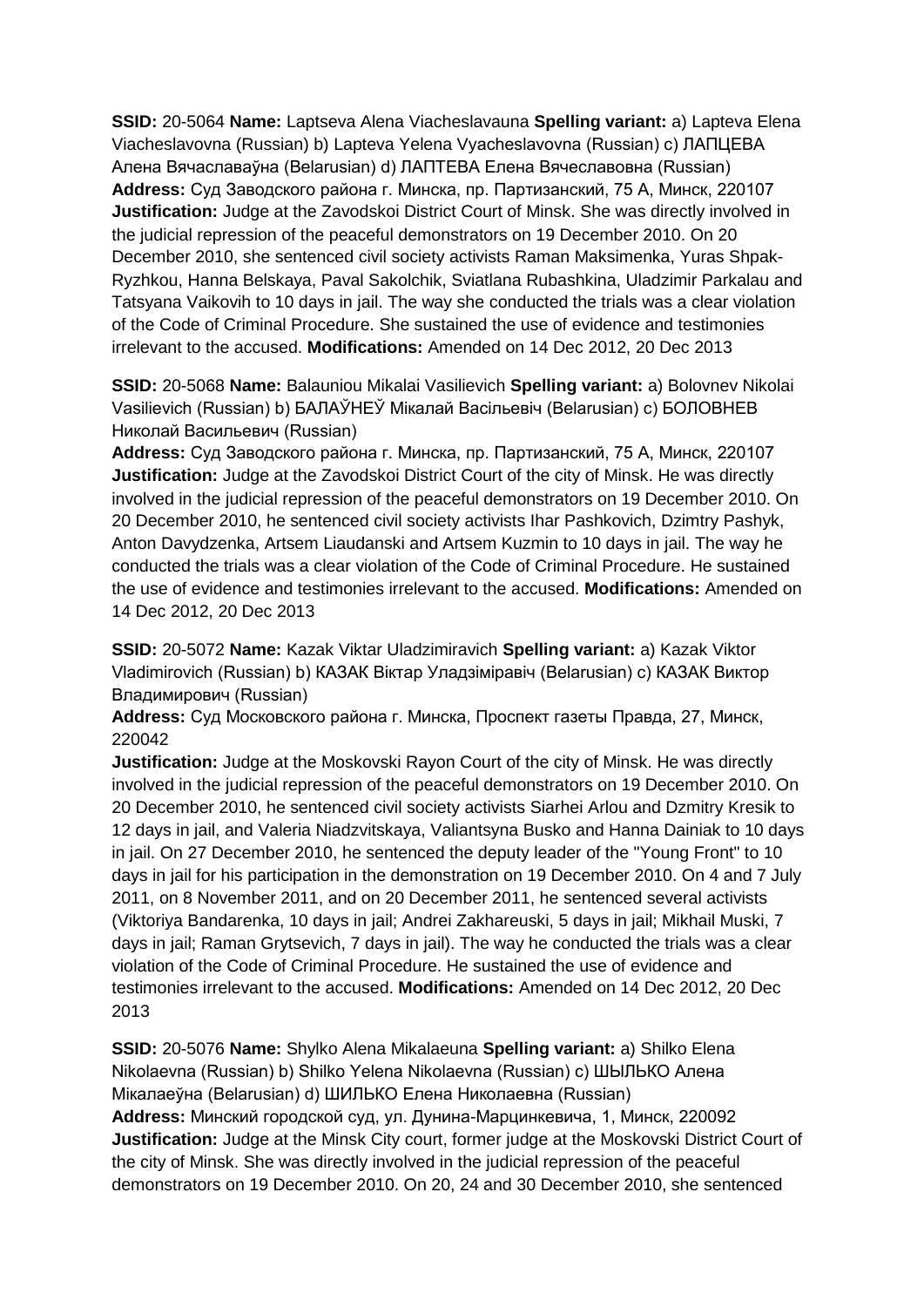civil society activists, respectively Ihar Shershan (12 days in jail), Zmitser Shurkhai (10 days in jail) and Franak Viachorka (12 days in jail). On 24 January 2012, she rejected the appeal of Ales Byalyatski regarding the sentence imposed on him by the Pervomaiski District Court of Minsk even though Byalyatski's trial was conducted in a way that was a clear violation of the Code of Criminal Procedure. Byalyatski was active in defending and providing assistance to those who suffered from repression in relation to the 19 December 2010 elections and the crackdown on civil society and democratic opposition. Her way of conducting the trials is a clear violation of the Code of Criminal Procedure. She sustained the use of evidence and testimonies irrelevant to the accused. **Modifications:** Amended on 14 Dec 2012, 20 Dec 2013

**SSID:** 20-5080 **Name:** Simakhina Liubou Siarheeuna **Spelling variant:** a) Simakhina Liubov Sergeevna (Russian) b) CIMAXIHA Любоў Сяргееўна (Belarusian) c) СИМАХИНА Любовь Сергеевна (Russian)

**Address:** Суд Московского района г. Минска, Проспект газеты Правда, 27, Минск, 220042

**Justification:** Judge at the Moskovski Rayon Court of the city of Minsk. She was directly involved in the judicial repression of the peaceful demonstrators on 19 December 2010. On 20 December 2010, she sentenced civil society activist Siarhei Barsukou to 12 days in jail. On 8 November 2011, she sentenced civil society activist, Paval Siarhei, to 7 days in jail. Her way of conducting the trials was a clear violation of the Code of Criminal Procedure. She sustained the use of evidence and testimonies irrelevant to the accused. **Modifications:**  Amended on 14 Dec 2012, 20 Dec 2013

**SSID:** 20-5084 **Name:** Kuzniatsova Natallia Anatolieuna **Spelling variant:** a) Kuznetsova Natalia Anatolievna (Russian) b) Kuznetsova Natalya Anatolyevna (Russian) c) КУЗНЯЦОВА Наталля Анатольеўна (Belarusian) d) КУЗНЕЦОВА Наталья Анатольевна (Russian)

**DOB:** 1973 **POB:** Minsk **Address:** Суд Московского района г. Минска, Проспект газеты Правда, 27, Минск, 220042

**Justification:** Judge at the Moskovski Rayon Court of the city of Minsk. She was directly involved in the judicial repression of the peaceful demonstrators on 19 December 2010. On 20 December 2010, she sentenced civil society activist, Anastasia Lazareva, to 10 days in jail. Her way of conducting the trial was a clear violation of the Code of Criminal Procedure. She sustained the use of evidence and testimonies irrelevant to the accused. **Modifications:** Amended on 14 Dec 2012, 20 Dec 2013

**SSID:** 20-5090 **Name:** Tselitsa Lidziia Fiodarauna **Spelling variant:** a) Tselitsa Lidzia Fiodarauna (Belarusian) b) Tselitsa Lidziya Fiodarauna (Belarusian) c) Telitsa Lidiia Fedorovna (Russian) d) Telitsa Lidia Fedorovna (Russian) e) Telitsa Lidiya Fedorovna (Russian) f) ЦЕЛIЦА Лідзія Федараўна (Belarusian) g) ТЕЛИЦА Лидия Федоровна (Russian)

**Address:** Суд Московского района г. Минска, Проспект газеты Правда, 27, Минск, 220042

**Justification:** Judge at the Moskovski Rayon Court of the city of Minsk. She was directly involved in the judicial repression of the peaceful demonstrators on 19 December 2010. On 20 December 2010, she sentenced civil society activist Mikhail Barsukou to 10 days in jail Her way of conducting the trial was a clear violation of the Code of Criminal Procedure. She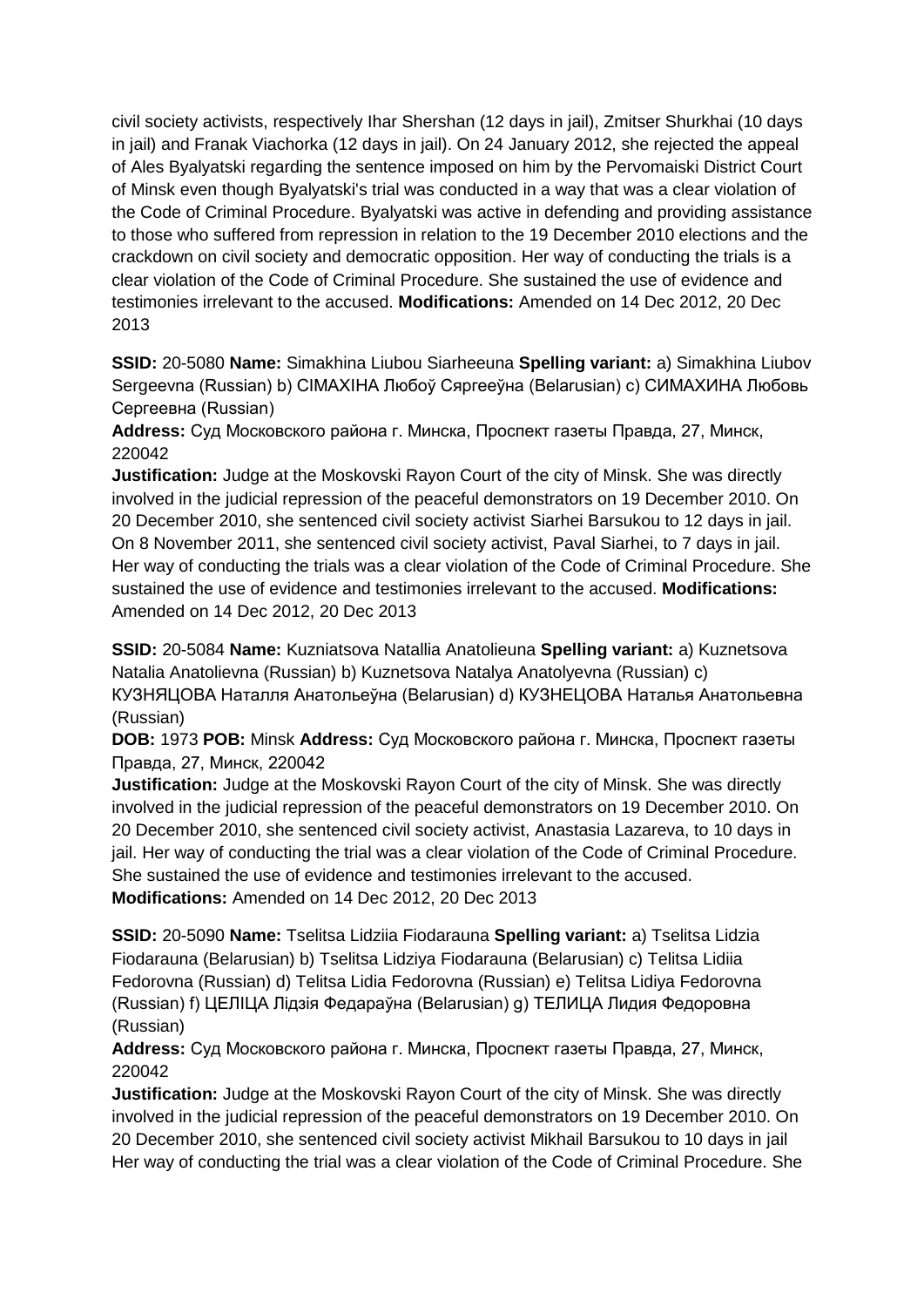sustained the use of evidence and testimonies irrelevant to the accused. **Modifications:**  Amended on 14 Dec 2012, 20 Dec 2013

**SSID:** 20-5094 **Name:** Charniak Alena Leanidauna **Spelling variant:** a) Cherniak Elena Leonidovna (Russian) b) Cherniak Yelena Leonidovna (Russian) c) Chernyak Yelena Leonidovna (Russian) d) ЧАРНЯК Алена Леанідаўна (Belarusian) e) ЧЕРНЯК Елена Леонидовна (Russian)

**Address:** Суд Московского района г. Минска, Проспект газеты Правда, 27, Минск, 220042

**Justification:** Judge at the Moskovski Rayon Court of the city of Minsk. She was directly involved in the judicial repression of the peaceful demonstrators on 19 December 2010. On 20 December 2010, she sentenced civil society activists Andrei Eliseeu, Hanna Yakavenka, Henadz Chebatarovich respectively to 10, 11 and 12 days in jail. Her way of conducting the trial was a clear violation of the Code of Criminal Procedure. She sustained the use of evidence and testimonies irrelevant to the accused. **Modifications:** Amended on 14 Dec 2012, 20 Dec 2013

**SSID:** 20-5098 **Name:** Shestakou Iury Valerievich **Spelling variant:** a) Shestakou Yury Valerievich (Belarusian) b) Shestakov Iuri Valerievich (Russian) c) Shestakov Yuri Valerievich (Russian) d) ШАСТАКОЎ Юрый Валер'евіч (Belarusian) e) ШЕСТАКОВ Юрий Валерьевич (Russian)

**Address:** Суд Московского района г. Минска, Проспект газеты Правда, 27, Минск, 220042

**Justification:** Judge and Deputy President at the Moskovski Rayon Court of the city of Minsk. He was directly involved in the judicial repression of peaceful demonstrators on 19 December 2010. On 20 and 27 December 2010, he sentenced civil society activists Illya Vasilievich, Nadzeya Chayukhova, Tatsiana Radzetskaya, Siarhei Kanapatski and Volha Damarad to 10 days in jail. On 20 December 2010 he sentenced the activist Siarhei Kanapatski for the commemoration of the repression on 19 December 2010. His way of conducting the trials was a clear violation of the Code of Criminal Procedure. He sustained the use of evidence and testimonies irrelevant to the accused. **Modifications:** Amended on 14 Dec 2012, 20 Dec 2013

**SSID:** 20-5102 **Name:** Motyl Tatsiana Iaraslavauna **Spelling variant:** a) Motyl Tatsiana Yaraslavauna (Belarusian) b) Motyl Tatiana Iaroslavovna (Russian) c) Motyl Tatyana Yaroslavovna (Russian) d) МОТЫЛЬ Таццяна Яраславаўна (Belarusian) e) Мотыль Татьяна Ярославовна (Russian)

**Address:** Суд Московского района г. Минска, Проспект газеты Правда, 27, Минск, 220042

**Justification:** Judge at the Moskovski Rayon Court of the city of Minsk. She was directly involved in the judicial repression of peaceful demonstrators on 19 December 2010. On 10 January 2011, she sentenced Young Front activist, Yulian Misiukevich, to 12 days in jail and, on 21 January 2011 and 31 January 2011 respectively, she sentenced political activist, Usevalad Shasharin, and civil society activist, Tsimafei Atranschankau, each to 9 days in jail. She also sentenced on 27 December 2010 and 20 January 2011 respectively human rights defender, Mikhail Matskevich, to 10 days in jail and civil society activist, Valer Siadou, to 12 days in jail for their participation in an action in support of political prisoners. She was also directly involved in the judicial repression of civil society activist activists in 2011. On 4 and 7 July 2011, she sentenced Anton Glinisty and Andrei Ignatchyk to 10 days in jail. She has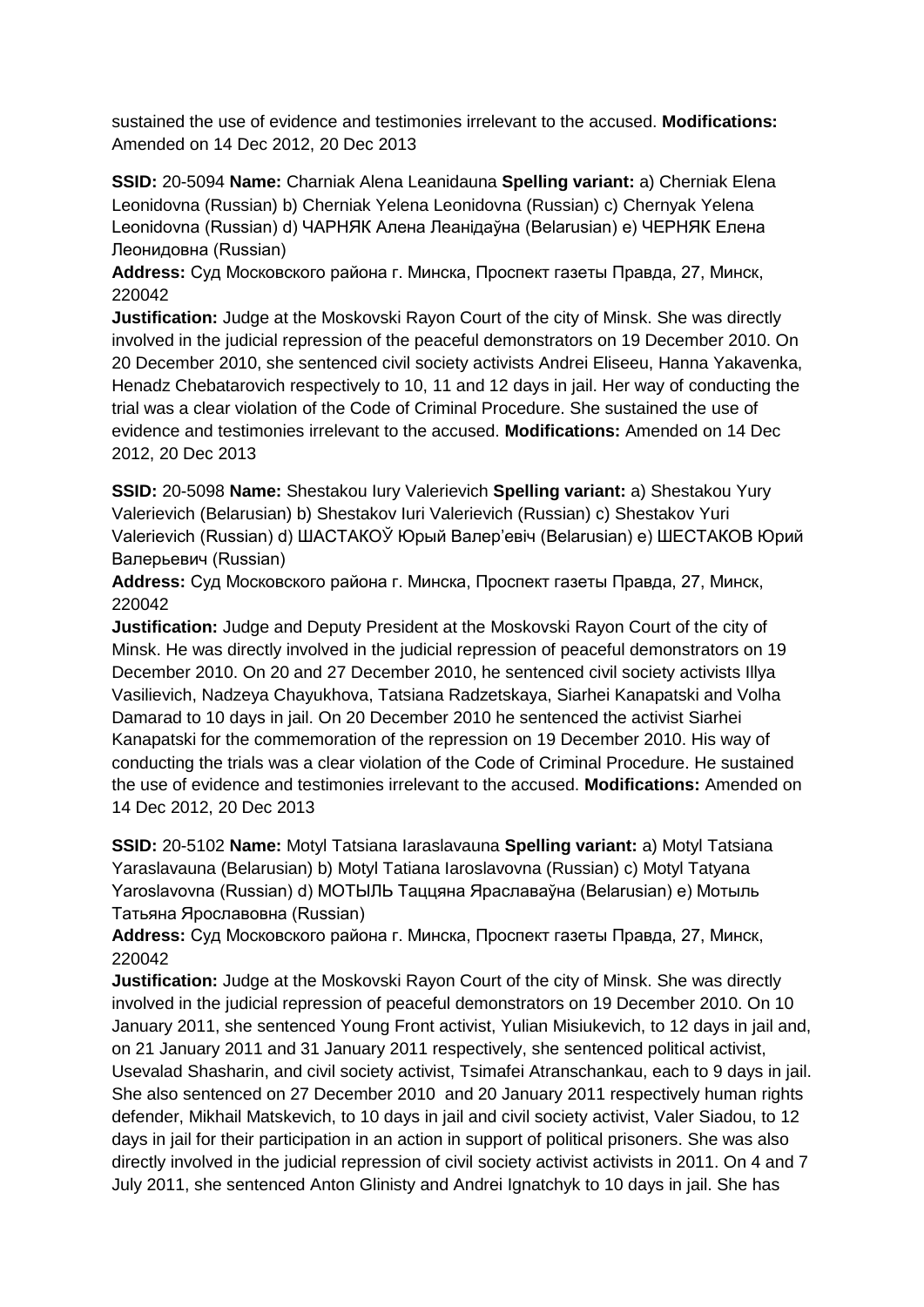also been directly involved in the judicial repression of political activists in 2012. On 22 February 2012, she sentenced the prominent political activist, Pavel Vinagradau, to 10 days in jail, on whom she also imposed, on 10 April 2012, a preventive police supervision for two years. On 23 March 2012, she sentenced political activists Mikhas Kostka and Anastasia Shuleika of «Revolution through social networks» to 5 days in jail. On 21 April 2012, she sentenced the latter again to 10 days in jail. On 24, 25 and 26 May 2012, she sentenced Young Front activists, Uladzimir Yaromenak, Zmitser Kremenetski and Raman Vasiliev to 10, 10 and 12 days in jail respectively. On 22 June 2012, she sentenced the Euroradio journalist, Paval Sverdlou, to 15 days in jail. On 18 July 2012, she sentenced the activist Katsiarina Halitskaya to 10 days in jail. On 8 and 9 November 2012, she sentenced again Young Front activists, Uladzimir Yaromenak and Raman Vasiliev to 15 days in jail. On 7 May 2013, she sentenced the acitivst Aliaksandr Yarashevich to 12 days in jail. Her way of conducting the trials was a clear violation of the Code of Criminal Procedure. She sustained the use of evidence and testimonies irrelevant to the accused. **Modifications:** Amended on 14 Dec 2012, 20 Dec 2013

**SSID:** 20-5106 **Name:** Khatkevich Iauhen Viktaravich **Spelling variant:** a) Khatkevich Yauhen Viktaravich (Belarusian) b) Khatkevich Evgeni Viktorovich (Russian) c) Khatkevich Yevgeni Viktorovich (Russian) d) ХАТКЕВIЧ Яўген Віктаравіч (Belarusian) e) ХАТКЕВИЧ Евгений Викторович (Russian)

**Address:** Суд Московского района г. Минска, Проспект газеты Правда, 27, Минск, 220042

**Justification:** Judge at the Moskovski District Court of the city of Minsk. He was directly involved in the judicial repression of peaceful demonstrators on 19 December 2010. On 20, 22 and 27 December 2010, he sentenced civil society activists, Alyaksandra Suslava and Svitlana Pankavets, to 10 days in jail, Fedar Masliannikau and Mikhas Lebedz to 12 days in jail and Zmitser Bandarchuk, Artsem Dubski and Mikhas Pashkevich to 15 days in jail. In 2011, 2012 and 2013, he sentenced other activists to terms ranging from 7 to 14 days in jail. His way of conducting the trials was a clear violation of the Code of Criminal Procedure. He sustained the use of evidence and testimonies irrelevant to the accused. **Modifications:**  Amended on 14 Dec 2012, 20 Dec 2013

**SSID:** 20-5110 **Name:** Husakova Volha Arkadzieuna **Spelling variant:** a) Gusakova Olga Arkadievna (Russian) b) ГУСАКОВА Вольга Аркадзьеўна (Belarusian) c) ГУСАКОВА Ольга Аркадьевна (Russian)

**Address:** Суд Московского района г. Минска, Проспект газеты Правда, 27, Минск, 220042

**Justification:** Judge at the Moskovsky District Court of Minsk. She was directly involved in the judicial repression of peaceful demonstrators on 19 December 2010. On 20 December 2010, she sentenced civil society activists, Aleksandryna Alibovich and Volha Kashtalian, to 10 days in jail, and Aliaksei Varonchanka and Eryk Arlou to 12 days in jail. Her way of conducting the trial was a clear violation of the Code of Criminal Procedure. She sustained the use of evidence and testimonies irrelevant to the accused. **Modifications:** Amended on 14 Dec 2012, 20 Dec 2013

**SSID:** 20-5114 **Name:** Shahrai Ryta Piatrouna **Spelling variant:** a) Shagrai Rita Petrovna (Russian) b) ШАГРАЙ Рнта Пятроўна (Belarusian) c) ШАГРАЙ Рита Петровна (Russian) **Address:** Суд Партизанского района г. Минска, ул. Семашко, 33, Минск, 220027 **Justification:** Deputy President at the Partizanski District court of the city of Minsk, former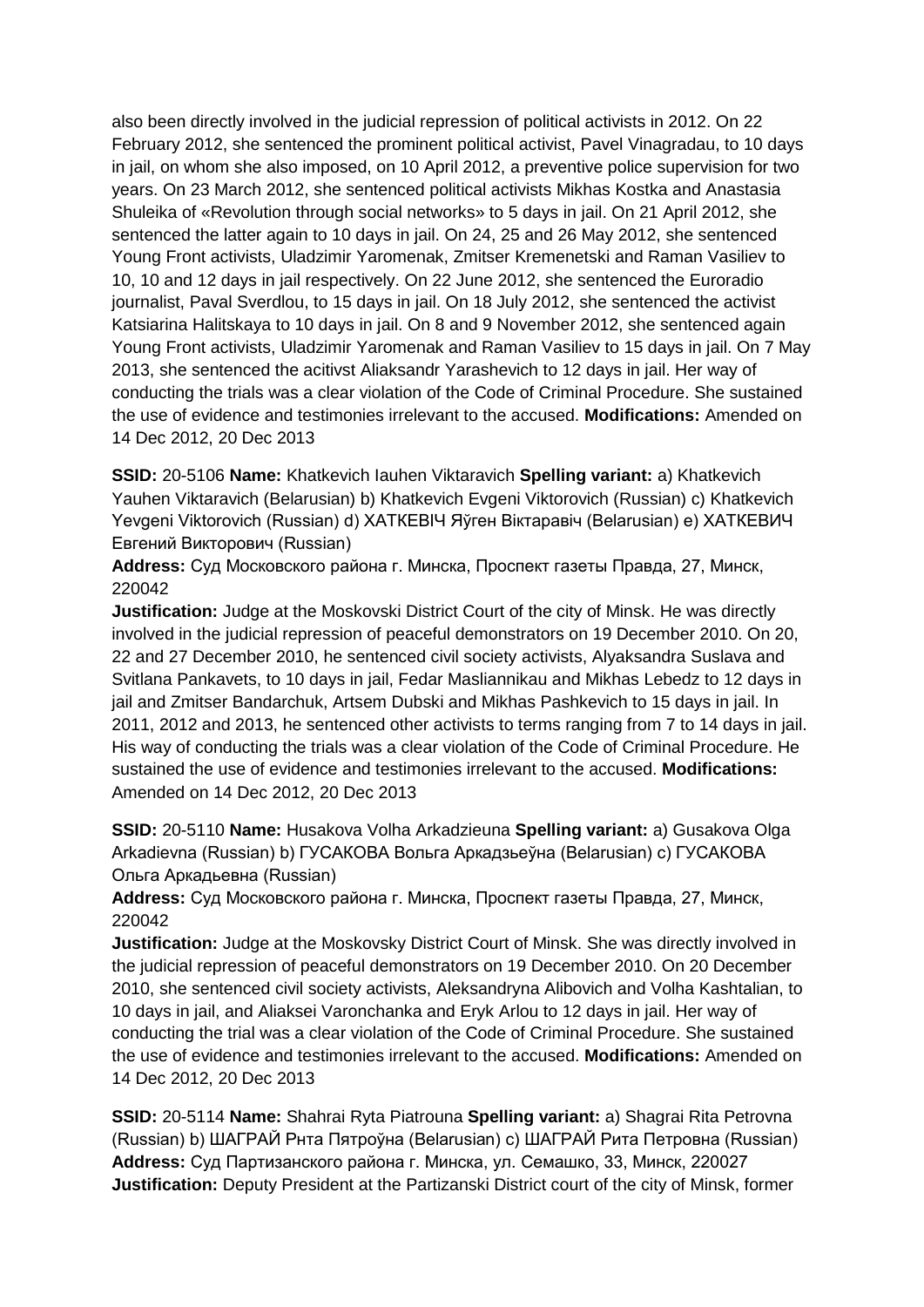judge at the Oktiabrski District Court of the city of Minsk. She was directly involved in the judicial repression of peaceful demonstrators on 19 December 2010. On 20 December 2010, she sentenced civil society activists, Ales Sobal, Maksim Hrishel and Kastantsin Chufistau, to 10 days in jail, and Siarhei Kardymon to 15 days in jail. On 7 July 2011, she sentenced the activist Artur Zauharodny to 13 days in jail. On 12 October 2012 she sentenced the activists Aleh Korban and Uladzimir Siarheeu to 5 days in jail. Her way of conducting the trials was a clear violation of the Code of Criminal Procedure. She sustained the use of evidence and testimonies irrelevant to the accused. **Modifications:** Amended on 14 Dec 2012, 20 Dec 2013

**SSID:** 20-5118 **Name:** Mitrakhovich Iryna Aliakseeuna **Spelling variant:** a) Mitrakhovich Irina Alekseevna (Russian) b) MITPAXOBIЧ Ірына Аляксееўна (Belarusian) c) МИТРАХОВИЧ Ирина Алексеевна (Russian)

**Address:** Суд Октябрьского района г. Минска, ул. Семашко, 33, Минск, 220027 **Justification:** Judge at the Oktiabrski Rayon Court of the city of Minsk. She was directly involved in the judicial repression of peaceful demonstrators on 19 December 2010. On 20 December 2010, she sentenced civil society activists Aleh Yastrutseu and Mark Metsialkou to 15 days in jail. On 7 July 2011, she sentenced civil society activists Eduard Baida and Andrei Ratsolka to 10 days in jail, and Artsem Starykau to 12 days in jail for taking part in a silent protest. Her way of conducting the trials was a clear violation of the Code of Criminal Procedure. She sustained the use of evidence and testimonies irrelevant to the accused. **Modifications:** Amended on 14 Dec 2012, 20 Dec 2013

**SSID:** 20-5122 **Name:** Pratasavitskaia Natallia Uladzimirauna **Spelling variant:** a) Protosovitskaia Natalia Vladimirovna (Russian) b) Protosovitskaya Natalia Vladimirovna (Russian) c) Protosovitskaya Natalya Vladimirovna (Russian) d) ПРАТАСАВIЦКАЯ Наталля Уладзіміраўна (Belarusian) e) ПРОТОСОВИЦКАЯ Наталья Владимировна (Russian)

**Address:** Суд Октябрьского района г. Минска, ул. Семашко, 33, Минск, 220027 **Justification:** Judge at the Oktiabrski Rayon Court of Minsk. She was directly involved in the judicial repression of peaceful demonstrators on 19 December 2010. On 20 December 2010, she sentenced civil society activists Siarhei Sheuchenka, Katsiaryna Sliadzeuskaya and Aliaksandra Chemisava to 10 days in jail, and Yauhen Mironau, Ihar Matsuta, Illya Laptseu, Mikhail Korzun and Vital Murashkevich to 15 days in jail. On 13 January 2011, she sentenced the prominent journalist Andrei Pochobut to 15 days in jail. On 31 October 2011, she sentenced the activist Volha Bandarenka to 10 ays in jail. On 26 March 2013, she sentenced the activist Ihar Simirou to 10 days in jail. Her way of conducting the trials was a clear violation of the Code of Criminal Procedure. She sustained the use of evidence and testimonies irrelevant to the accused. **Modifications:** Amended on 14 Dec 2012, 20 Dec 2013

**SSID:** 20-5126 **Name:** Lapko Maksim Fiodaravich **Spelling variant:** a) Lapko Maksim Fedorovich (Russian) b) Lapko Maxim Fyodorovich (Russian) c) ЛАПКО Максім Федаравiч (Belarusian) d) ЛАПКО Максим Федорович (Russian)

**Address:** Суд Октябрьского района г. Минска, ул. Семашко, 33, Минск, 220027 **Justification:** Judge at the Oktiabrski Rayon Court of the city of Minsk. He was directly involved in the judicial repression of peaceful demonstrators on 19 December 2010. On 20 December 2010, he sentenced civil society activists Raman Scherbau and Vital Tratsiakou to 10 days in jail, Yuri Krylovich and Pavel Kavalenka to 15 days in jail, Youg Front activists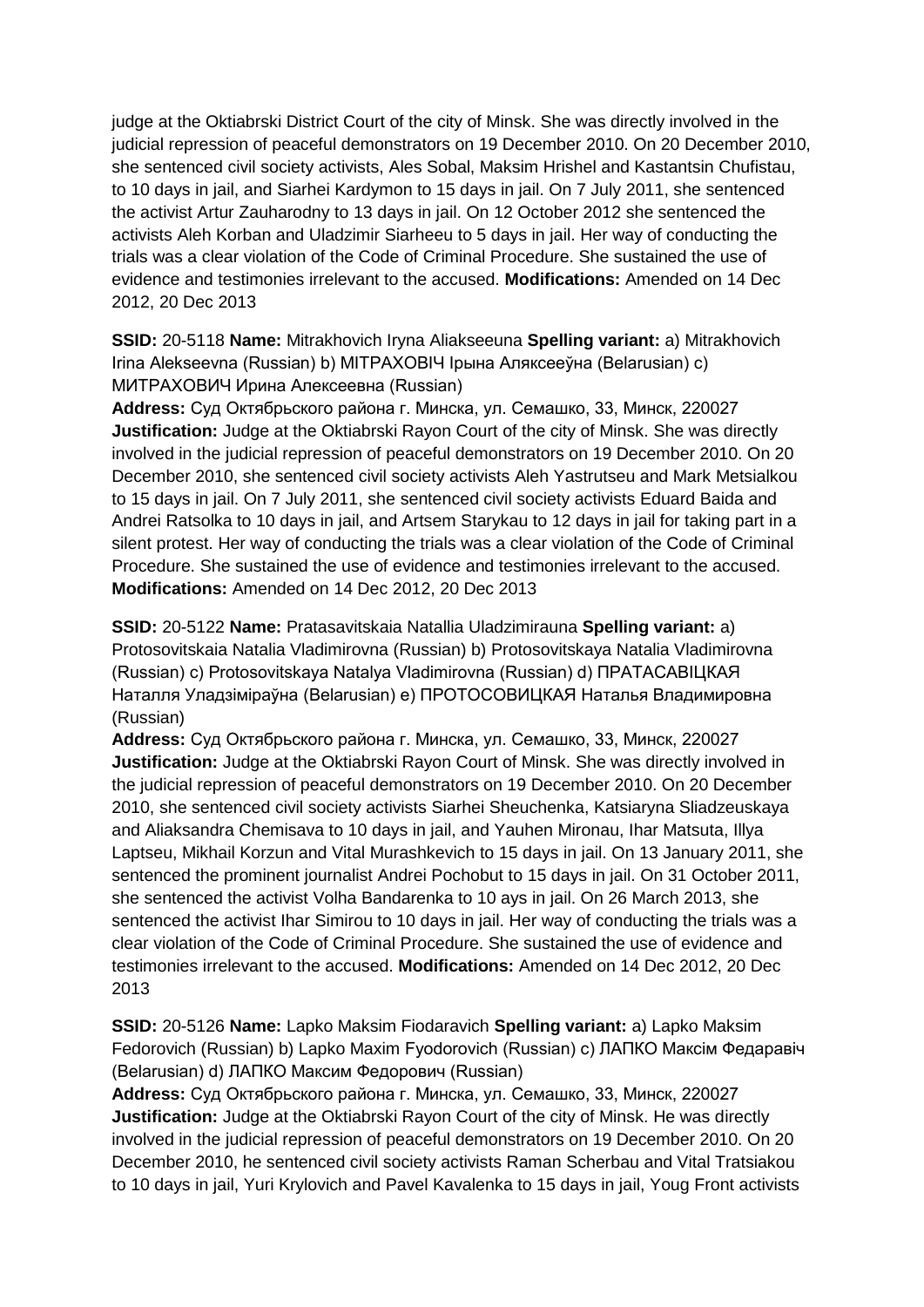Zmitser Kremenitski and Uladzimir Yaromenak respectively to 14 and 15 days in jail. In 2012, he sentenced other activists, particularly Young Front activists, to terms ranging from 10 to 15 days in jail. On 17 July 2012, he sentenced Raman Vasiliev and Uladzimir Yaromenak respectively to 12 and 15 days in jail. His way of conducting the trials was a clear violation of the Code of Criminal Procedure. He sustained the use of evidence and testimonies irrelevant to the accused. **Modifications:** Amended on 14 Dec 2012, 20 Dec 2013

**SSID:** 20-5130 **Name:** Varenik Natallia Siamionauna **Spelling variant:** a) Varenik Natalia Semenovna (Russian) b) Varenik Natalya Semyonovna (Russian) c) ВАРЭНIК Наталля Сяменаўна (Belarusian) d) ВАРЕНИК Наталья Семеновна (Russian)

**Address:** Суд Фрунзенского района г. Минска, ул. Д. Марцинкевича, 1, к. 2, Минск, 220092

**Justification:** Judge at the Frunzenski District Court of the city of Minsk. She was directly involved in the judicial repression of peaceful demonstrators on 19 December 2010. On 20 December 2010, she sentenced civil society activists Valiantsina Furman and Vadzim Klysheika to 10 days in jail. Her way of conducting the trial was a clear violation of the Code of Criminal Procedure. She sustained the use of evidence and testimonies irrelevant to the accused. **Modifications:** Amended on 14 Dec 2012, 20 Dec 2013

**SSID:** 20-5134 **Name:** Zhukouskaia Zhanna Aliakseeuna **Spelling variant:** a) Zhukouskaya Zhanna Aliakseyeuna (Belarusian) b) Zhukovskaia Zhanna Alekseevna (Russian) c) Zhukovskaya Zhanna Alekseyevna (Russian) d) ЖУКОЎСКАЯ Жанна Аляксееўна (Belarusian) e) ЖУКОВСКАЯ Жанна Алексеевна (Russian)

**Address:** Суд Фрунзенского района г. Минска, ул. Д. Марцинкевича, 1, к. 2, Минск, 220092

**Justification:** Judge at the Frunzenski Rayon Court of the city of Minsk. She was directly involved in the judicial repression of peaceful demonstrators on 19 December 2010. On 20 December 2010, she sentenced civil society activists Iryna Yarashevich and Mikhail Yakavenka respectively to 15 and 10 days in jail. On 21 May 2011, she sentenced former presidential candidate Rymashevsky and Neklyaeu respectively to a suspended sentence of 2 years and to 3 years in jail with postponement of the enforcement. On 7 July 2011, she sentenced civil society activist Barys Sidareika to 10 days in jail for taking part in a silent protest. Her way of conducting the trials was a clear violation of the Code of Criminal Procedure. She sustained the use of evidence and testimonies irrelevant to the accused. **Modifications:** Amended on 14 Dec 2012, 20 Dec 2013

**SSID:** 20-5138 **Name:** Samaliuk Hanna Valerieuna **Spelling variant:** a) Samoliuk Anna Valerievna (Russian) b) Samolyuk Anna Valeryevna (Russian) c) САМАЛЮК Ганна Валер'еўна (Belarusian) d) САМОЛЮК Анна Валерьевна (Russian) **Justification:** Former Judge at the Frunzenski District Court of the city of Minsk. She was directly involved in the judicial repression of peaceful demonstrators on 19 December 2010. On 20 December 2010, she sentenced civil society activist Alyaksandr Stsiashenka to 10 days in jail. Her way of conducting the trial was a clear violation of the Code of Criminal Procedure. She sustained the use of evidence and testimonies irrelevant to the accused. **Modifications:** Amended on 14 Dec 2012, 20 Dec 2013

**SSID:** 20-5142 **Name:** Lukashenka Dzmitry Aliaksandravich **Spelling variant:** a) Lukashenko Dmitri Aleksandrovich (Russian) b) ЛУКАШЭНКА Дзмітрый Аляксандравіч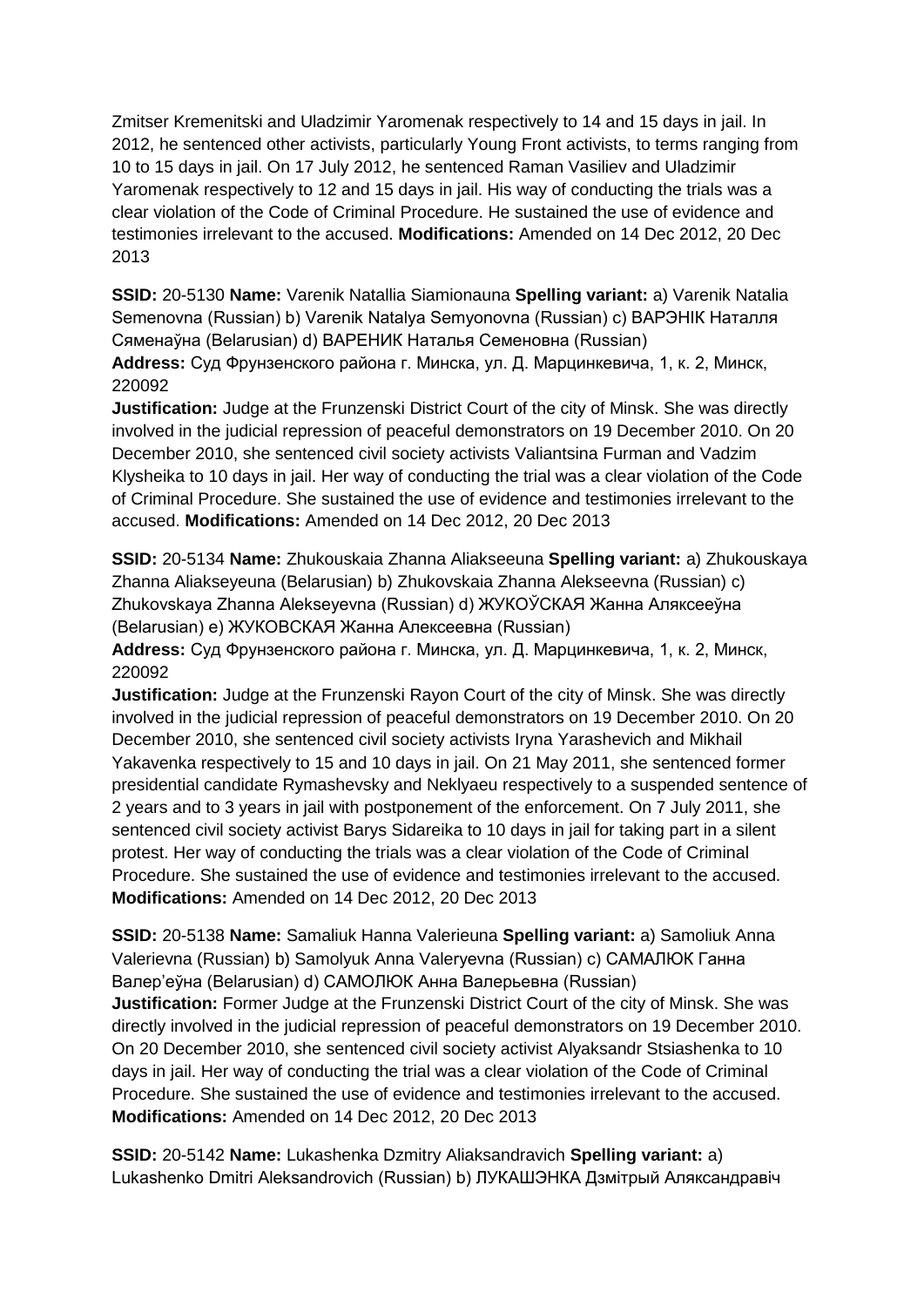(Belarusian) c) ЛУКАШЕНКО Дмитрий Александрович (Russian) **DOB:** 23 Mar 1980

**Justification:** Businessman, with active participation in financial operations involving the Lukashenka family. **Modifications:** Amended on 14 Dec 2012, 20 Dec 2013

**SSID:** 20-5146 **Name:** Shuhaeu Siarhei Mikhailavich **Spelling variant:** a) Shuhayeu Siarhei Mikhailavich (Belarusian) b) Shugaev Sergei Mikhailovich (Russian) c) Shugayev Sergey Mikhailovich (Russian) d) ШУГАЕЎ Сяргей Михайлaвiч (Belarusian) e) ШУГАЕВ Сергей Михайлович (Russian)

**Address:** КГБ, проспект Независимости, 17, Минск, 210623

**Justification:** Head of the KGB Counter-Intelligence Division and former Deputy Head of the KGB Counter-Intelligence Board. Responsible for the repressive work of the KGB against civil society and the democratic opposition. **Modifications:** Amended on 14 Dec 2012, 20 Dec 2013

**SSID:** 20-5150 **Name:** Kuzniatsou Ihar Nikonavich **Spelling variant:** a) Kuznetsov Igor Nikonovivh (Russian) b) КУЗНЯЦОЎ Ігар Нiконaвiч (Belarusian) c) КУЗНЕЦОВ Игорь Никонович (Russian)

**Address:** КГБ, проспект Независимости, 17, Минск, 210623

**Justification:** Head of KGB Training Centre, former Head of the KGB in the Minsk region and in Minsk city. As the person responsible for preparing and training KGB staff, he was responsible for the repressive work of the KGB against civil society and the democratic opposition. In relation to his previous functions, he was responsible for the same repressive work of the KGB in Minsk city and in the region of Minsk. **Modifications:** Amended on 14 Dec 2012, 20 Dec 2013

**SSID:** 20-5154 **Name:** Haidukevich Valery Uladzimiravich **Spelling variant:** a) Gaidukevich Valeri Vladimirovich (Russian) b) ГАЙДУКЕВIЧ Валерый Уладзіміравіч (Belarusian) c) ГАЙДУКЕВИЧ Валерий Владимирович (Russian)

**DOB:** 19 Jan 1953 **POB:** Behoml, Behomlski district, Minsk region

**Justification:** Member of Parliament in the Lower Chamber, Head of the Committee on Security, Defence and Fight against crime of the Parliamentary Assembly of the Union State of Russia and Belarus. Former Deputy Minister of Interior and Commander of internal troops. As a commander of internal troops he was responsible for the violent repression of the demonstration on 19 December 2012 in Minsk, where his troops were the first to be actively involved. **Modifications:** Amended on 14 Dec 2012, 20 Dec 2013

**SSID:** 20-5158 **Name:** Hureeu Siarhei Viktaravich **Spelling variant:** a) Hureyeu Siarhey Viktaravich (Belarusian) b) Gureev Sergei Viktorovich (Russian) c) Gureyev Sergey Viktorovich (Russian) d) ГУРЭЕЎ Сяргей Віктаравіч (Belarusian) e) ГУРЕЕВ Сергей Викторович (Russian)

**Justification:** Has been actively involved in the repression of civil society in Belarus. As a former Deputy Minister of Interior and Head of Preliminary Investigation he was responsible for the violent suppression of protests and violations of human rights during investigation proceedings in relation to the December 2010 elections. Joined the reserve forces in February 2012. **Modifications:** Amended on 14 Dec 2012, 20 Dec 2013

**SSID:** 20-5162 **Name:** Kachanau Uladzimir Uladzimiravich **Spelling variant:** a) Kachanov Vladimir Vladimirovich (Russian) b) КАЧАНАУ Уладзімір Уладзіміравіч (Belarusian) c)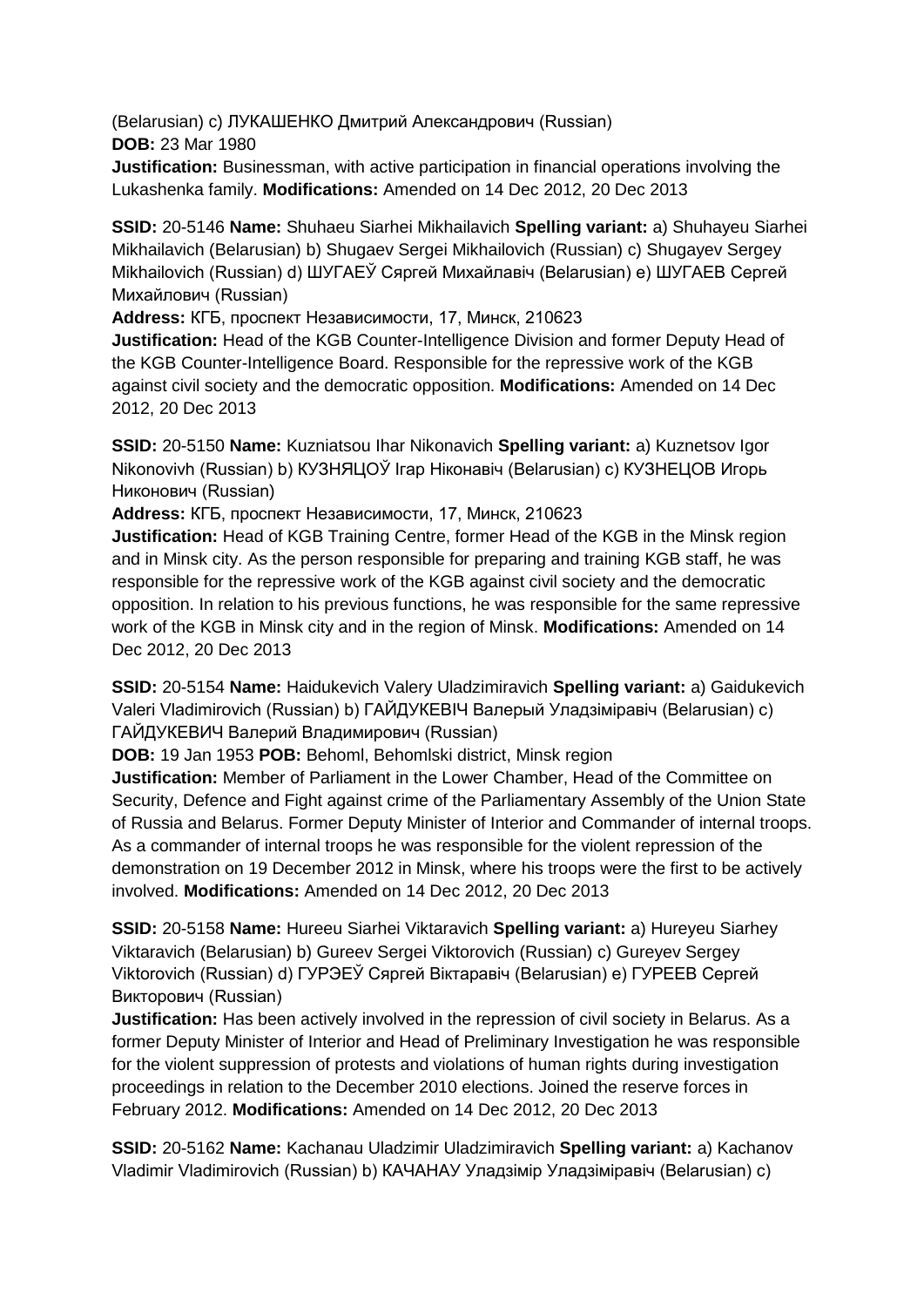#### КАЧАНОВ Владимир Владимирович (Russian)

**Address:** 10 Kollektornaya str., Minsk, 220004, Belarus

**Justification:** Aide/Advisor to the Minister of Justice. As the aide to the Minister of Justice he was responsible for the role and the action of the Ministry of Justice and the judiciary of Belarus, by elaborating laws that are repressive towards civil society and the democratic opposition, supervising the work of the judges and prosecutors, denying or depriving registration for NGOs and political parties, taking decisions against lawyers who defend political prisoners, as well as deliberately ignoring the unlawful acts undertaken by the security services against the population. **Modifications:** Amended on 14 Dec 2012, 20 Dec 2013

**SSID:** 20-5166 **Name:** Badak Ala Mikalaeuna **Spelling variant:** a) Bodak Alla Nikolaevna (Russian) b) БАДАК Ала Мікалаеўна (Belarusian) c) БОДАК Алла Николаевна (Russian) **DOB:** 30 Aug 1967 **Address:** 10 Kollektornaya str., Minsk, 220004, Belarus **Identification document:** Passport No. SP0013023, Belarus

**Justification:** Deputy Minister of Justice, in charge of legal support to the institutions that draft legislative and regulatory acts. Her functions include supervising the drafting of legislation. She was responsible for the role and the action of the Ministry of Justice and the judiciary of Belarus, which are major instruments of repression of the population, by elaborating laws that are repressive towards civil society and the democratic opposition. **Modifications:** Amended on 14 Dec 2012, 20 Dec 2013

**SSID:** 20-5170 **Name:** Simanau Aliaksandr Anatolievich **Spelling variant:** a) Simonov Aleksandr Anatolievich (Russian) b) CIMAHAЎ Аляксандр Анатольевіч (Belarusian) c) СИМОНОВ Александр Анатольевич (Russian)

**DOB:** 1952 **POB:** Brahin, Gomel region **Identification document:** ID card No. 3100552C033PB6, Belarus

**Justification:** Former Deputy Minister of Justice, in charge of the judiciary staff, the ideology and the control of the implementation of sentences. His functions include the supervision and control of the judiciary staff. He was responsible for the role and the action of the Ministry of Justice and judiciary of Belarus, which are major instruments of repression of the population, by imposing state propaganda in the judiciary, and by ensuring that judicial staff take decisions that are in line with the repressive nature of the regime or that deliberately ignore the unlawful acts undertaken by the security services against the population. **Modifications:** Amended on 14 Dec 2012, 20 Dec 2013

**SSID:** 20-5174 **Name:** Tushynski Ihar Heraninavich **Spelling variant:** a) Tushinski Igor Geroninovich (Russian) b) ТУШЫНСКИЙ Ігар Геранінавіч (Belarusian) c) ТУШИНСКИЙ Игорь Геронинович (Russian)

**Address:** 10 Kollektornaya str., Minsk, 220004, Belarus

**Justification:** Deputy Minister of Justice in charge of legal support of the institutions that draft legislative and regulatory acts on economic issues and in charge of the registration of legal entities. Responsible for the role and the action of the Belarusian Ministry of Justice and of the judiciary, which are major instruments of repression of the population, by imposing state propaganda in the judiciary, which provokes, and justifies the repression of the democratic opposition and of civil society, by denying or depriving registration for NGOs and political parties. **Modifications:** Amended on 14 Dec 2012, 20 Dec 2013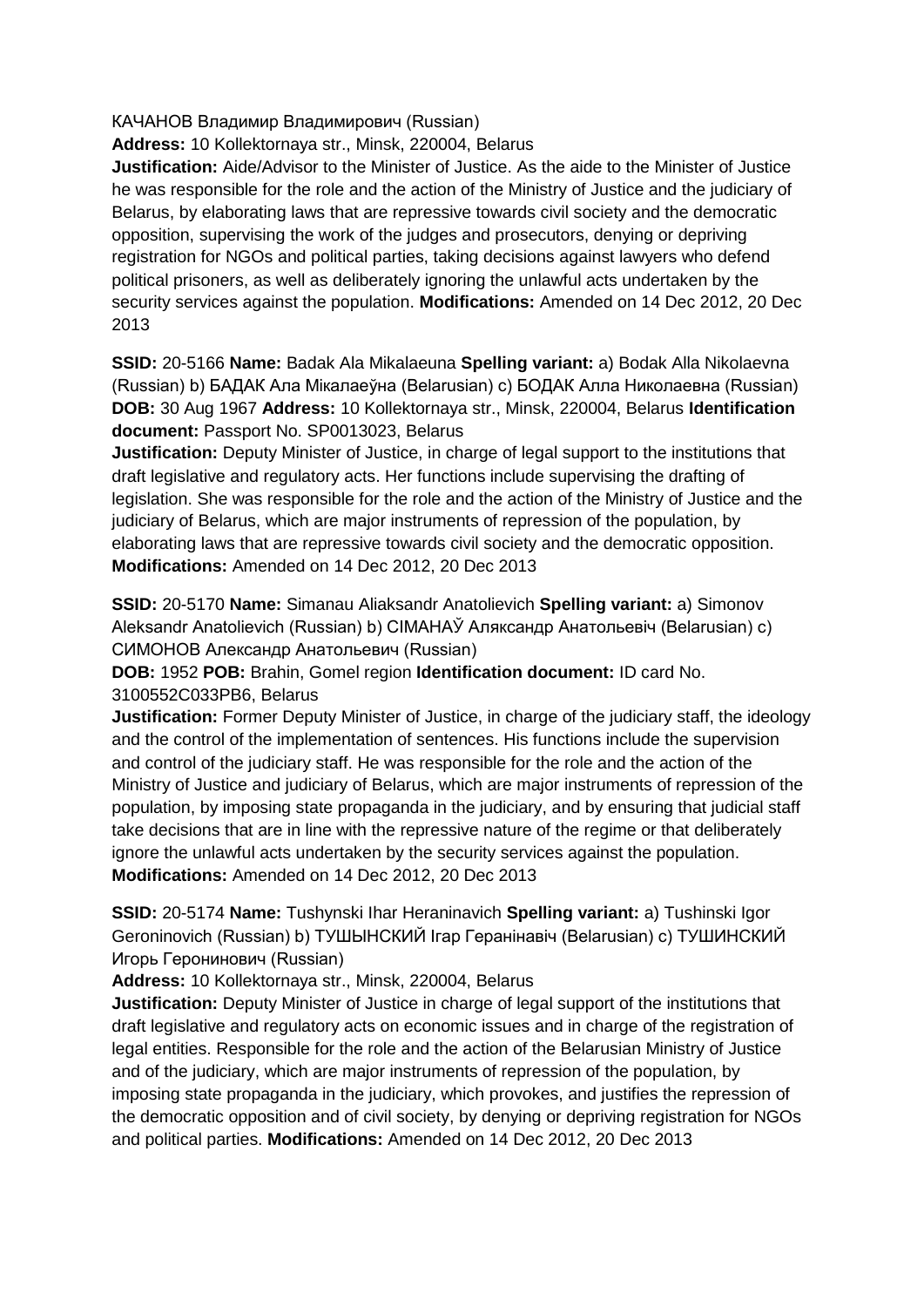**SSID:** 20-5178 **Name:** Skurat Viktar Vatslavavich **Spelling variant:** a) Skurat Viktor Vatslavovich (Russian) b) СКУРАТ Віктар Вацлавaвiч (Belarusian) c) СКУРАТ Виктор Вацлавович (Russian)

**Justification:** Head of Minsk Municipal Directorate of the Public Security Department of the Ministry of Interior. In February 2011, he received an award and an acknowledgement letter from President Lukashenka for his active participation and implementation of orders during the repression of the 19 December 2010 demonstrations. **Modifications:** Amended on 14 Dec 2012, 20 Dec 2013

**SSID:** 20-5182 **Name:** Ivanou Siarhei **Spelling variant:** a) Ivanov Sergei (Russian) b) Ivanov Sergey (Russian) c) IВАНОЎ Сяргей (Belarusian) d) ИВАНОВ Сергей (Russian) **Justification:** Deputy Head of Supply Division of the Ideological and Personnel Directorate of the Minsk Municipal Department of Interior. In February 2011, he received an award and an acknowledgement letter from President Lukashenka for his active participation and implementation of orders during the repression of the 19 December 2010 demonstrations. **Modifications:** Amended on 14 Dec 2012, 20 Dec 2013

**SSID:** 20-5186 **Name:** Kadzin Raman **Spelling variant:** a) Kadin Roman (Russian) b) КАДЗIН Раман (Belarusian) c) КАДИН Роман (Russian)

**DOB:** 17 Jul 1977 **Identification document:** Passport No. MP3260350, Belarus **Justification:** Commanding officer of Weaponry and Technical Supply of the Motorized Patrol Service. In February 2011, he received an award and an acknowledgement letter from President Lukashenka for his active participation and implementation of orders during the repression of the 19 December 2010 demonstrations. **Modifications:** Amended on 14 Dec 2012, 20 Dec 2013

**SSID:** 20-5194 **Name:** Zaharouski Anton Uladzimiravich **Spelling variant:** a) Zagorovski Anton Vladimirovich (Russian) b) ЗАГАРОЎСКI Антон Уладзiмiравiч (Belarusian) c) ЗАГОРОВСКИЙ Антон Владимирович (Russian)

**Justification:** Prosecutor of the City of Minsk, former Prosecutor of the Frunzenski District of Minsk, dealing with the case of protestor Vasili Parfenkov. Responsible for implementing the politically-motivated administrative and criminal sanctions against representatives of civil society. **Modifications:** Amended on 14 Dec 2012, 20 Dec 2013

**SSID:** 20-5198 **Name:** Charkas Tatsiana Stanislavauna **Spelling variant:** a) Cherkas Tatsiana Stanislavauna (Belarusian) b) Cherkas Tatiana Stanislavovna (Russian) c) ЧАРКАС Таццяна Станіславаўна (Belarusian) d) ЧЭРКАС Таццяна Станіславаўна (Belarusian) e) ЧЕРКАС Татьяна Станиславовна (Russian)

**Address:** Суд Фрунзенского района г. Минска, ул. Д. Марцинкевича, 1, к. 2, Минск, 220092

**Justification:** Deputy President of the Frunzenski District court of Minsk, former judge of the Frunzenski District of Minsk, dealing with the cases of Aleksandr Otroshchenkov (sentenced to a 4-years restricted prison term), Aleksandr Molchanov (3 years) and Dmitri Novik (3.5 years of restricted imprisonment). Responsible for implementing the politically-motivated administrative and criminal sanctions against representatives of civil society. **Modifications:**  Amended on 14 Dec 2012, 20 Dec 2013

**SSID:** 20-5202 **Name:** Maladtsova Tatsiana **Spelling variant:** a) Molodtsova Tatiana (Russian) b) МАЛАДЦОВА Таццяна (Belarusian) c) МОЛОДЦОВА Татьяна (Russian)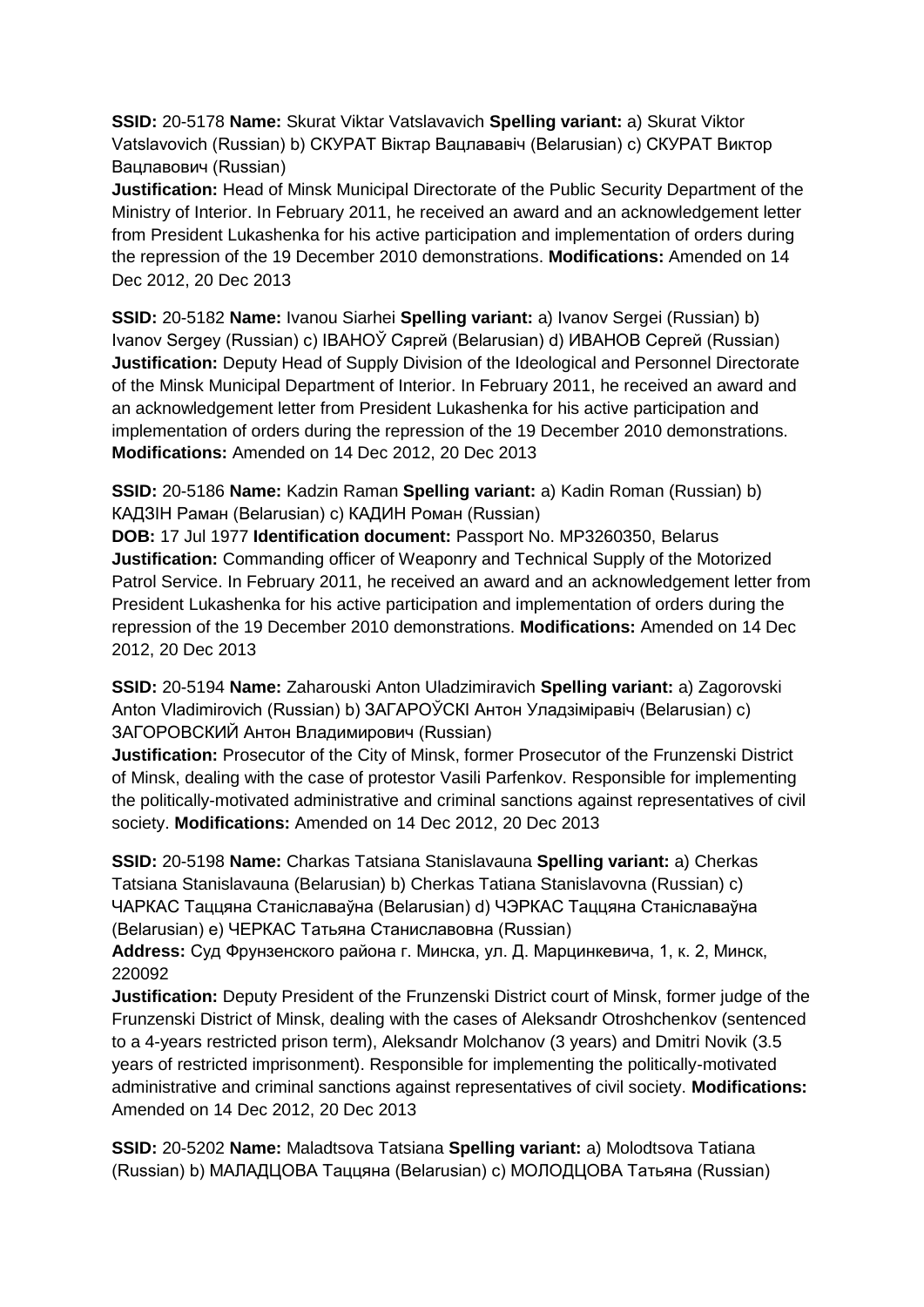**Justification:** Prosecutor of the Frunzenski District of Minsk, dealing with the case of Aleksandr Otroshchenkov, Aleksandr Molchanov and Dmitri Novik. Responsible for implementing the politically-motivated administrative and criminal sanctions against representatives of civil society. **Modifications:** Amended on 14 Dec 2012, 20 Dec 2013

**SSID:** 20-5206 **Name:** Liabedzik Mikhail Piatrovich **Spelling variant:** a) Lebedik Mikhail Petrovich (Russian) b) ЛЯБЕДЗIК Мiхаiл Пятровiч (Belarusian) c) ЛЕБЕДИК Михаил Петрович (Russian)

**Address:** Ул. Б.Хмельницкого, 10 а, Минск, 220013

**Justification:** During the 2010 Presidential electoral campaign he was appointed the Head of the Central Electoral Committee. First Deputy Head of the Supervisory Board in charge of monitoring the compliance with procedures and rules of election campaigning in the media, and, as such, has played an active role for the regime propaganda during the election campaigns of 2010 and 2012. In September 2012, he refused to include members of the independent media in the Board. First Deputy Editor of the newspaper of the President's Administration and main propaganda newspaper «Sovietskaia Belarus». Source of progovernmental policy, falsifying facts and making unfair comments on the ongoing processes in Belarus against the democratic opposition and civil society, which have been systematically highlighted in a negative and derogatory way, in particular after the Presidential elections in 2010. **Modifications:** Amended on 14 Dec 2012, 20 Dec 2013

**SSID:** 20-5210 **Name:** Padhaiski Henadz Danatavich **Spelling variant:** a) Podgaiski Gennadi Donatovich (Russian) b) ПАДГАЙСКI Генадзь Данатавіч (Belarusian) c) ПОДГАЙСКИЙ Геннадий Донатович (Russian)

**Justification:** Director of Minsk State Polytechnic College. Responsible for the expulsion of students involved in protests following the December 2010 elections. **Modifications:**  Amended on 14 Dec 2012, 20 Dec 2013

**SSID:** 20-5214 **Name:** Kukharchyk Piotr Dzmitryevich **Spelling variant:** a) Kukharchik Piotr Dmitrievich (Russian) b) КУХАРЧЫК Петр Дзмітрыевіч (Belarusian) c) КУХАРЧИК Петр Дмитриевич (Russian)

**DOB:** 22 Feb 1945 **Identification document:** ID card No. 3220345A033PB9, Belarus **Justification:** Rector of Minsk State Pedagogical University. Responsible for the expulsion of students involved in protests following the December 2010 elections. **Modifications:**  Amended on 14 Dec 2012, 20 Dec 2013

**SSID:** 20-5218 **Name:** Batura Mikhail Paulavich **Spelling variant:** a) Batura Mikhail Pavlovich (Russian) b) БАТУРА Міхаіл Паўлавіч (Belarusian) c) БАТУРА Михаил Павлович (Russian)

**DOB:** 16 May 1950 **POB:** Kliukovichi, District of Novogrudok, Region of Grodno **Justification:** Rector of Minsk State University of Informatics and Radioelectronics. Responsible for the expulsion of students involved in protests following the December 2010 elections. **Modifications:** Amended on 14 Dec 2012, 20 Dec 2013

**SSID:** 20-5222 **Name:** Chasnouski Mechyslau Edvardavich **Spelling variant:** a) Chesnovski Mechislav Edvardovich (Russian) b) ЧАСНОЎСКI Мечыслаў Эдвардавіч (Belarusian) c) ЧЕСНОВСКИЙ Мечислав Эдвардович (Russian)

**DOB:** 18 May 1948 **POB:** Kotevshina, District of Volozhyn, Minsk region **Address:** Brest State University бульвар Космонавтов, 21, кабинет no. 223, Брест, 224016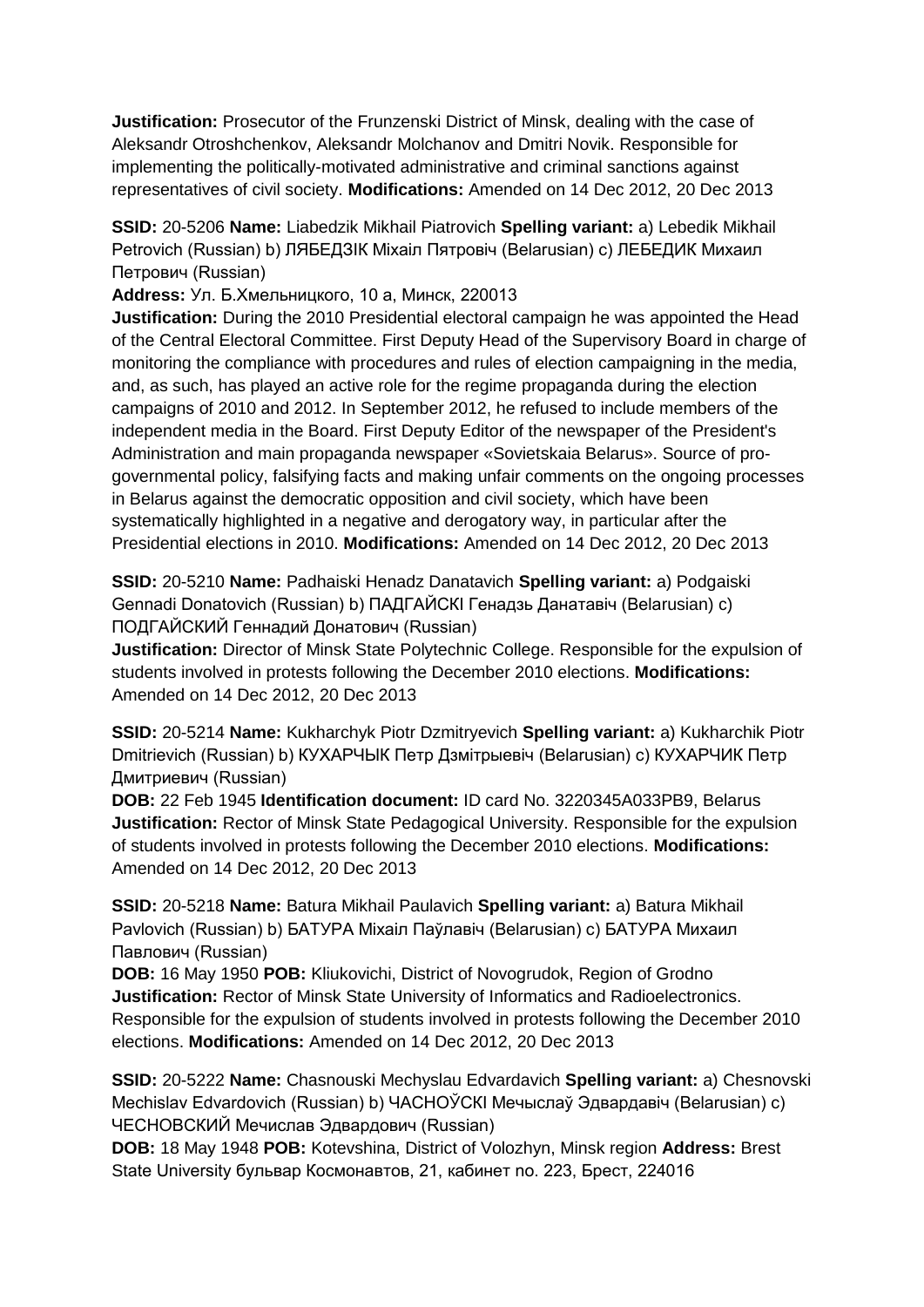**Justification:** Rector of Brest State University. Responsible for the expulsion of students involved in protests following the December 2010 elections. **Modifications:** Amended on 14 Dec 2012, 20 Dec 2013

**SSID:** 20-5226 **Name:** Alpeeva Tamara Mikhailauna **Spelling variant:** a) Alpeyeva Tamara Mikhailauna (Belarusian) b) Alpeeva Tamara Mikhailovna (Russian) c) Alpeyeva Tamara Mikhailovna (Russian) d) АЛПЕЕВА Тамара Міхайлаўна (Belarusian) e) АЛПЕЕВА Тамара Михайловна (Russian)

**DOB:** 1949 **Address:** Международный гуманитарно-экономический институт, ул. Маяковского, 129, Минск, 220028, Belarus

**Justification:** Rector of International Humanitarian-Economic Institute. Responsible for the expulsion of students involved in protests following the December 2010 elections. **Modifications:** Amended on 14 Dec 2012, 20 Dec 2013

**SSID:** 20-5230 **Name:** Shykarou Uladzislau Aleksandravich **Spelling variant:** a) Shikarov Vladislav Aleksandrovich (Russian) b) ШЫКАРОЎ Уладзіслаў Александравiч (Belarusian) c) ШИКАРОВ Владислав Александрович (Russian)

**Justification:** Judge of the Zheleznodorozhny District Court of Vitebsk. He sentenced several protesters during the appeal trial, despite the fact that they were not found guilty by the Court of First Instance. Responsible for implementing the politically-motivated administrative and criminal sanctions against representatives of civil society, including the political activist Siarhei Kavalenka. **Modifications:** Amended on 14 Dec 2012, 20 Dec 2013

**SSID:** 20-5234 **Name:** Merkul Natallia Viktarauna **Spelling variant:** a) Merkul Natalia Viktorovna (Russian) b) Merkul Natalya Viktorovna (Russian) c) МЕРКУЛЬ Наталля Віктараўна (Belarusian) d) МЕРКУЛЬ Наталья Викторовна (Russian) **DOB:** 13 Nov 1964

**Justification:** Director of the Secondary School in Talkov City, Pukhovichi District. On 27 January 2011 she fired Natalia Ilinich, a highly regarded teacher of the secondary school for her political views and for her participation at the 19 December 2010 events. **Modifications:**  Amended on 20 Dec 2013

**SSID:** 20-5239 **Name:** Akulich Sviatlana Rastsislavauna **Spelling variant:** a) Okulich Svetlana Rostislavovna (Russian) b) АКУЛIЧ Святлана Расціславаўна (Belarusian) c) ОКУЛИЧ Светлана Ростиславовна (Russian)

**DOB: a)** 27 Aug 1948 **b)** 1949

**Justification:** Responsible for implementing the politically-motivated administrative and criminal sanctions against representatives of civil society. Former judge of the Pukhovichi District Court (retired since 8 September 2011). She unlawfully rejected in March 2011 the motion of Natalia Ilinich to restore her position as teacher of the Secondary School in Talkov City (sacked in January 2011). **Modifications:** Amended on 14 Dec 2012, 20 Dec 2013

**SSID:** 20-5245 **Name:** Pykina Natallia Mikhailauna **Spelling variant:** a) Pykina Natalia Mikhailauna (Belarusian) b) Pikina Natalia Mikhailovna (Russian) c) Pykina Natalya Mikhailovna (Russian) d) ПЫКIНА Наталля Міхайлаўна (Belarusian) e) ПЫКИНА Наталья Михайловна (Russian)

**DOB:** 20 Apr 1971 **POB:** Rakov **Address:** Суд Партизанского района г. Минска, ул. Семашко, 33, Минск, 220027

**Justification:** Responsible for implementing the politically-motivated administrative and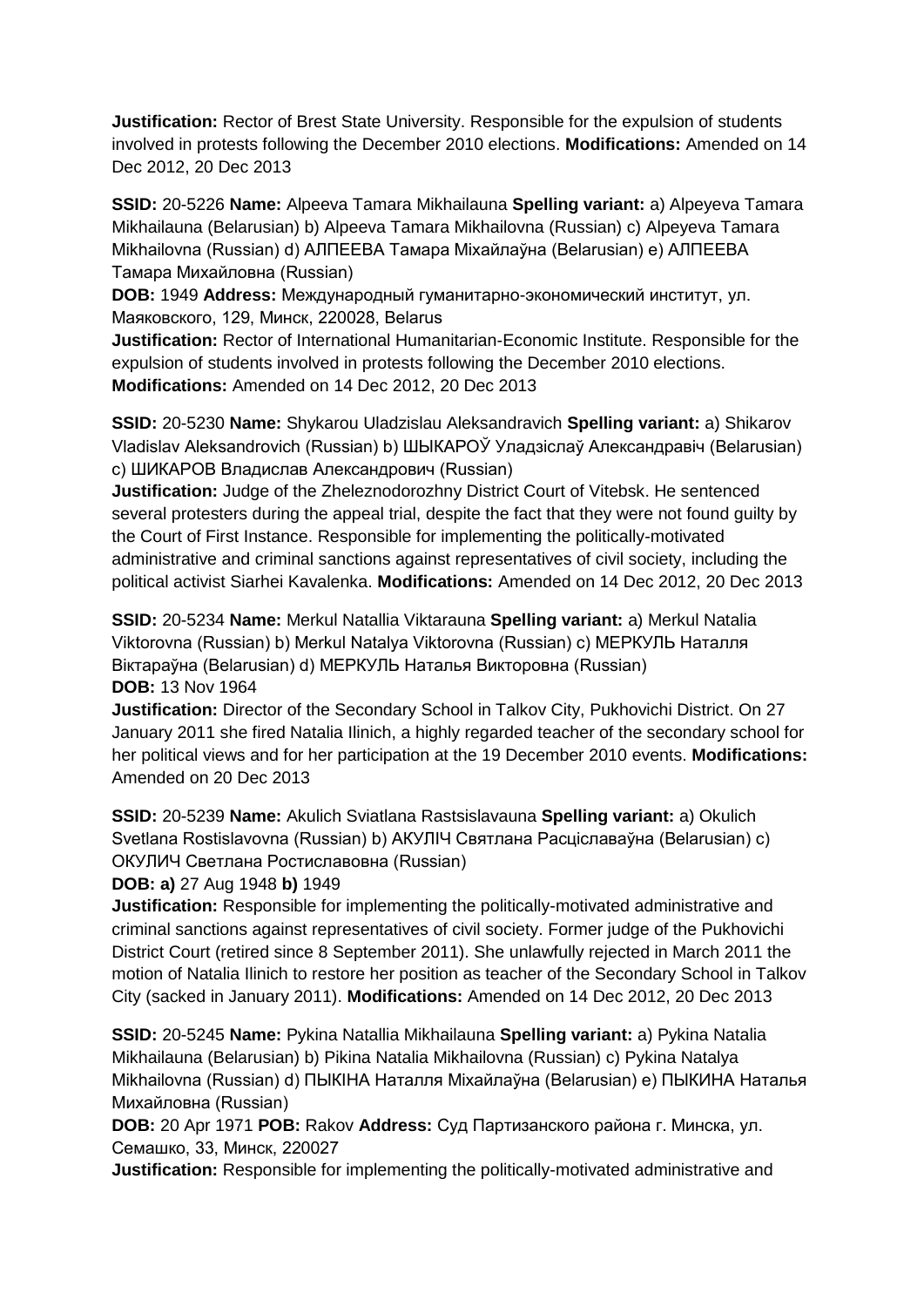criminal sanctions against representatives of civil society. Judge of the Partizanski District Court dealing with Likhovid's case. On 29 March 2011, she sentenced Mr. Likhovid, an activist of «The Movement for Freedom», to 3 and a half years in prison. **Modifications:**  Amended on 14 Dec 2012, 20 Dec 2013

**SSID:** 20-5252 **Name:** Mazouka Kiryl Viktaravich **Spelling variant:** a) Mazovka Kirill Viktorovich (Russian) b) МАЗОЎКА Кiрыл Вiктаравiч (Belarusian) c) МАЗОВКА Кирилл Викторович (Russian)

### **DOB:** 1979

**Justification:** Prosecutor of the Dashkevich-Lobov case. Dmitri Dashkevich and Eduard Lobov, activists of the Molodoi Front (Young Front), were sentenced to several years of imprisonment for «hooliganism». The motivation behind their imprisonment was that both actively participated in the electoral campaign in December 2010 supporting one of the candidates of the opposition. **Modifications:** Amended on 20 Dec 2013

**SSID:** 20-5256 **Name:** Aliaksandrau Dzmitry Piatrovich **Spelling variant:** a) Aleksandrov Dmitri Petrovich (Russian) b) АЛЯКСАНДРAЎ Дзмітрый Пятровіч (Belarusian) c) АЛЕКСАНДРОВ Дмитрий Петрович (Russian)

**Justification:** Former judge of the Supreme Economic Court, Councellor in the Court of the Eurasian Economic Community (since 19 November 2012). He sustained the ban of the independent «Autoradio» station on 29 March 2011. The radio station had been transmitting the electoral programme of Mr. Sannikov, one of the opposition candidates in the Presidential election of December 2010. **Modifications:** Amended on 14 Dec 2012, 20 Dec 2013

**SSID:** 20-5260 **Name:** Vakulchyk Valery Paulavich **Spelling variant:** a) Vakulchik Valeri Pavlovich (Russian) b) ВАКУЛЬЧЫК Валерый Паўлавiч (Belarusian) c) ВАКУЛЬЧИК Валерий Павлович (Russian)

**DOB:** 19 Jun 1964 **POB:** Brest region **Address:** КГБ, проспект Независимости, 17, Минск, 210623

**Justification:** Head of the KGB, former Head of the Investigation Committee, former Chief of the Operational and Analytical Center of the Presidential Administration, responsible for telecommunications, including monitoring, filtering, controlling and intervening different communication channels, for example the internet. As Head of the KGB, he is responsible for the repressive work of the KGB against civil society and democratic opposition. **Modifications:** Amended on 14 Dec 2012, 20 Dec 2013

**SSID:** 20-5264 **Name:** Chatviartkova Natallia Alexeeuna **Spelling variant:** a) Chetvertkova Natalia Alexeevna (Russian) b) Chetvertkova Natalya Alexeevna (Russian) c) ЧАТВЯРТКОВА Наталля Алексееўнa (Belarusian) d) ЧЕТВЕРТКОВА Наталья Алексеевнa (Russian)

**Justification:** Former Deputy President and judge of the Partizanski District Court of Minsk. She dealt with the trial of ex-presidential candidate Andrei Sannikov, civil society activist Ilia Vasilevich, Fedor Mirzoianov, Oleg Gnedchik and Vladimir Yeriomenok. Her way of conducting the trial is a clear violation of the Code of Criminal Procedure. She sustained the use of evidence and testimonies irrelevant to the accused. **Modifications:** Amended on 14 Dec 2012, 20 Dec 2013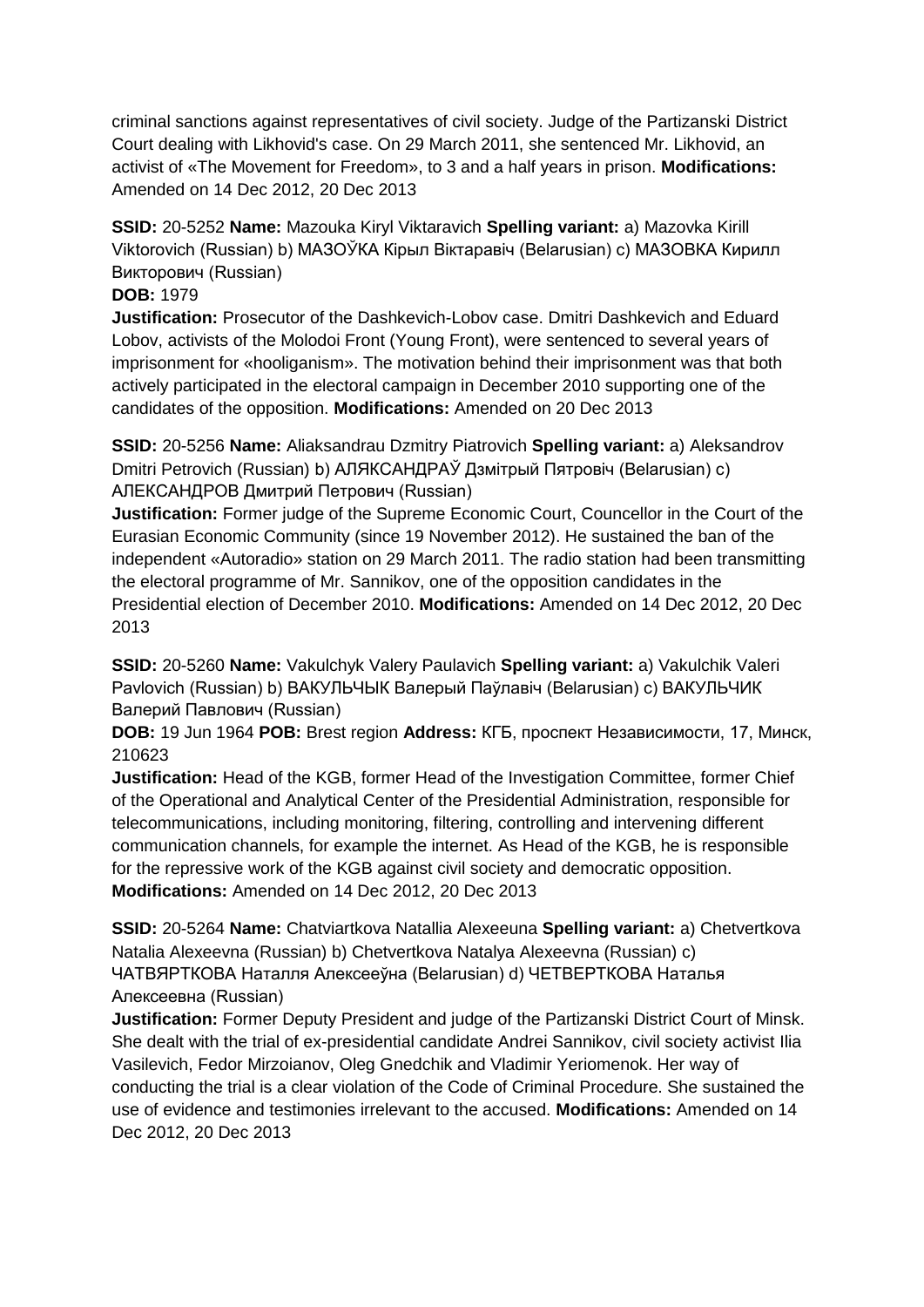**SSID:** 20-5268 **Name:** Bulash Ala Biukbalauna **Spelling variant:** a) Bulash Alla Biukbalovna (Russian) b) БУЛАШ Ала Бюкбалаўнa (Belarusian) c) БУЛАШ Алла Бюкбаловнa (Russian)

**Address:** Суд Октябрьского района, ул. Семашко, 33, Минск, 220027 **Justification:** Deputy President of the Kastrichnitski District Court of Minsk in charge of criminal matters and former judge of the Oktiabrski (Kastrichnitski) District Court of Minsk. She dealt with the case of Pavel Vinogradov, Dmitri Drozd, Ales Kirkevich, Andrei Protasenia and Vladimir Homichenko. Her way of conducting the trial was a clear violation of the Code of Criminal Procedure. She sustained the use of evidence and testimonies irrelevant to the accused. **Modifications:** Amended on 14 Dec 2012, 20 Dec 2013

**SSID:** 20-5272 **Name:** Barovski Aliaksandr Genadzevich **Spelling variant:** a) Borovski Aleksandr Gennadievich (Russian) b) БАРОЎСКI Аляксандр Генадзевіч (Belarusian) c) БОРОВСКИЙ Александр Геннадиевич (Russian)

**Justification:** Public Prosecutor of the Oktiabrski (Kastrichnitski) District of Minsk. He dealt with the case of Pavel Vinogradov, Dmitri Drozd, Ales Kirkevich, Vladimir Homichenko. The accusation presented by him has a clear and imminent political motivation and it is a clear violation of the Code of Criminal Procedure. It is based on wrong classification of the events of 19th December 2010, not sustained by evidences, proofs and testimonies of witnesses. **Modifications:** Amended on 14 Dec 2012, 20 Dec 2013

**SSID:** 20-5276 **Name:** Simanouski Dmitri Valerevich **Spelling variant:** a) Simanovski Dmitri Valerievich (Russian) b) CIMAHOЎCKI Дмітрый Валер'евіч (Belarusian) c) СИМАНОВСКИЙ Дмитрий Валериевич (Russian)

**Justification:** Public Prosecutor of the Pervomaiski District of Minsk. He dealt with the case of Dmitri Bondarenko. The accusation presented by him has a clear and imminent political motivation and it is a clear violation of the Code of Criminal Procedure. It is based on wrong classification of the events of 19 December 2010, not sustained by evidences, proofs and testimonies of witnesses. **Modifications:** Amended on 14 Dec 2012, 20 Dec 2013

**SSID:** 20-5280 **Name:** Brysina Zhanna Leanidauna **Spelling variant:** a) Brysina Zhanna Leonidovna (Russian) b) БPЫCIHA Жанна Леанiдаўна (Belarusian) c) БРЫCИНА Жанна Леонидовнa (Russian)

**Address:** Суд Заводского района г. Минска, пр. Партизанский, 75 А, Минск, 220107 **Justification:** Deputy President of the Zavodskoi District Court of Minsk, former judge of the Zavodskoi District Court of Minsk. She dealt with the case of Khalip Irina, Martselev Sergei, Severinets Pavel, outstanding civil society representatives. Her way of conducting the trial was a clear violation of the Code of Criminal Procedure. She sustained the use of evidence and testimonies irrelevant to the accused. **Modifications:** Amended on 14 Dec 2012, 20 Dec 2013

**SSID:** 20-5284 **Name:** Zhukouski Siarhei Kanstantsinavich **Spelling variant:** a) Zhukovski Sergei Konstantinovich (Russian) b) ЖУКОЎСКI Сяргей Канстанцінавіч (Belarusian) c) ЖУКОВСКИЙ Сергей Константинович (Russian)

**Justification:** Public Prosecutor of the Zavodskoi District Court of Minsk dealing with the case of Khalip Irina, Martselev Sergei, Severinets Pavel, outstanding civil society representatives. The accusation presented by him has a clear and imminent political motivation and was a clear violation of the Code of Criminal Procedure. It was based on wrong classification of the events of 19th December 2010, not sustained by evidences,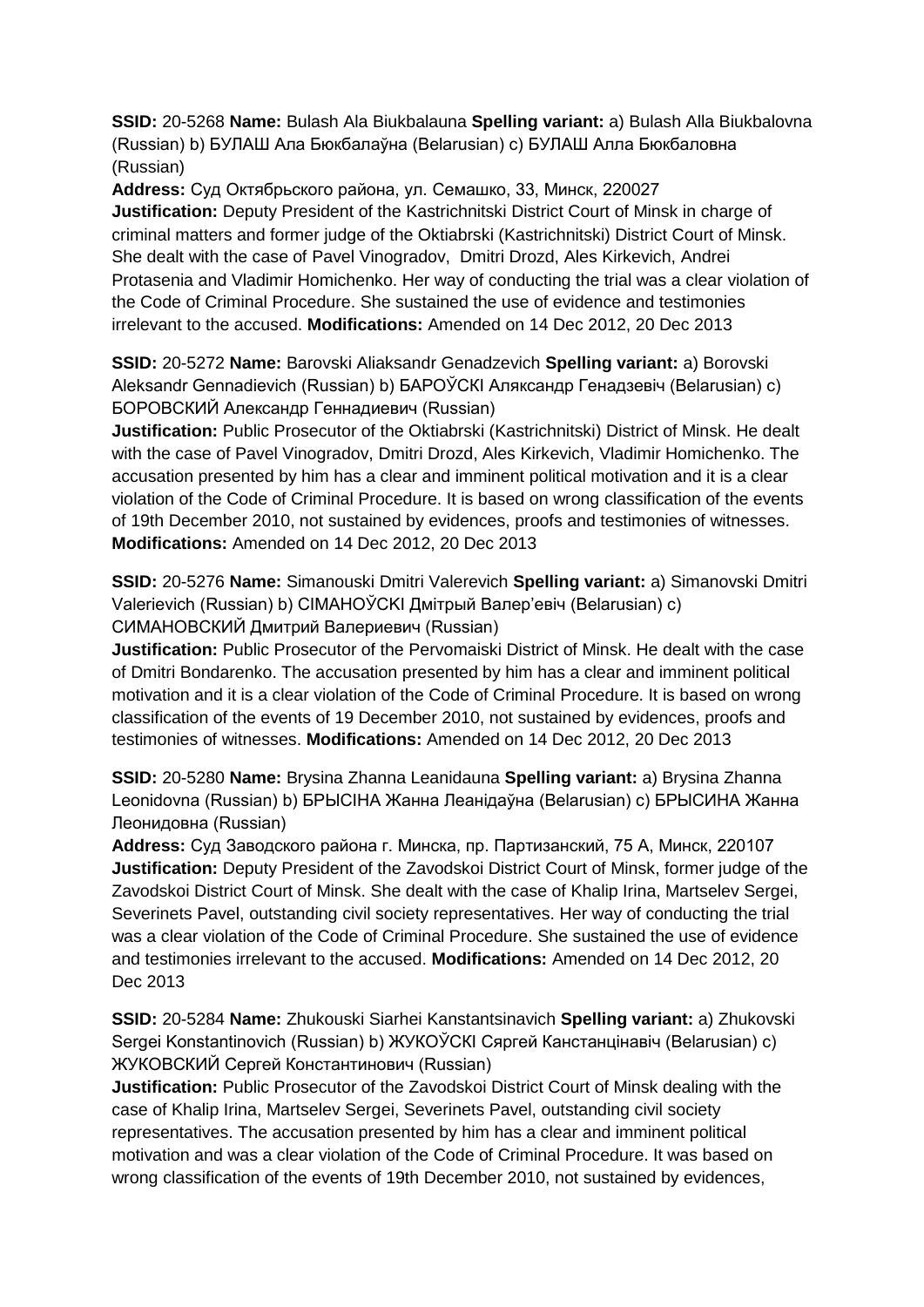proofs and testimonies of witnesses. **Modifications:** Amended on 14 Dec 2012, 20 Dec 2013

**SSID:** 20-5288 **Name:** Kazheunikau Andrey **Spelling variant:** a) Kozhevnikov Andrey (Russian) b) КАЖЭЎНIКАЎ Андрэйу (Belarusian) c) КОЖЕВНИКОВ Андрей (Russian) **Justification:** Public prosecutor of the case against ex-presidential candidates Vladimir Neklyaev, Vitaly Rimashevsky, members of Neklyaev's campaign team Andrei Dmitriev, Aleksandr Feduta and Sergei Vozniak, as well as Young Front deputy chairperson Anastasia Polozhanka. The accusation presented by him had a clear and imminent political motivation and it was a clear violation of the Code of Criminal Procedure. It was based on an incorrect classification of the events of 19 December 2010, and not sustained by evidence, proof and testimonies of witnesses. **Modifications:** Amended on 14 Dec 2012, 20 Dec 2013

**SSID:** 20-5292 **Name:** Hrachova Liudmila Andreeuna **Spelling variant:** a) Hrachova Lyudmila Andreyeuna (Belarusian) b) Gracheva Liudmila Andreevna (Russian) c) Grachova Lyudmila Andreyevna (Russian) d) Grachiova Ludmila Andreevna (Russian) e) ГРАЧОВА Людміла Андрэеўна (Belarusian) f) ГРАЧЕВА Людмила Андреевна (Russian) **Address:** Суд Ленинского района города Минска, ул. Семашко, 33, Минск, 220027 **Justification:** Judge and Deputy President of the Leninski District Court of Minsk. She dealt with the case of ex-presidential candidates Nikolai Statkevich and Dmitri Uss, as well as political and civil society activists Andrei Pozniak, Aleksandr Klaskovski, Aleksandr Kvetkevich, Artiom Gribkov and Dmitri Bulanov. Her way of conducting the trial was a clear violation of the Code of Criminal Procedure. She sustained the use of evidence and testimonies irrelevant to the accused. **Modifications:** Amended on 14 Dec 2012, 20 Dec 2013

**SSID:** 20-5296 **Name:** Chubkavets Kiryl **Spelling variant:** a) Chubkovets Kirill (Russian) b) ЧУБКАВЕЦ Кірыл (Belarusian) c) ЧУБКОВЕЦ Кирилл (Russian) **Justification:** Public prosecutor of the case against ex-presidential candidates Nikolai Statkevich and Dmitri Uss, as well as political and civil society activists Andrei Pozniak, Aleksandr Klaskovski, Aleksandr Kvetkevich, Artiom Gribkov and Dmitri Bulanov. The accusation presented by him had a clear and imminent political motivation and was a clear violation of the Code of Criminal Procedure. It was based on an incorrect classification of the events of 19 December 2010, and not sustained by evidence, proofs and testimonies of witnesses. As a state prosecutor he opposed the appeal of Ales Byalyatski regarding the sentence imposed on him by the Pervomaiski District Court of Minsk even though Byalyatski's trial was conducted in a way that was a clear violation of the Code of Criminal Procedure. Byalyatski was active in defending and providing assistance to those who suffered from repression in relation to the 19 December 2010 elections and the crackdown on civil society and on the democratic opposition. **Modifications:** Amended on 14 Dec 2012, 20 Dec 2013

**SSID:** 20-5300 **Name:** Peftsieu Uladzimir Paulavich **Spelling variant:** a) Peftsiyeu Uladzimir Paulavich (Belarusian) b) Peftiev Vladimir Pavlovich (Russian) c) Peftiyev Vladimir Pavlovich (Russian) d) ПЕФЦIЕЎ Уладзімір Паулавiч (Belarusian) e) ПЕФТИЕВ Владимир Павлович (Russian)

**DOB:** 1 Jul 1957 **POB:** Berdyansk, Zaporozhskaya Oblast, Ukraine **Identification document:** Passport No. MP2405942, Belarus

**Justification:** Person associated with President Lukashenka, Viktar Lukashenka and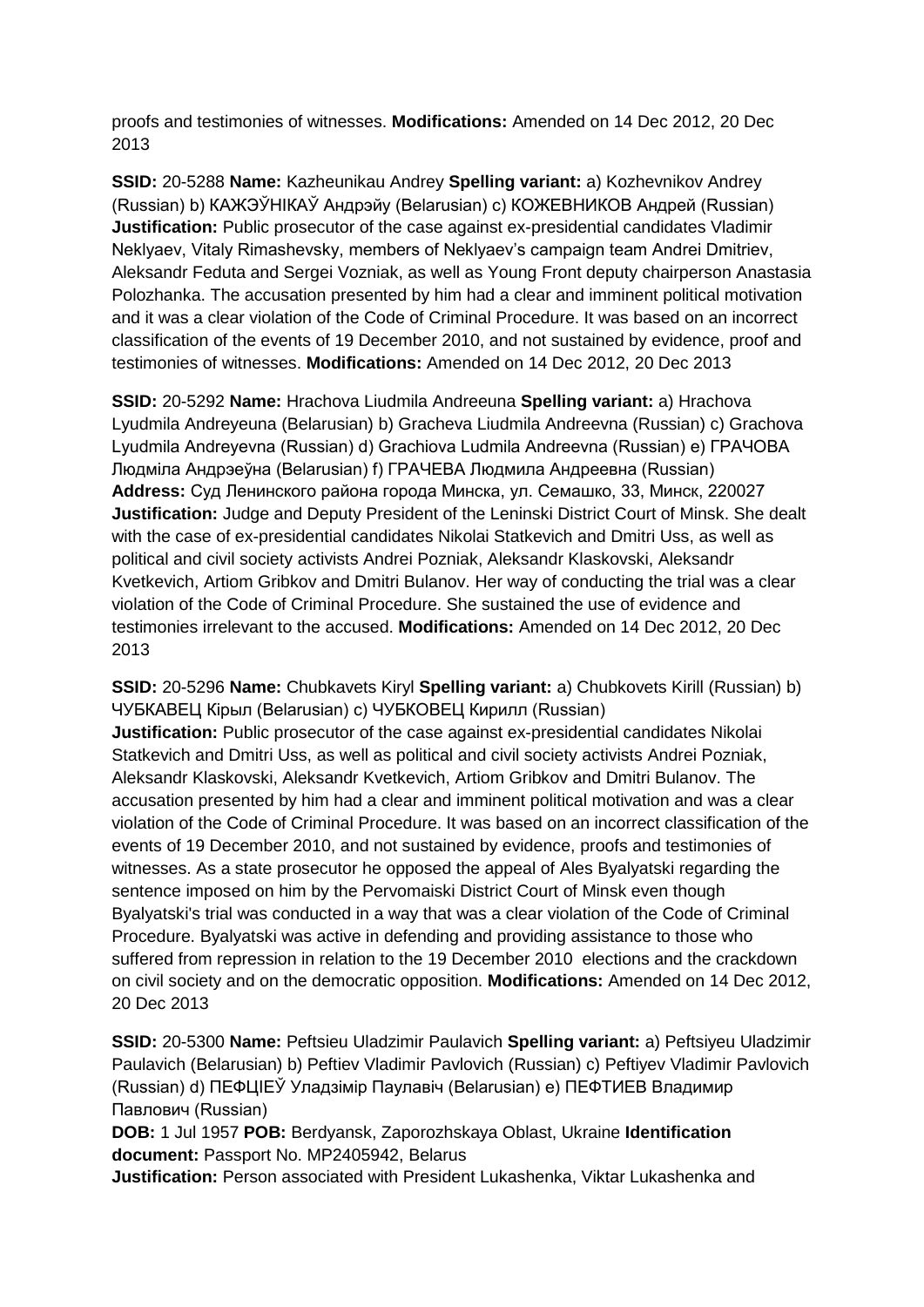Dzmitry Lukashenka. Benefits from and supports the Lukashenka regime. Provides economic advice to President Lukashenka and is a key financial sponsor of the Lukashenka regime through his business interests which include BT Telecommunications. **Modifications:** Amended on 14 Dec 2012, 20 Dec 2013

**SSID:** 20-5307 **Name:** Kamisarau Valery Mikalayevich **Spelling variant:** a) Komissarov Valeri Nikolaevich (Russian) b) KAMICAPAЎ Валерый Мікалаевіч (Belarusian) c) КОМИССАРОВ Валерий Николаевич (Russian)

**DOB:** 24 Jan 1953 **Address:** Минский городской суд, ул. Дунина-Марцинкевича, 1, Минск, 220092

**Justification:** Judge of the City Court of Minsk. As chief judge, he dismissed the appeals against the sentences of political and civil society activists Dmitri Dashkevich, Eduard Lobov, Aleksandr Otroshchenkov, Dmitri Novik, Aleksandr Molchanov. These trials were a clear violation of the Code of Criminal Procedure. **Modifications:** Amended on 14 Dec 2012, 20 Dec 2013

**SSID:** 20-5311 **Name:** Stsiapurka Uladzimir Mikhailavich **Spelling variant:** a) Stepurko Vladimir Mikhailovich (Russian) b) СЦЯПУРКА Уладзімір Міхайлавіч (Belarusian) c) СТЕПУРКО Владимир Михайлович (Russian)

**Address:** Минский городской суд, ул. Дунина-Марцинкевича, 1, Минск, 220092 **Justification:** Judge of the City Court of Minsk. As chief judge, he dismissed the appeals against the sentences of political and civil society activists Irina Khalip, Sergei Martselev, Pavel Severinets, Dmitri Bondarenko, Dmitri Doronin, Sergei Kazakov, Vladimir Loban, Vitali Matsukevich, Evgeni Sekret and Oleg Fedorkevich. These trials were a clear violation of the Code of Criminal Procedure. On 24 January 2012 rejected the appeal of Ales Byalyatski regarding the sentence imposed on him by the Pervomaiski District Court of Minsk even though Byalyatski's trial was conducted in a way that was a clear violation of the Code of Criminal Procedure. Byalyatski was active in defending and providing assistance to those who suffered from repression in relation to the 19 December 2010 elections and the crackdown on civil society and democratic opposition. **Modifications:** Amended on 14 Dec 2012, 20 Dec 2013

**SSID:** 20-5315 **Name:** Khrypach Siarhei Fiodaravich **Spelling variant:** a) Khripach Sergei Fiodorovich (Russian) b) ХРЫПАЧ Сяргей Федаравiч (Belarusian) c) ХРИПАЧ Сергей Федорович (Russian)

**Address:** Минский городской суд, ул. Дунина-Марцинкевича, 1, Минск, 220092 **Justification:** Judge of the City Court of Minsk. As chief judge, he dismissed the appeals against the sentences of former presidential candidates Andrei Sannikov, Nikolai Statkevich, Dmitri Uss, Vladimir Nekliaev, political and civil society activists Andrei Dmitriev, Ilia Vasilevich, Fiodor Mirzayanov, Oleg Gnedchik, Vladimir Yeriomenok, Andrei Pozniak, Aleksandr Klaskovski, Aleksandr Kviatkevich, Artiom Gribkov, Dmitri Bulanov and (as associate judge) Dmitri Dashkevich, Eduard Lobov, Aleksandr Otroshchenkov, Dmitri Novik, Aleksandr Molchanov. These trials were a clear violation of the Code of Criminal Procedure. **Modifications:** Amended on 14 Dec 2012, 20 Dec 2013

**SSID:** 20-5319 **Name:** Nazaranka Vasil Andreyevich **Spelling variant:** a) Nazarenko Vasili Andreevich (Russian) b) НАЗАРАНКА Васіль Андрэевіч (Belarusian) c) НАЗАРЕНКО Василий Андреевич (Russian)

**Address:** Минский городской суд, ул. Дунина-Марцинкевича, 1, Минск, 220092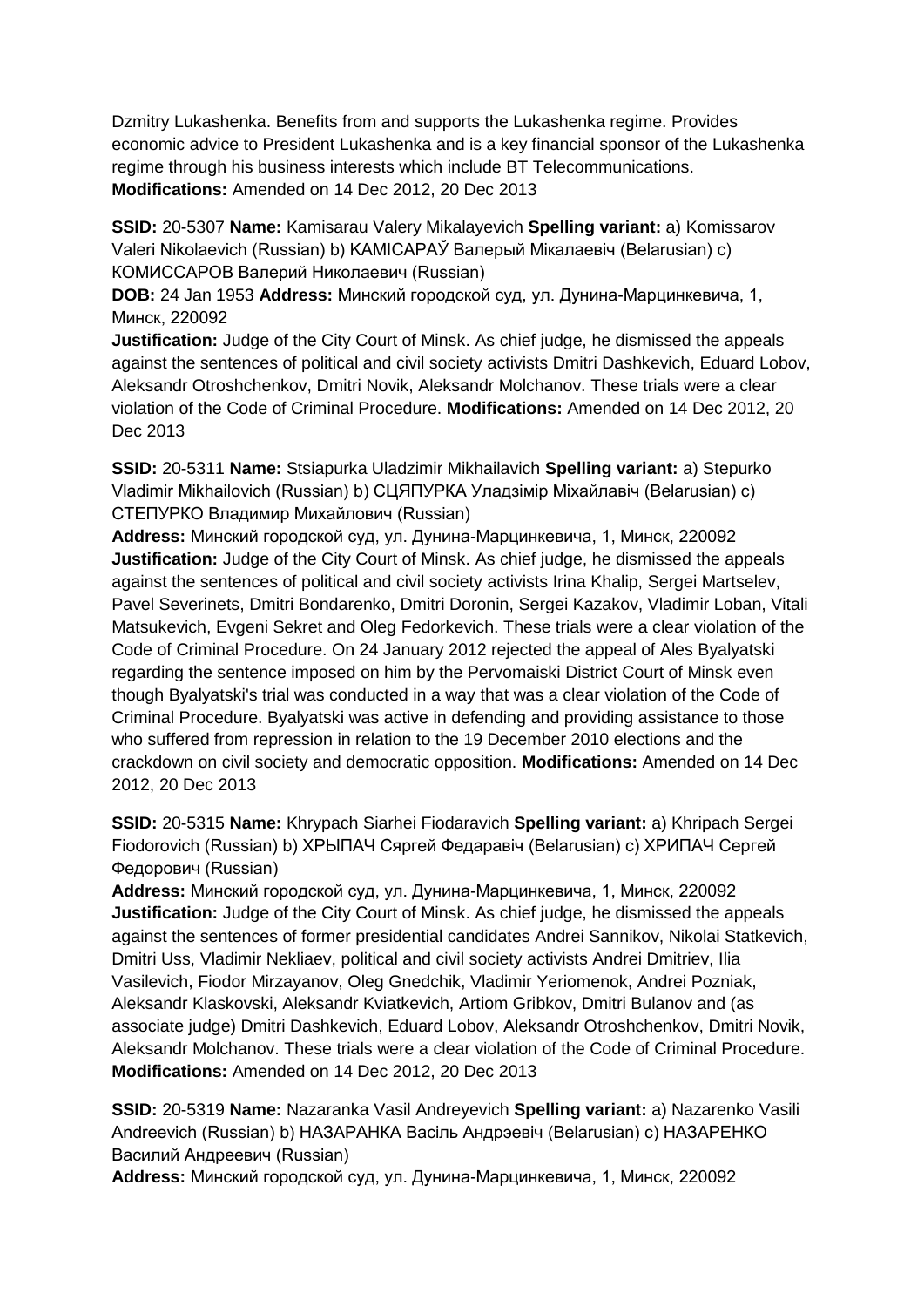**Justification:** Judge of the City Court of Minsk. As chief judge, he dismissed the appeals against the sentences of political and civil society activists Vasili Parfenkov and as associate judge, Dmitri Dashkevich, Eduard Lobov. These trials were a clear violation of the Code of Criminal Procedure. **Modifications:** Amended on 14 Dec 2012, 20 Dec 2013

**SSID:** 20-5323 **Name:** Kamarouskaya Volha Paulauna **Spelling variant:** a) Komarovskaia Olga Pavlovna (Russian) b) КАМАРОЎСКАЯ Вольга Паvлаўна (Belarusian) c) КОМАРОВСКАЯ Ольга Павловна (Russian)

**Justification:** Former judge of the City Court of Minsk. As associate judge, she dismissed the appeals against the sentences of former presidential candidate Andrei Sannikov, political and civil society activists Irina Khalip, Sergei Martselev, Pavel Severinets, Aleksandr Otroshchenkov, Dmitri Novik, Aleksandr Molchanov, Ilia Vasilevich, Fiodor Mirzayanov, Oleg Gnedchik, Vladimir Yeriomenok, Dmitri Doronin, Sergei Kazakov, Vladimir Loban, Vitali Matsukevich, Evgeni Sekret and Oleg Fedorkevich. These trials were a clear violation of the Code of Criminal Procedure. **Modifications:** Amended on 14 Dec 2012, 20 Dec 2013

**SSID:** 20-5327 **Name:** Zaitsava Viktoryia Henadzeuna **Spelling variant:** a) Zaitseva Viktoria Gennadievna (Russian) b) ЗАЙЦАВА Вiкторiя Генадзеўна (Belarusian) c) ЗАЙЦЕВА Виктория Геннадьевна (Russian)

**Justification:** Judge of the City Court of Minsk. As associate judge, she dismissed the appeals against the sentences of former presidential candidate Andrei Sannikov, political and civil society activists Ilia Vasilevich, Fiodor Mirzayanov, Oleg Gnedchik and Vladimir Yeriomenok. The trial was a clear violation of the Code of Criminal Procedure. **Modifications:** Amended on 14 Dec 2012, 20 Dec 2013

**SSID:** 20-5331 **Name:** Unukevich Tamara Vasileuna **Spelling variant:** a) Vnukevich Tamara Vasilievna (Russian) b) УНУКЕВIЧ Тамара Васілеўна (Belarusian) c) ВНУКЕВИЧ Тамара Васильевна (Russian)

**Address:** Минский городской суд, ул. Дунина-Марцинкевича, 1, Минск, 220092 **Justification:** Judge of the City Court of Minsk. As associate judge, she dismissed the appeals against the sentences of political and civil society activists Irina Khalip, Sergei Martselev, Pavel Severinets. The trial was a clear violation of the Code of Criminal Procedure. **Modifications:** Amended on 14 Dec 2012, 20 Dec 2013

**SSID:** 20-5335 **Name:** Krot Ihar Uladzimiravich **Spelling variant:** a) Krot Igor Vladimirovich (Russian) b) КРОТ Ігар Уладзіміравіч (Belarusian) c) КРОТ Игорь Владимирович (Russian)

**Justification:** Former Judge of the City Court of Minsk. As associate judge, he dismissed the appeal against the sentence of the political activist Vasili Parfenkov. The trial was a clear violation of the Code of Criminal Procedure. **Modifications:** Amended on 14 Dec 2012, 20 Dec 2013

**SSID:** 20-5339 **Name:** Khrobastau Uladzimir Ivanavich **Spelling variant:** a) Khrobostov Vladimir Ivanovich (Russian) b) ХРОБАСТАЎ Уладзімір Іванавіч (Belarusian) c) ХРОБОСТОВ Владимир Иванович (Russian)

**Address:** Минский городской суд, ул. Дунина-Марцинкевича, 1, Минск, 220092 **Justification:** Judge of the City Court of Minsk. As associate judge, he dismissed the appeal against the sentence of the political activist Vasili Parfenkov. The trial was a clear violation of the Code of Criminal Procedure. On 24 January 2012, he rejected the appeal of Ales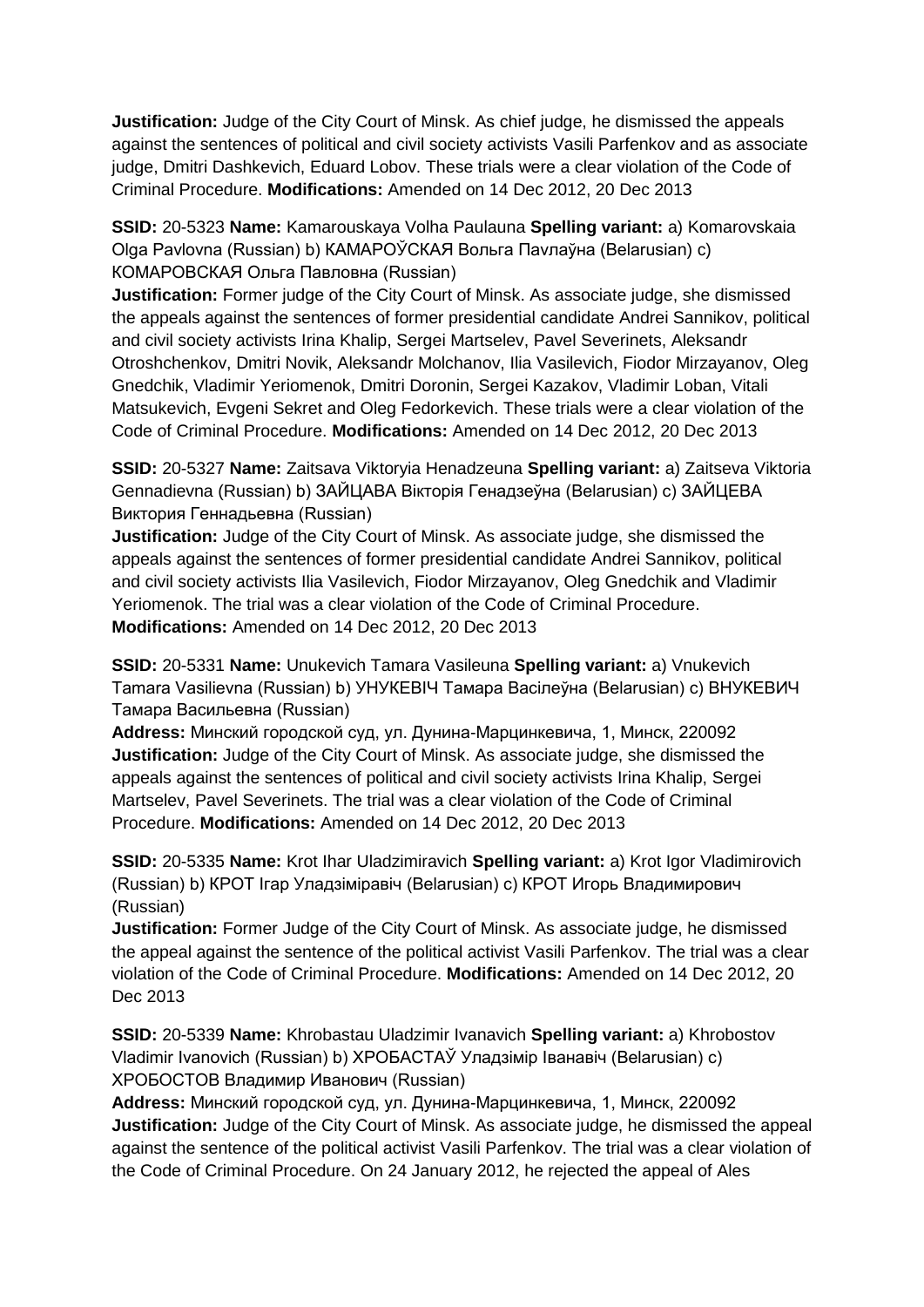Byalyatski against regarding the sentence imposed on him by the Pervomaiski District Court of Minsk even though Byalyatski's trial was conducted in a way that was a clear violation of the Code of Criminal Procedure. Byalyatski was active in defending and providing assistance to those who suffered from repression in relation to the 19 December 2010 elections and the crackdown on civil society and democratic opposition. **Modifications:** Amended on 14 Dec 2012, 20 Dec 2013

**SSID:** 20-5343 **Name:** Ihnatovich-Mishneva Liudmila **Spelling variant:** a) Ignatovich-Mishneva Liudmila (Russian) b) IГНАТОВIЧ-МIШНЕВА Людміла (Belarusian) c) ИГНАТОВИЧ-МИШНЕВА Людмила (Russian)

**Justification:** Prosecutor of the City Court of Minsk dealing in 2011 with the dismissal of the appeal against the sentence of Dmitri Dashkevich and Eduard Lobov, activists of the Molodoi Front (Young Front). The trial was a clear violation of the Code of Criminal Procedure. **Modifications:** Amended on 14 Dec 2012, 20 Dec 2013

**SSID:** 20-5347 **Name:** Yarmalitski Siarhei Uladzimiravich **Spelling variant:** a) Ermolitski Sergei Vladimirovich (Russian) b) Yermolitski Sergei Vladimirovich (Russian) c) ЯРМАЛIЦКI Сяргей Уладзіміравіч (Belarusian) d) ЕРМОЛИЦКИЙ Сергей Владимирович (Russian) **Justification:** Director of the prison camp in Shklov. He was responsible for the inhuman treatment of the detainees and persecution of former presidential candidate Nikolai Statkevich, who was imprisoned in relation to the 19 December 2010 events, and other inmates. **Modifications:** Amended on 14 Dec 2012, 20 Dec 2013

**SSID:** 20-5351 **Name:** Kavaliou Aliaksandr Mikhailavich **Spelling variant:** a) Kovalev Aleksandr Mikhailovich (Russian) b) КАВАЛЕЎ Аляксандр Міхайлавіч (Belarusian) c) КОВАЛЕВ Александр Михайлович (Russian)

**Justification:** Director of the prison camp in Gorki. He is responsible for the inhuman treatment of the detainees, especially for persecution and torturous treatment of civil society activist Dmitri Dashkevich, who was imprisoned in relation to the 19 December 2010 elections and the crackdown on civil society and democratic opposition. **Modifications:**  Amended on 20 Dec 2013

**SSID:** 20-5355 **Name:** Paluyan Uladzimir Mikalaevich **Spelling variant:** a) Paluian Uladzimir Mikalaevich (Belarusian) b) Poluyan Vladimir Nikolaevich (Russian) c) ПАЛУЯН Уладзімір Мікалаевіч (Belarusian) d) ПОЛУЯН Владимир Николаевич (Russian) **DOB:** 1961 **POB:** Village Nekrashevichi, of Karelichi district of Hrodna region **Justification:** Minister of Taxes and Duties. Supervises tax authorities that support the criminal case against Byalyatski using the pretext of tax evasion. Byalyatski was active in defending and providing assistance to those who suffered from repression in relation with the 19 December 2010 elections and the crackdown on civil society and democratic opposition. **Modifications:** Amended on 14 Dec 2012, 20 Dec 2013

**SSID:** 20-5362 **Name:** Kornau Uladzimir Uladzimiravich **Spelling variant:** a) Kornov Vladimir Vladimirovich (Russian) b) КОРНАЎ Уладзімір Уладзіміравіч (Belarusian) c) КОРНОВ Владимир Владимирович (Russian)

**Address:** Минский городской суд, ул. Дунина-Марцинкевича, 1, Минск, 220092 **Justification:** Judge at the City Court of Minsk who authorised the rejection of Byalyatski's appeal. Byalyatski was active in defending and providing assistance to those who suffered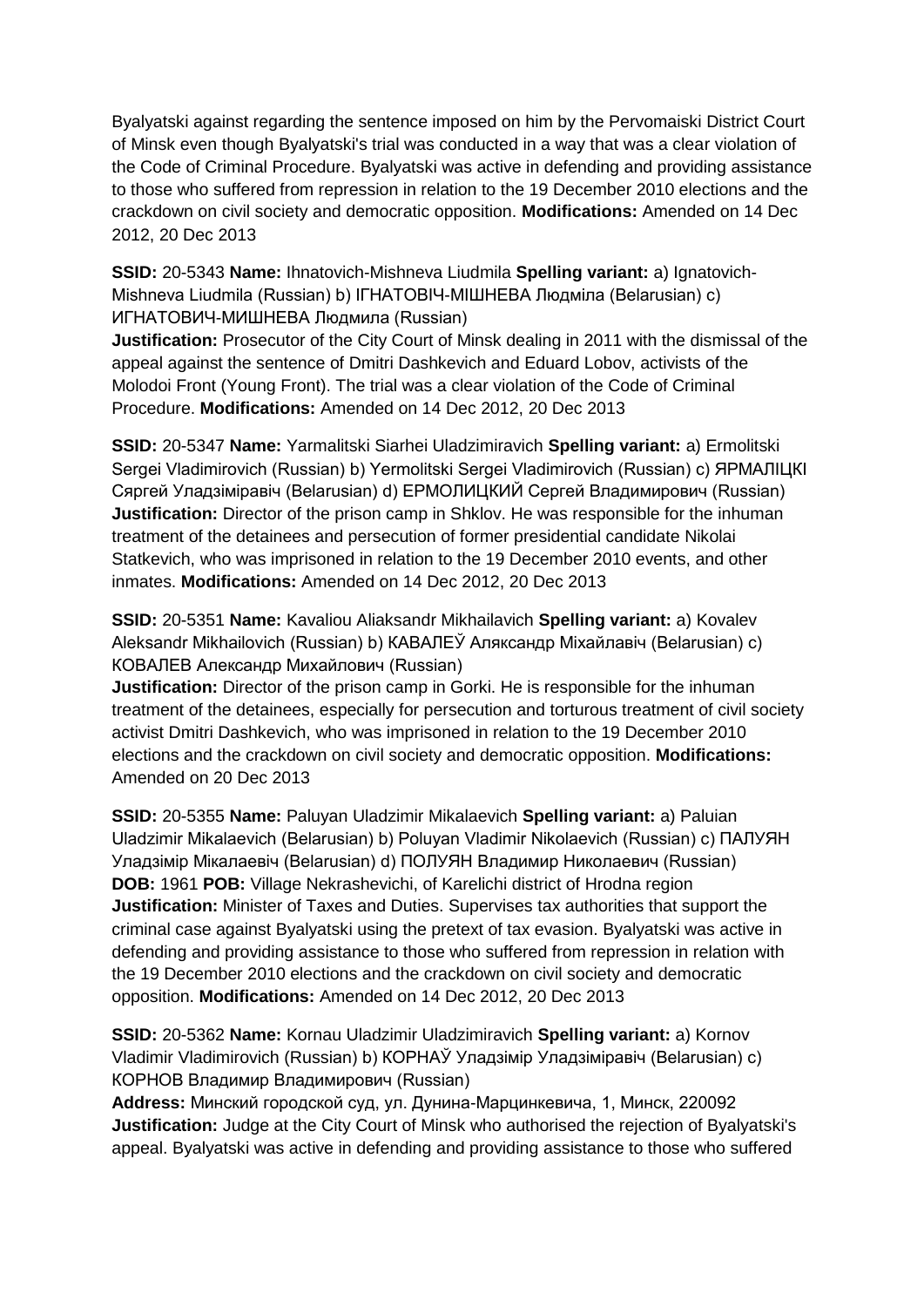from repression in relation with the 19 December 2010 elections and the crackdown on civil society and democratic opposition. **Modifications:** Amended on 20 Dec 2013

**SSID:** 20-5366 **Name:** Shastakou Maksim Aliaksandravich **Spelling variant:** a) Shastakou Maxim Aliaksandravich (Belarusian) b) Shestakov Maksim Aleksandrovich (Russian) c) Shestakov Maxim Alexandrovich (Russian) d) ШАСТАКОЎ Максім Александравіч (Belarusian) e) ШЕСТАКОВ Максим Александрович (Russian)

**Justification:** Prosecutor who presented the case against Byalyatski in the Pervomaiski District Court of Minsk after Byalyatski's application to the court regarding his detention. Byalyatski was active in defending and providing assistance to those who suffered from repression in relation with the 19 December 2010 elections and the crackdown on civil society and democratic opposition. **Modifications:** Amended on 14 Dec 2012, 20 Dec 2013

**SSID:** 20-5370 **Name:** Herasimovich Volha Ivanauna **Spelling variant:** a) Gerasimovich Olga Ivanovna (Russian) b) ГЕРАСIМОВIЧ Вольга Иванаўна (Belarusian) c) ГЕРАСIМОВIЧ Вольга Иваноўна (Belarusian) d) ГЕРАСИМОВИЧ Ольга Ивановна (Russian)

**Justification:** Prosecutor who presented the case against Byalyatski in the City Court of Minsk after Byalyatski's application to the court regarding his detention. Byalyatski was active in defending and providing assistance to those who suffered from repression in relation with the 19 December 2010 elections and the crackdown on civil society and democratic opposition. **Modifications:** Amended on 20 Dec 2013

**SSID:** 20-5374 **Name:** Bandarenka Siarhei Uladzimiravich **Spelling variant:** a) Bondarenko Sergei Vladimirovich (Russian) b) БАНДАРЭНКА Сяргей Уладзіміравіч (Belarusian) c) БОНДАРЕНКО Сергей Владимирович (Russian)

**DOB:** 1978 (approximately) **Address:** Суд Первомайского района г. Минска, ул. Толбухина, 9, Minsk, 220012

**Justification:** Judge of the Pervomaiski District Court of Minsk. On 24 November 2011 he sentenced Ales Byalyatski, one of the most prominent human rights defenders, Chief of the Belarusian HR Centre «Vyasna», Vice President of FIDH. The trial was conducted in a way that was a clear violation of the Code of Criminal Procedure. Byalyatski was active in defending and providing assistance to those who suffered from repression in relation with the 19 December 2010 elections and the crackdown on civil society and democratic opposition. **Modifications:** Amended on 14 Dec 2012, 20 Dec 2013

**SSID:** 20-5378 **Name:** Saikouski Valeri Yosifavich **Spelling variant:** a) Saikovski Valeri Yosifovich (Russian) b) САЙКОЎСКI Валерый Іосіфавіч (Belarusian) c) САЙКОВСКИЙ Валерий Иосифович (Russian)

### **DOB:** 1977

**Justification:** Appointed Deputy Head of Minsk Division of the Investigation Committee in January 2012. As Public Prosecutor of the Pervomaiski District Court of Minsk, he dealt with the trial of Ales Byalyatski, one of the most prominent human rights defenders, Chief of the Belarusian HR Centre «Vyasna», Vice President of FIDH. The accusation presented by the prosecutor in the trial had a clear and imminent political motivation and was a clear violation of the Code of Criminal Procedure. Byalyatski was active in defending and providing assistance to those who suffered from repression in relation with the 19 December 2010 elections and the crackdown on civil society and democratic opposition. **Modifications:**  Amended on 14 Dec 2012, 20 Dec 2013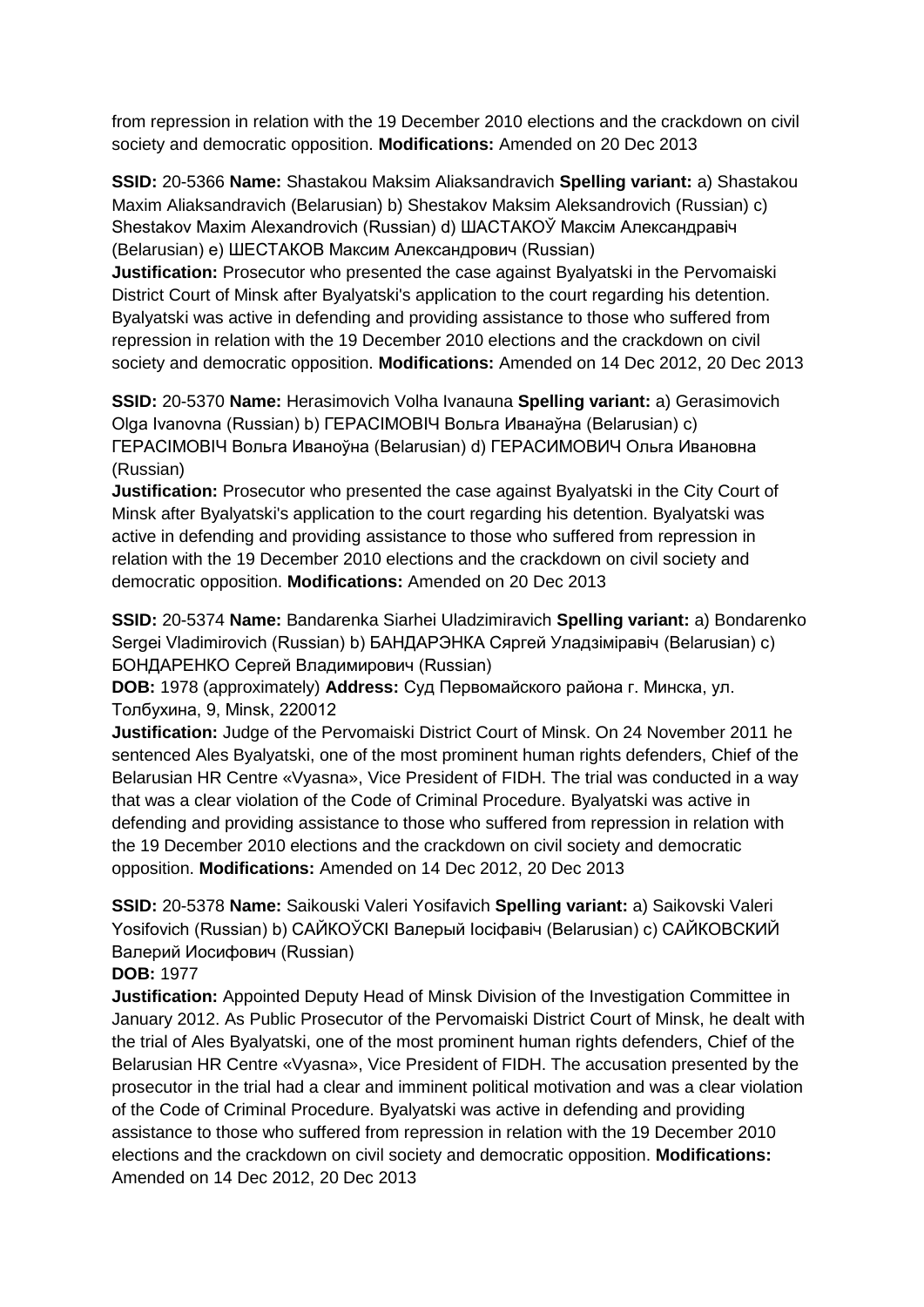**SSID:** 20-5474 **Name:** Barsukou Aliaksandr Piatrovich **Spelling variant:** a) Barsukov Aleksandr Petrovich (Russian) b) БАРСУКОЎ Аляксандр Пятровіч (Belarusian) c) БАРСУКОВ Александр Петрович (Russian)

**DOB:** 29 Apr 1965 **Address:** переулок Добромысленский, 5, Минск, 220007, Belarus **Justification:** Colonel, Chief of Minsk police. Since his appointment as Minsk police chief on October 21, 2011 he has been responsible, as commander, for the repression of approximately a dozen peaceful protesters in Minsk, who were later convicted for breaking the law on mass events. For several years he commanded police action against street protests of the opposition. **Modifications:** Amended on 20 Dec 2013

**SSID:** 20-5478 **Name:** Putsyla Uladzimir Ryhoravich **Spelling variant:** a) Putsila Uladzimir Ryhoravich (Belarusian) b) Putsilo Vladimir Grigorievich (Russian) c) Putsilo Vladimir Grigoryevich (Russian) d) ПУЦЫЛА Уладзімір Рыгоравіч (Belarusian) e) ПУЦIЛА, Уладзімір Рыгоравіч (Belarusian) f) ПУЦИЛО Владимир Григорьевич (Russian) **Justification:** Judge of the Supreme Court. Former Chairman and judge of the City Court of Minsk as last resort supervising the verdicts (delivered by the court of the first instance and confirmed by the court of appeal) in the case of internationally recognised political prisoner Pavel Severinets (the co-chairman of the organising committee to create Belarusian Christian Democracy party and campaign's manager for 2010 presidential candidate Vital Rymashevski) and in the case of former political prisoner Aleksandr Otroshchenkov (press secretary of the 2010 presidential candidate Andrei Sannikov). He denied the judicial plaint against these verdicts clearly violating the Code of Criminal Procedure. **Modifications:**  Amended on 14 Dec 2012, 20 Dec 2013

**SSID:** 20-5482 **Name:** Valchkova Maryiana Leanidauna **Spelling variant:** a) Valchkova Maryana Leanidauna (Belarusian) b) Volchkova Marianna Leonidovna (Russian) c) ВАЛЧКОВА Марыяна Леанідаўна (Belarusian) d) ВОЛЧКОВА Марианна Леонидовна (Russian)

**Address:** Суд Партизанского района г. Минска, ул. Семашко, 33, Минск, 220027 **Justification:** Judge at Partizanski District Court of Minsk. In 2010–2011 she fined or sentenced the following representatives of civil society for their peaceful protests: a) 2011.07.07, Lelikaw Andrey, 7 days in prison; b) 2011.07.07, Lapatsik Yawhen, punishment unknown; c) 2011.07.07, Syarheyew Uladzimir, 11 days in prison; d) 2011.07.04, Stsepanenka Alyaksandr, 5 days in prison; e) 2011.07.04, Plyuto Tatsyana, 20 daily base units (700 000 BLR); f) 2011.06.23, Kanaplyannik Syarhey, 20 daily base units (700 000 BLR); g) 2010.12.20, Furman Viktar, 11 days in prison; h) 2010.12.20, Astashow Anton, 11 days in prison; i) 2010.12.20, Navumava Valyantsina, 11 days in prison. On 24 September 2012, she sentenced to 3 days in jail Andrei and Aliaksei Dvaretski for their call for a boycott on the eve of the elections. Repeatedly imposed prison terms and large fines against those involved in peaceful protests and, as a result, she was responsible for the repression of civil society and of the democratic opposition in Belarus. **Modifications:** Amended on 20 Dec 2013

**SSID:** 20-5486 **Name:** Reliava Aksana Anatolyeuna **Spelling variant:** a) Raliava Aksana Anatolyeuna (Belarusian) b) Relyava Aksana Anatolieuna (Belarusian) c) РЭЛЯВА Аксана Анатольеўна (Belarusian) d) РAЛЯВА Аксана Анатольеўна (Belarusian) e) РЕЛЯВО Оксана Анатольевна (Russian)

**Address:** Суд Советского района г. Минска, Логойский тракт, 3, Минск, 220113 **Justification:** Judge at Sovetski District Court of Minsk. In 2010–2011 she fined or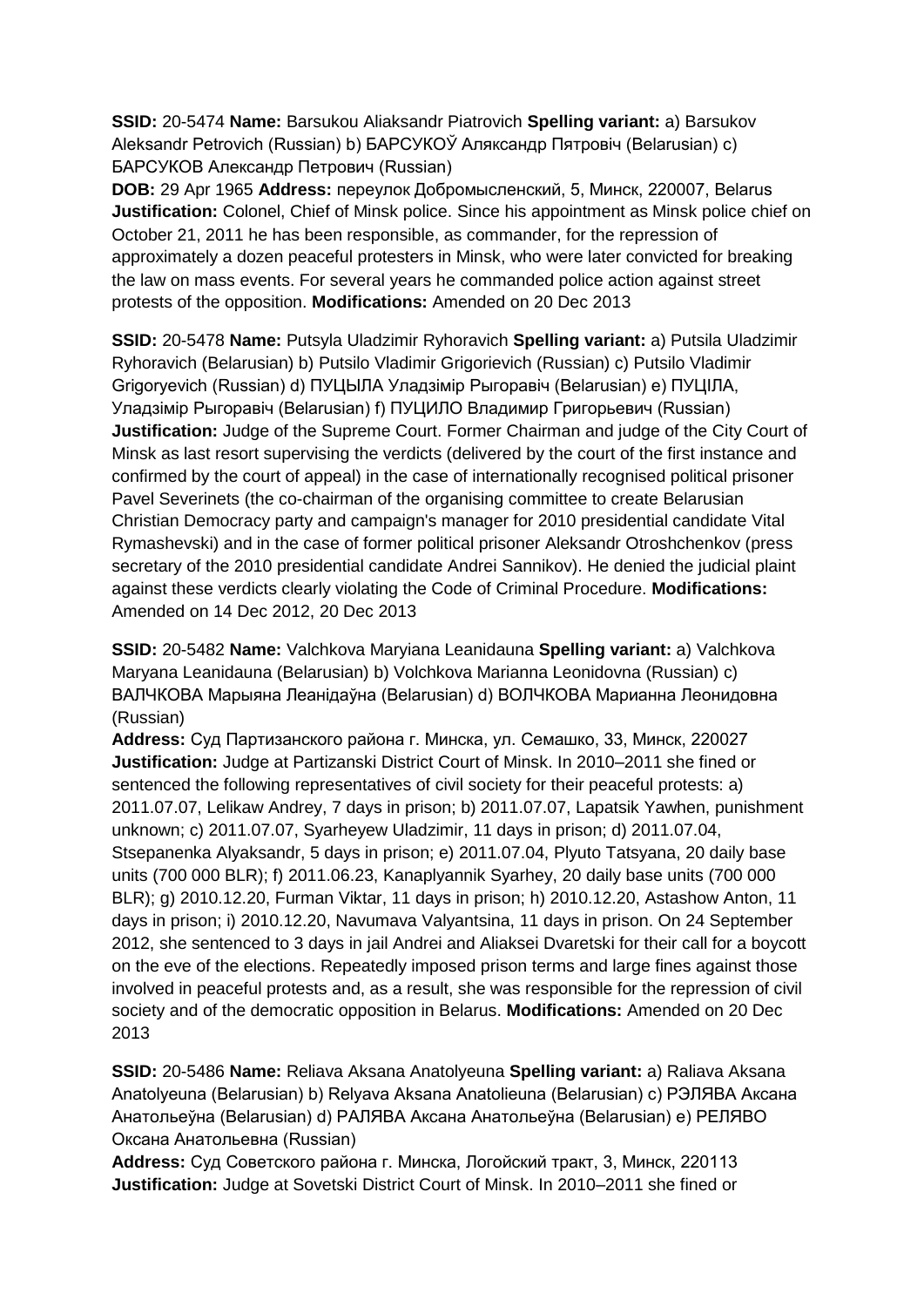sentenced the following representatives of civil society for their peaceful protests: a) 2011.06.23, Khalyezin Yuri, 20 daily base units (700 000 BLR); b) 2011.06.23, Rutski Alyaksandr, 20 daily base units (700 000 BLR); c) 2011.03.28, Ivashkevich Viktar, 10 days in prison; d) 2010.12.21, Asmanaw Arsen, 15 days in prison; e) 2010.12.20, Kudlayew Alyaksandr, 30 daily base units; f) 2010.12.20, Tryputsin Vitaut, 15 days in prison; g) 2010.12.20, Assipenka Andrey, 15 days in prison; h) 2010.12.20, Ardabatski Dzyanis, 15 days in prison; i) 2010.12.20, Kazlowski Andrey, 15 days in prison and 1 050 000 BLR. On 29 April 2013, she sentenced the activists Ihar Trukhanavich and Aliaksandr Tarnahurski for their active participation in the sanctioned Chernobyl march in Minsk. Repeatedly imposed prison terms and large fines against those involved in peaceful protests and as a result bears responsibility for the repression of civil society and of the democratic opposition in Belarus. **Modifications:** Amended on 14 Dec 2012, 20 Dec 2013

**SSID:** 20-5490 **Name:** Khvainitskaya Zhanna Anatolyeuna **Spelling variant:** a) Khvainitskaia Zhanna Anatolieuna (Belarusian) b) Khvoinitskaya Zhanna Anatolyevna (Russian) c) Khvoinitskaia Zhanna Anatolievna (Russian) d) ХВАЙНIЦКАЯ Жанна Анатольеўна (Belarusian) e) ХВОЙНИЦКАЯ Жанна Анатольевна (Russian) **Address:** Суд Заводского района г. Минска, пр. Партизанский, 75 А, Минск, 220107 **Justification:** Judge at Zavodskoi District Court of Minsk. On 27 May 2011 she sentenced the activists Ihar Alinevich, Nikolai Dziadok and Aliaksandr Frantskevich respectively to 8, 4,5 and 3 years in jail. She also fined or sentenced the following representatives of civil society for their peaceful protests: a) 2010.12.20, Makarenka Adam, 6 days in prison; b) 2010.12.20, Bachyla Uladzimir, 30 daily base units (1 050 000 BLR); c) 2010.12.20, Kukalyew Syarhey, 10 days in prison; d) 2010.12.20, Astafyew Alyaksandr, 10 days in prison; e) 2010.12.20, Yazerski Raman, 10 days in prison; f) 2010.12.20, Sapranyetskaya Darya, 10 days in prison; g) 2010.12.20, Aheyeva Iryna,10 days in prison; h) 2010.12.20, Drahun Alyaksandr, 10 days in prison; i) 2010.12.20, Shambalava Tatsyana, 10 days in prison; j) 2010.12.20, Dzyemidzyuk Barys, 10 days in prison; k) 2010.12.20, Kassabuka Alyaksandr, 10 days in prison. Repeatedly imposed prison terms and large fines against those involved in peaceful protests and, as a result, she was responsible for the repression of civil society and of the democratic opposition in Belarus. **Modifications:** Amended on 20 Dec 2013

**SSID:** 20-5494 **Name:** Mazouka Anzhalika Mikhailauna **Spelling variant:** a) Mazovka Anzhelika Mikhailovna (Russian) b) МАЗОЎКА Анжаліка Міхайлаўна (Belarusian) c) МАЗОВКA Анжелика Михайловна (Russian)

**Address:** Суд Советского района г. Минска, Логойский тракт, 3, Минск, 220113 **Justification:** Judge at Sovetski District Court of Minsk. In 2010–2011 she fined or sentenced the following representatives of civil society for their peaceful protests: a) 2011.07.14, Bussel Alyaksandr, 10 days in prison; b) 2011.07.14, Krukowski Syarhey, 8 days in prison; c) 2011.07.14, Kantsin Yahor, 10 days in prison; d) 2011.07.07, Sukhanossik Vyachaslaw, 8 days in prison; e) 2010.12.21, Nyanakhaw Andrey, 15 days in prison; f) 2010.12.20, Myslivets Ihar, 15 days in prison; g) 2010.12.20, Vilkin Alyaksey, 12 days in prison; h) 2010.12.20, Kharitonaw Paval, 12 days in prison. Repeatedly imposed prison terms against those involved in peaceful protests and, as a result, she was responsible for the repression of civil society and of the democratic opposition in Belarus. **Modifications:**  Amended on 20 Dec 2013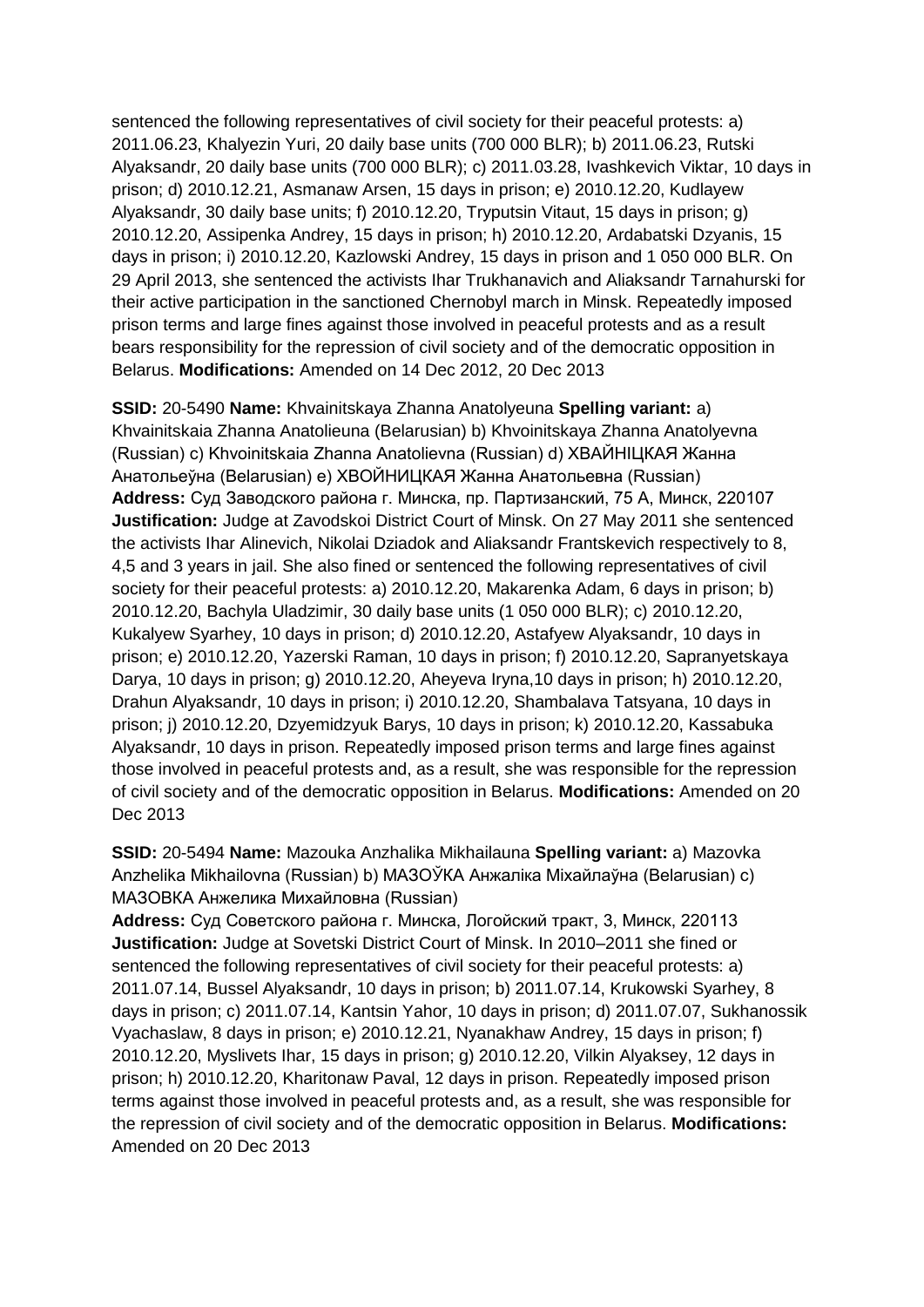**SSID:** 20-5677 **Name:** Kochyk Aliaksandr Vasilyevich **Spelling variant:** a) Kochyk Aliaksandr Vasilievich (Belarusian) b) Kochik Aleksandr Vasilyevich (Russian) c) Kochik Alexandr Vasilievich (Russian) d) КОЧЫК Аляксандр Васільевіч (Belarusian) e) КОЧИК Александр Васильевич (Russian)

**Address:** Суд Партизанского района г. Минска, ул. Семашко, 33, Минск, 220027 **Justification:** Judge at Partizanski District Court of Minsk. In 2010–2011 he fined or sentenced the following representatives of civil society for their peaceful protests: a) 2011.07.07, Revut Yawhen, 8 days in prison, b) 2011.07.04, Nikitsenka Katsyaryna, 5 days in prison; c) 2011.06.23, Kazak Zmitser, 28 daily base units (980 000 BLR); d) 2010.12.20, Dzyezidzenka Dzianis, 12 days in prison; e) 2010.12.20, Navumovich Syarhey, 14 days in prison, f) 2010.12.20, Kavalenka Wsevalad, 15 days in prison; g) 2010.12.20, Tsupa Dzyanis,15 days in prison; h) 2010.12.20, Makashyn Syarhey, 10 days in prison; i) 2010.12.20, Zhakhavets Illya, 10 days in prison. Repeatedly imposed prison terms and large fines against those involved in peaceful protests and as a result, he was responsible for the repression of civil society and of the democratic opposition in Belarus. **Modifications:**  Amended on 20 Dec 2013

**SSID:** 20-5681 **Name:** Karovina Natallia Uladzimirauna **Spelling variant:** a) Karovina Natallya Uladzimirauna (Belarusian) b) Korovina Natalia Vladimirovna (Russian) c) Korovina Natalya Vladimirovna (Russian) d) КАРОВIНА Наталля Уладзіміраўна (Belarusian) e) КОРОВИНА Наталья Владимировна (Russian)

**Address:** Суд Фрунзенского района г. Минска, ул. Д. Марцинкевича, 1, к. 2, Минск, 220092

**Justification:** Judge of Frunzenski District Court of Minsk. In 2010–2012 she fined or sentenced the following representatives of civil society for their peaceful protests or their civic activities: a) 2012.09.18, Vinahradau Pavel, 12 days in jail; b) 2012.06.30, Kostka Mikhas, 6 days in jail; c) 2011.06.30, Sytsko Stefan, 10 days in prison; d) 2011.06.30, Arapinovich Alyaksandr, Yukhnowski Dzyanis and Tsyareshchanka Uladzimir 25 daily base units (875 000 BLR); e) 2011.06.30, Sarachuk Yulian, 25 daily base units (875 000 BLR); f) 2011.06.23, Shewtsow Syarhey, 8 daily base units (280 000 BLR); g) 2010.12.20, Vashkevich Alyaksandr, 10 days in prison; h) 2010.12.20, Myadzvedz Lyeanid, 10 days in prison. Repeatedly imposed prison terms and large fines against those involved in peaceful protests and, as a result, she was responsible for the repression of civil society and of the democratic opposition in Belarus. **Modifications:** Amended on 20 Dec 2013

**SSID:** 20-5685 **Name:** Harbatouski Yury Aliaksandravich **Spelling variant:** a) Harbatouski Iury Aliaksandravich (Belarusian) b) Gorbatovski Yuri Aleksandrovich (Russian) c) Gorbatovski Iuri Aleksandrovich (Russian) d) Gorbatovski Yuriy Alexandrovich (Russian) e) ГАРБАТОЎСКI Юрый Аляксандравіч (Belarusian) f) ГОРБАТОВСКИЙ Юрий Александрович (Russian)

**Address:** Суд Первомайского района г. Минска, ул. Толбухина, 9, Минск, 220012 **Justification:** Judge at Pervomaiski District Court of Minsk. In 2010 he fined or sentenced the following representatives of civil society for their peaceful protests: a) 2010.12.20, Hubskaya Iryna, 10 days in prison; b) 2010.12.20, Kaptsiuh Dzmitry, 10 days in prison; c) 2010.12.20, Mikheyenka Yahor, 12 days in prison; d) 2010.12.20, Burbo Andrey, 10 days in prison; e) 2010.12.20, Pushnarova Hanna, 10 days in prison; f) 2010.12.20, Shepuraw Mikita, 15 days in prison; g) 2010.12.20, Zadzyarkowski Andrey, 10 days in prison; h) 2010.12.20, Yaromyenkaw Yawhen, 10 days in prison. Repeatedly imposed prison terms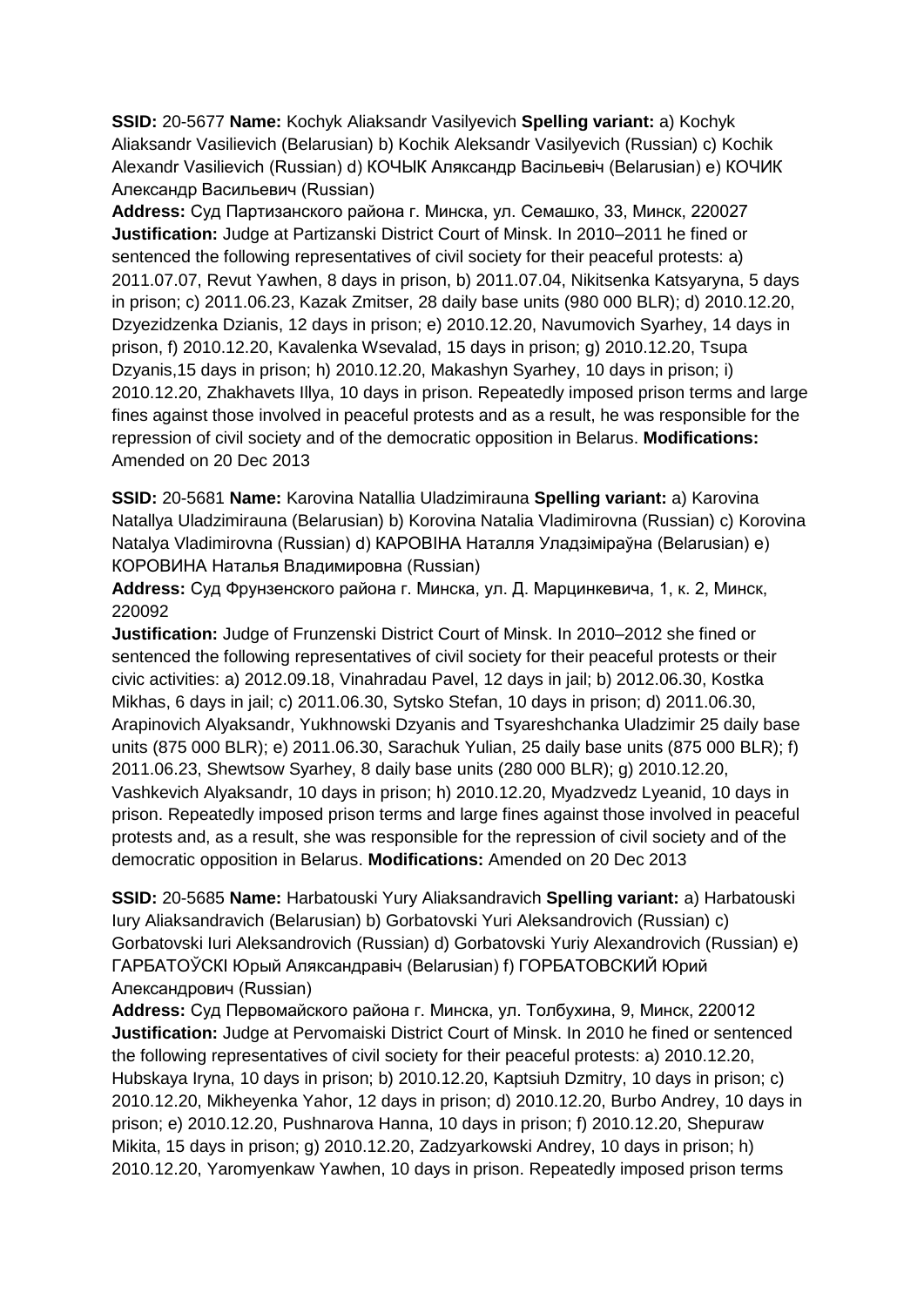against those involved in peaceful protests and as a result, was responsible for the repression of civil society and of the democratic opposition in Belarus. **Modifications:**  Amended on 14 Dec 2012, 20 Dec 2013

**SSID:** 20-5694 **Name:** Liushtyk Siarhei Anatolievich **Spelling variant:** a) Lyushtyk Siarhey Anatolyevich (Belarusian) b) Liushtyk Sergei Anatolievich (Russian) c) Lyushtyk Sergey Anatolyevich (Russian) d) ЛЮШТЫК Сяргей Анатольевіч (Belarusian) e) ЛЮШТЫК Сергей Анатольевич (Russian)

**Address:** Суд Первомайского района г. Минска, ул. Толбухина, 9, Минск, 220012 **Justification:** Judge at Pervomaiski District Court of Minsk. In 2010–2011 he fined or sentenced the following representatives of civil society for their peaceful protests: a) 2011.07.14, Struy Vitali, 10 daily base units (35 000 BLR); b) 2011.07.04, Shalamitski Paval, 10 days in prison; c) 2010.12.20, Sikirytskaya Tatsyana, 10 days in prison; d) 2010.12.20, Dranchuk Yuliya, 13 days in prison; e) 2010.12.20, Lapko Mikalay, 12 days in prison; f) 2010.12.20, Pramatoraw Vadzim, 12 days in prison. Repeatedly imposed prison terms and large fines against those involved in peaceful protests and, as a result, he was responsible for the repression of civil society and of the democratic opposition in Belarus. **Modifications:**  Amended on 20 Dec 2013

**SSID:** 20-5698 **Name:** Yakunchykhin Aliaksandr Anatolyevich **Spelling variant:** a) Iakunchykhin Aliaksandr Anatolievich (Belarusian) b) Yakunchikhin Aleksandr Anatolyevich (Russian) c) Iakunchikhin Alexandr Anatolievich (Russian) d) ЯКУНЧЫХIН Аляксандр Анатольевіч (Belarusian) e) ЯКУНЧИХИН Александр Анатольевич (Russian) **Address:** Суд Центрального района г. Минска, ул. Кирова, 21, Минск, 220030 **Justification:** Judge at Central District Court of Minsk. In 2010–2011 he fined or sentenced the following representatives of civil society for their peaceful protests: a) 2011.11.17, Makayew Alyaksandr, 5 days in prison; b) 2011.07.07, Tukay Illya, 12 days in prison; c) 2011.07.07, Shapchyts Yawhen, 12 days in prison; d) 2011.01.31, Kulakow Lyeanid, 30 daily base units (1 050 000 BLR); e) 2010.12.21, Yaromyenak Uladzimir, 15 days in prison; f) 2010.12.20, Daroshka Alyaksey, 12 days in prison; g) 2010.12.20, Kakhno Herman, 12 days in prison; h) 2010.12.20, Palyakow Vital, 15 days in prison. On 27 January 2012 he sent the human rights defender Aleh Volchek to 4 days in jail. On 26 March 2012 he sent the activist Pavel Balanau to 2 days in jail and fined the activist Uladzimir Dzmitrakou. He fined another activist on 18 July 2012. Repeatedly imposed prison terms and large fines against those involved in peaceful protests and, as a result, he was responsible for the repression of civil society and of the democratic opposition in Belarus. **Modifications:** Amended on 20 Dec 2013

**SSID:** 20-5702 **Name:** Zapasnik Maryna Sviataslavauna **Spelling variant:** a) Zapasnik Marina Sviatoslavovna (Russian) b) ЗАПАСНIК Марына Святаславаўна (Belarusian) c) ЗАПАСНИК Марина Святославовна (Russian)

**Address:** Суд Ленинского района города Минска, ул. Семашко, 33, Минск, 220027 **Justification:** Judge at Leninski District Court of Minsk. In 2011 she fined or sentenced the following representatives of civil society for their peaceful protests: a) 2011.07.18, Palyakow Vital, 12 days in prison; b) 2011.07.07, Marozaw S., 10 days in prison, c) 2011.07.07, Badrahin Alyaksandr, 10 days in prison, d) 2011.07.07, Marozova S., 10 days in prison, e) 2011.07.07, Varabey Alyaksandr, 15 days in prison; f) 2011.07.04, Mazurenka Mikita, 10 days in prison. On 17 and 26 July 2012, she sentenced activist Ivan Amelchanka respectively to 12 and 15 days in jail. On 7 December 2012 she sentenced activist Ales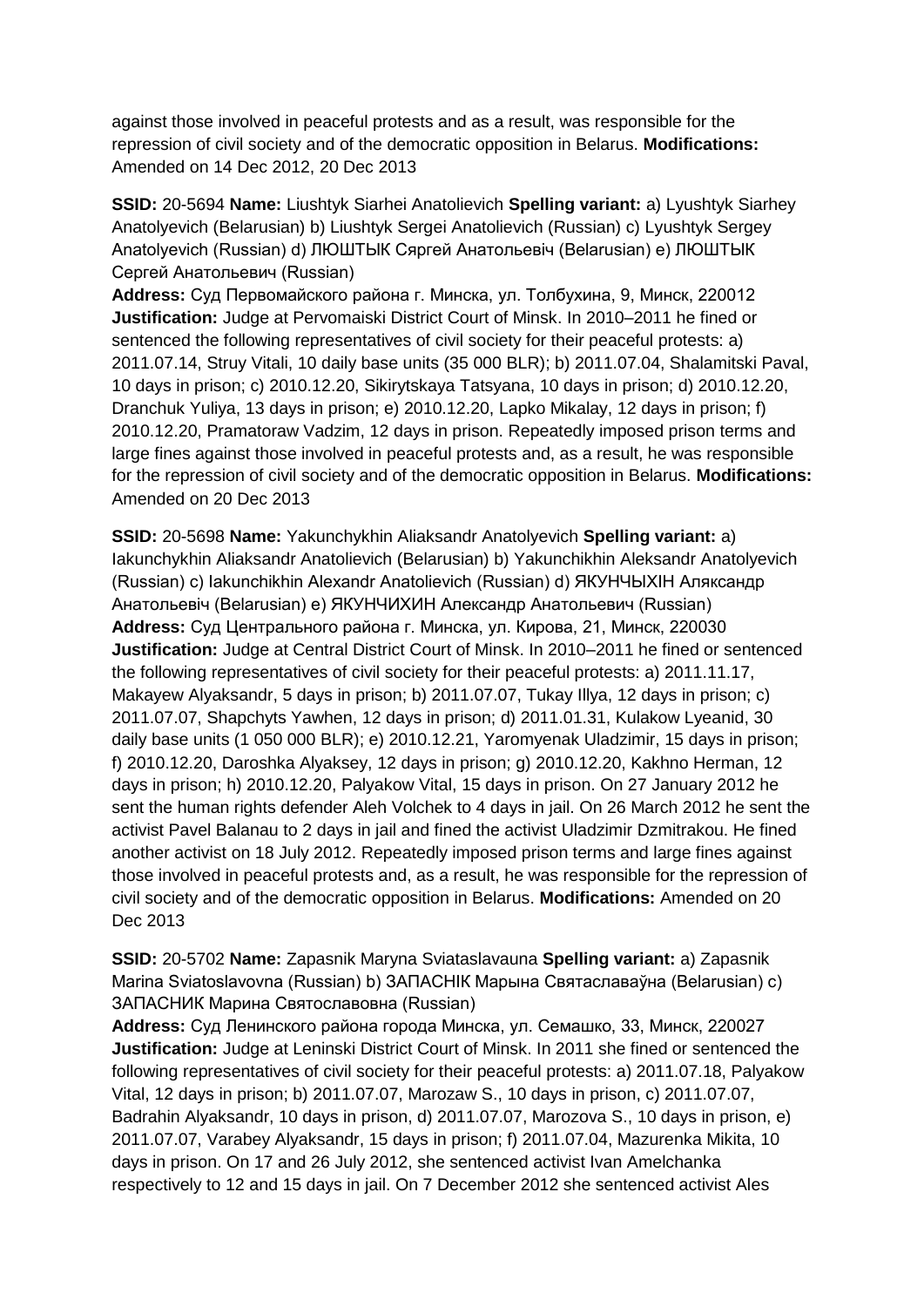Pushkin to 12 days in jail. Repeatedly imposed prison terms against those involved in peaceful protests and, as a result, she was responsible for the repression of civil society and of the democratic opposition in Belarus. **Modifications:** Amended on 20 Dec 2013

**SSID:** 20-5706 **Name:** Dubinina/Rouda Zhanna Piatrouna **Spelling variant:** a) Dubinina/Rovdo Zhanna Petrovna (Russian) b) ДУБIНIНА/РОЎДА Жанна Пятроўна (Belarusian) c) ДУБИНИНА/РОВДО Жанна Петровна (Russian) **Address:** Суд Заводского района г. Минска, пр. Партизанский, 75 А, Минск, 220107 **Justification:** Judge at Zavodskoi District Court of Minsk. In 2010 she fined or sentenced the following representatives of civil society for their peaceful protests: a) 2010.12.20, Hulyak Vital, 30 daily base units (1 050 000 BLR); b) 2010.12.20, Vaskabovich Lyudmila, 30 daily base units (1 050 000 BLR), c) 2010.12.20, Urywski Alyaksandr, 10 days in prison; d) 2010.12.20, Stashulyonak Veranika, 30 daily base units (1 050 000 BLR); e) 2010.12.20, Say Syarhey, 10 days in prison; f) 2010.12.20, Maksimenka Hastassya, 10 days in prison; g) 2010.12.20, Nikitarovich Yuliya, 10 days in prison. Repeatedly imposed prison terms and large fines against those involved in peaceful protests and as a result, she was responsible for the repression of civil society and of the democratic opposition in Belarus. **Modifications:**  Amended on 20 Dec 2013

**SSID:** 20-5710 **Name:** Krasouskaya Zinaida Uladzimirauna **Spelling variant:** a) Krasouskaia Zinaida Uladzimirauna (Belarusian) b) Krasovskaya Zinaida Vladimirovna (Russian) c) Krasovskaia Zinaida Vladimirovna (Russian) d) КРАСОЎСКАЯ Зінаіда Уладзіміраўна (Belarusian) e) КРАСОВСКАЯ Зинаида Владимировна (Russian) **Address:** Суд Ленинского района города Минска, ул. Семашко, 33, Минск, 220027 **Justification:** Judge at Leninski District Court of Minsk. In 2010 she fined or sentenced the following representatives of civil society for their peaceful protests: a) 2010.12.20, Krawchuk Volha, 30 daily base units (1 050 000 BLR); b) 2010.12.20, Charukhina Hanna, 30 daily base units (1 050 000 BLR); c) 2010.12.20, Dubovik Alena, 15 days in prison; d) 2010.12.20, Boldzina Alena, 12 days in prison; e) 2010.12.20, Syrakvash Andrey, 15 days in prison; f) 2010.12.20, Klimko Nastassiya, 12 days in prison; g) 2010.12.20, Kuwshinaw Viktar, 15 days in prison. Repeatedly imposed prison terms and large fines against those involved in peaceful protests and, as a result, she was responsible for the repression of civil society and of the democratic opposition in Belarus. **Modifications:** Amended on 20 Dec 2013

**SSID:** 20-5714 **Name:** Hermanovich Siarhei Mikhailavich **Spelling variant:** a) Germanovich Sergei Mikhailovich (Russian) b) Germanovich Sergey Mikhailovich (Russian) c) ГЕРМАНОВIЧ Сяргей Міхайлавіч (Belarusian) d) ГЕРМАНОВИЧ Сергей Михайлович (Russian)

**Address:** Суд Октябрьского района г. Минска, ул. Семашко, 33, Минск, 220027 **Justification:** Judge at Oktiabrski District Court of Minsk. In 2010 he fined or sentenced the following representatives of civil society for their peaceful protests: a) 2010.12.20, Sidarevich Katsyaryna, 30 daily base units (1 050 000 BLR); b) 2010.12.20, Lyskavets Paval, 15 days in prison; c) 2010.12.20, Sachylka Syarhey, 15 days in prison; d) 2010.12.20, Krawtsow Dzianis, 10 days in prison; e) 2010.12.20, Vyarbitski Uladzimir, 15 days in prison; f) 2010.12.20, Newdakh Maksim, 15 days in prison. Repeatedly imposed prison terms and large fines against those involved in peaceful protests and as a result, he was responsible for the repression of civil society and of the democratic opposition in Belarus. On 31.08.2012 he sentenced the activist Pavel Eutsikhieu to 5 days in jail. **Modifications:** Amended on 20 Dec 2013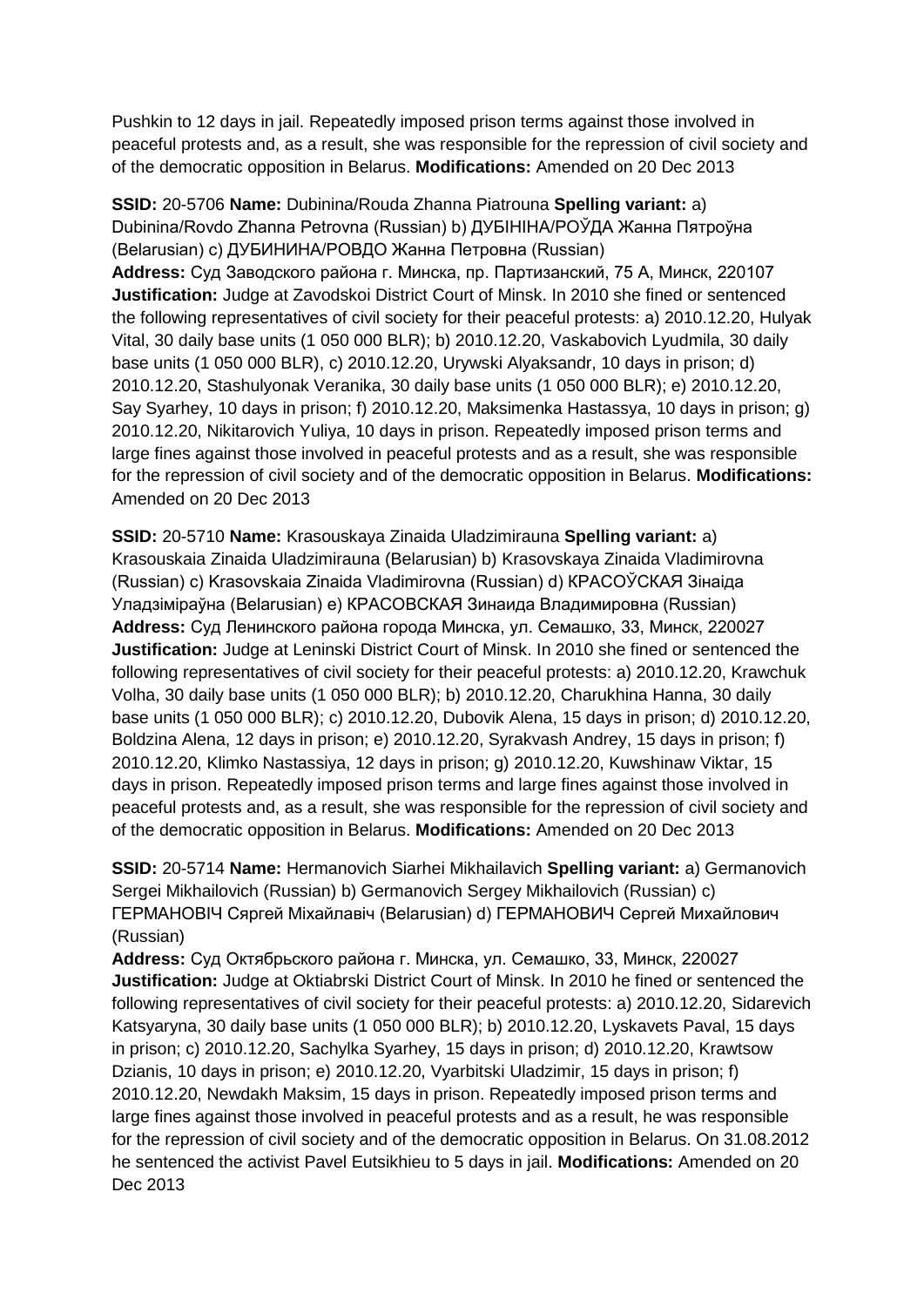**SSID:** 20-5718 **Name:** Svistunova Valiantsina Mikalaeuna **Spelling variant:** a) Svistunova Valyantsina Mikalayeuna (Belarusian) b) Svistunova Valentina Nikolaevna (Russian) c) Svistunova Valentina Nikolayevna (Russian) d) СВIСТУНОВА Валянціна Мікалаеўна (Belarusian) e) СВИСТУНОВА Валентина Николаевна (Russian)

**Address:** Суд Центрального района г. Минска, ул. Кирова, 21, Минск, 220030 **Justification:** Judge at Central District Court of Minsk. In 2010–2011 she fined or sentenced the following representatives of civil society for their peaceful protests: a) 2011.07.21, Bandarenka Volha, 10 days in prison; b) 2011.07.21, Ruskaya Volha, 11 days in prison; c) 2010.12.20, Marchyk Stanislaw, 15 days in prison; d) 2010.12.20, Stanchyk Alyaksandr, 10 days in prison; e) 2010.12.20, Anyankow Syarhey, 10 days in prison. Repeatedly imposed prison terms against those involved in peaceful protests and, as a result, she was responsible for the repression of civil society and of the democratic opposition in Belarus. **Modifications:** Amended on 20 Dec 2013

**SSID:** 20-5722 **Name:** Sheiko Ina Valerieuna **Spelling variant:** a) Shaiko Іna Valerieuna (Belarusian) b) Sheyko Іna Valerieuna (Belarusian) c) Sheyko Inna Valerievna (Russian) d) Sheiko Inna Valeryevna (Russian) e) ШЭЙКО Iна Валер'еўна (Belarusian) f) ШAЙКО Iна Валер'еўна (Belarusian) g) ШЕЙКО Инна Валерьевна (Russian) **Justification:** Former judge at Central District Court of Minsk. In 2011 she fined or sentenced the following representatives of civil society for their peaceful protests: a) 2011.07.21, Shapavalaw Paval, 12 days in prison; b) 2011.07.21, Ivanyuk Yawhen, 12 days in prison; c) 2011.07.14, Khadzinski Paval, 25 daily base units (875 000 BLR); d) 2011.06.23, Sudnik Andrey, 25 daily base units (875 000 BLR); e) 2011.06.23, Yatskow Usevalad, 30 daily base units (1 050 000 BLR); f) 2011.04.28, Kudlaew Alyaksandr, 50 daily base units (1 750 000 BLR). Repeatedly imposed prison terms and large fines against those involved in peaceful protests and, as a result, she was responsible for the repression of civil society and of the democratic opposition in Belarus. **Modifications:** Amended on 20 Dec 2013

**SSID:** 20-5736 **Name:** Barysionak Anatol Uladzimiravich **Spelling variant:** a) Barysyonak Anatol Uladzimiravic (Belarusian) b) Borisenok Anatoli Vladimirovich (Russian) c) Borisenok Anatoli Vladimirovich (Russian) d) Borisionok Anatoli Vladimirovich (Russian) e) Borisyonok Anatoliy Vladimirovich (Russian) f) БАРЫСЁНАК Анатоль Уладзіміравіч (Belarusian) g) БОРИСЕНОК Анатолий Владимирович (Russian)

**Address:** Суд Партизанского района г. Минска, ул. Семашко, 33, Минск, 220027 **Justification:** Judge at Partizanski District Court of Minsk. In 2010–2011 he fined or sentenced the following representatives of civil society for their peaceful protests: a) 2011.06.23, Belush Zmitser, 20 daily base units (700 000 BLR); b) 2010.12.20, Zhawnyak Ihar, 30 daily base units (1 050 000 BLR); c) 2010.12.20, Nyestser Aleh, 10 days in prison, d) 2010.12.20, Trybushewski Kiryl, 10 days in prison; e) 2010.12.20, Murashkevich Vyachaslaw, 10 days in prison. Repeatedly imposed prison terms and large fines against those involved in peaceful protests and as a result, he was responsible for the repression of civil society and of the democratic opposition in Belarus. **Modifications:** Amended on 20 Dec 2013

**SSID:** 20-5740 **Name:** Yuferytsyn Dzmitry Viktaravich **Spelling variant:** a) Iuferytsyn Dzmitry Viktaravich (Belarusian) b) Yuferitsyn Dmitri Viktorovich (Russian) c) Yuferitsin Dmitri Viktorovich (Russian) d) Iuferitsyn Dmitry Viktorovich (Russian) e) ЮФЕРЫЦЫН Дзмітрый Віктаравіч (Belarusian) f) ЮФЕРИЦЫН Дмитрий Викторович (Russian)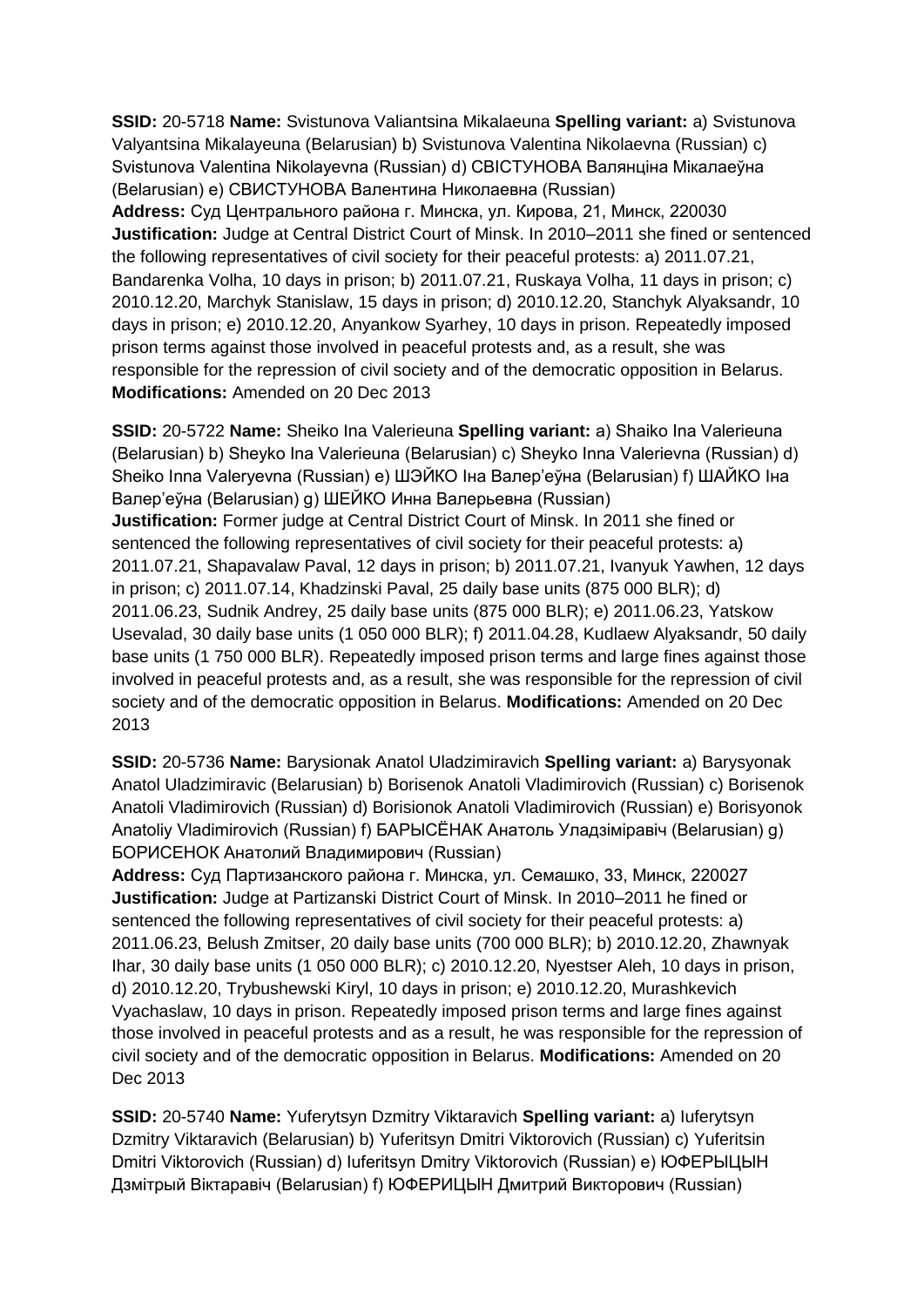**Justification:** Former judge at Leninski District Court of Minsk. In 2010 he fined or sentenced the following representatives of civil society for their peaceful protests: a) 2010.12.20, Charukhin Kanstantsin, 30 daily base units (1 050 000 BLR); b) 2010.12.20, Yarmola Mikalay, 15 days in prison; c) 2010.12.20, Halka Dzmitry, 10 days in prison; d) 2010.12.20, Navumaw Viktar, 12 days in prison; e) 2010.12.20, Haldzenka Anatol, 10 days in prison. Repeatedly imposed prison terms and large fines against those involved in peaceful protests and, as a result, he was responsible for the repression of civil society and of the democratic opposition in Belarus. **Modifications:** Amended on 20 Dec 2013

**SSID:** 20-5744 **Name:** Ziankevich Valiantsina Mikalaeuna **Spelling variant:** a) Zyankevich Valyantsina Mikalayeuna (Belarusian) b) Zenkevich Valentina Nikolaevna (Russian) c) ЗЯНЬКЕВIЧ Валянціна Мікалаеўна (Belarusian) d) ЗЕНЬКЕВИЧ Валентина Николаевна (Russian)

**Address:** Минский городской суд, ул. Дунина-Марцинкевича, 1, Минск, 220092 **Justification:** Judge of the City Court of Minsk, former judge of Leninski District Court of Minsk. In 2010 she fined or sentenced the following representatives of civil society for their peaceful protests: a) 2010.12.20, Yarmolaw Yahor, 12 days in prison; b) 2010.12.20, Palubok Alyaksandr, 15 days in prison; c) 2010.12.20, Mikhalkin Zakhar, 10 days in prison; d) 2010.10.20, Smalak Syarhey, 15 days in prison; e) 2010.12.20, Vassilewski Alyaksandr, 15 days in prison. Repeatedly imposed prison terms against those involved in peaceful protests and, as a result, she was responsible for the repression of civil society and of the democratic opposition in Belarus. **Modifications:** Amended on 20 Dec 2013

**SSID:** 20-5748 **Name:** Chyzh Iury Aliaksandravich **Spelling variant:** a) Chyzh Yury Aliaksandravich (Belarusian) b) Chizh Iuri Aleksandrovich (Russian) c) Chizh Yuri Aleksandrovich (Russian) d) ЧЫЖ Юрый Аляксандравіч (Belarusian) e) ЧИЖ Юрий Александрович (Russian)

**DOB:** 28 Mar 1963 **POB:** Soboli, Bierezowsky Rajon, Brestkaja Oblast (Соболи, Березовский район, Брестская область) **Identification document:** Passport No. SP0008543, Belarus (current validity doubtful)

**Justification:** Iury Chyzh is associated with President Lukashenka and his sons and benefits from and supports the Lukashenka regime, especially through his holding company LLC Triple. The activities of LLC Triple include activities resulting from public awards and concessions from the regime. In June 2013 he was awarded by President Lukashenka the highest state distinction for his services. The sporting positions which Iury Chyzh retains, notably his membership of the Central Council of the President's Sports Club and being Chair of the Board of the football club FC Dynamo Minsk and Chair of the Belarusian Federation of wrestling, confirm his association to the regime. **Modifications:** Amended on 20 Dec 2013

**SSID:** 20-5762 **Name:** Zhuk Alena Siamionauna **Spelling variant:** a) Zhuk Alena Syamionauna (Belarusian) b) Zhuk Elena Semenovna (Russian) c) Zhuk Yelena Semyonovna (Russian) d) ЖУК Алена Сямёнаўна (Belarusian) e) ЖУК Елена Семеновна (Russian)

**Justification:** Judge of Pervomayskij district court in Vitsebsk. On 24 February 2012, she sentenced Syarhei Kavalenka, who has been considered as a political prisoner since the beginning of February 2012, to two years and one month in prison for violation of probation. Alena Zhuk was directly responsible for violations of the human rights of a person because she denied Syarhei Kavalenka the right to a fair trial. Syarhei Kavalenka was previously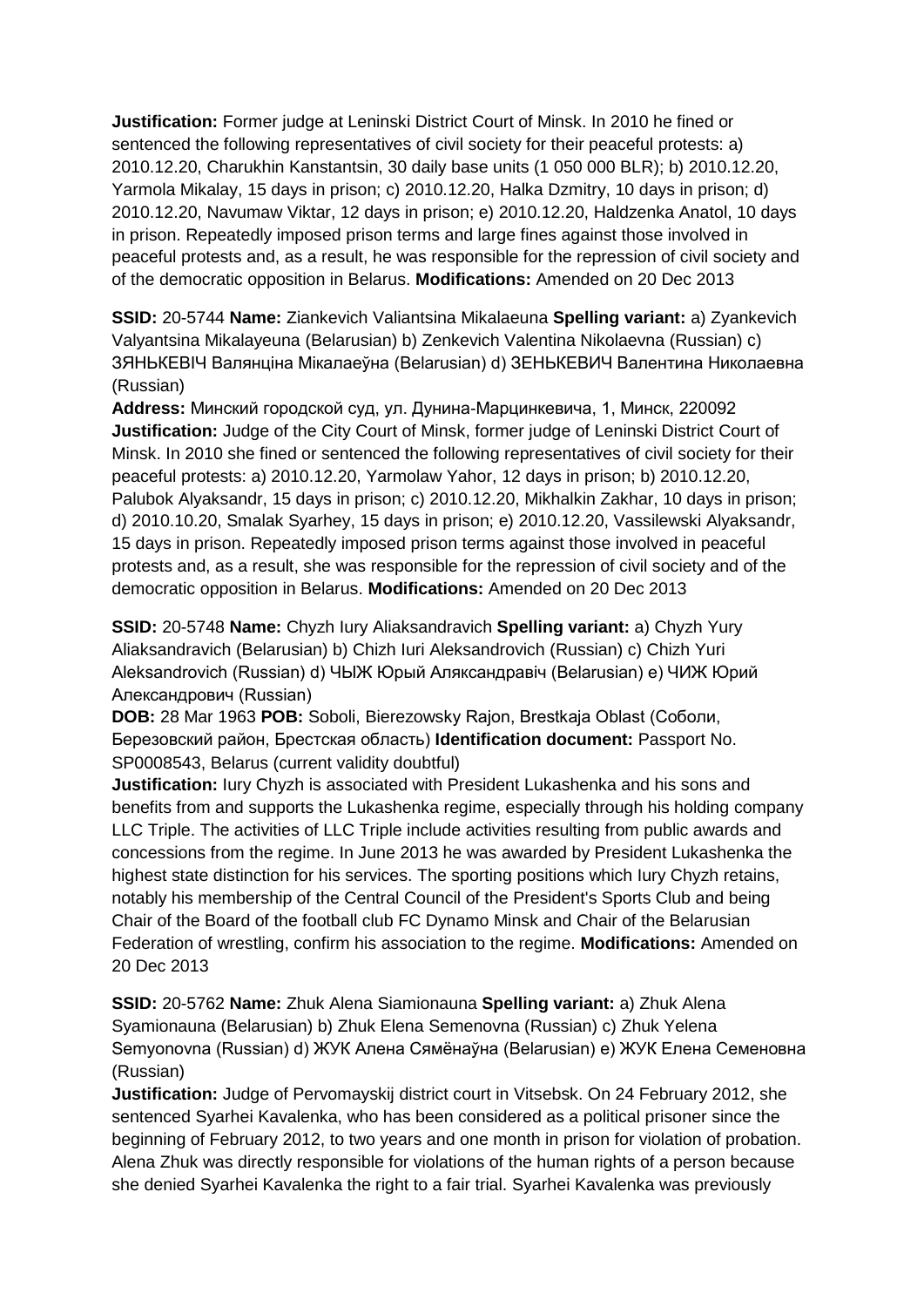given a suspended sentence for hanging out a banned historical white-red-white flag, a symbol of the opposition movement, in Vitsebsk. The subsequent sentence given by Alena Zhuk was disproportionately harsh given the nature of the crime and not in line with the criminal code of Belarus. The actions of Alena Zhuk constituted a direct violation of the international commitments of Belarus in the field of human rights. **Modifications:** Amended on 20 Dec 2013

**SSID:** 20-5766 **Name:** Lutau Dzmitry Mikhailavich **Spelling variant:** a) Lutov Dmitri Mikhailovich (Russian) b) Lutov Dmitry Mikhailovich (Russian) c) ЛУТАЎ Дзмітрый Міхайлавіч (Belarusian) d) ЛУТОВ Дмитрий Михайлович (Russian)

**Justification:** Prosecutor in the trial of Syarhei Kavalenka who was sentenced to two years and one month in prison for violation of probation. Syarhei Kavalenka was previously given a suspended sentence for hanging out a white-red-white flag, a symbol of the opposition moment, on a Christmas tree in Vitsebsk. The subsequent sentence given by the judge in the case was disproportionately harsh given the nature of the crime and not in line with the criminal code of Belarus. Lutau's actions constituted a direct violation of the international commitments of Belarus in the field of human rights. **Modifications:** Amended on 20 Dec 2013

**SSID:** 20-5770 **Name:** Atabekau Khazalbek Bakhtibekavich **Spelling variant:** a) Atabekov Khazalbek Bakhtibekovich (Russian) b) АТАБЕКАЎ Хазалбек Бактібекавіч (Belarusian) c) АТАБЕКОВ Хазалбек Бахтибекович (Russian) d) АТАБЕКОВ Кхазалбек Бахтибекович (Russian)

**Justification:** Colonel, commander of a special brigade of Interior Troops in the Uruchie suburb of Minsk. He commanded his unit during the crackdown on the post-election protest demonstration in Minsk on 19 December 2010 where an excessive use of force was applied. His actions constituted a direct violation of the international commitments of Belarus in the field of human rights. **Modifications:** Amended on 20 Dec 2013

**SSID:** 20-5774 **Name:** Charnyshou Aleh Anatolievich **Spelling variant:** a) Chernyshev Oleg Anatolievich (Russian) b) ЧАРНЫШОЎ Алег Анатольевiч (Belarusian) c) ЧЕРНЫШЕВ Олег Анатольевич (Russian)

**Address:** КГБ, проспект Независимости, 17, Минск, 210623

**Justification:** Colonel, in charge of counter-terrorist unit of the KGB «Alpha» unit. He personally participated in inhuman and degrading treatment of opposition activists in the KGB detention centre in Minsk after the crackdown on the post-election protest demonstration in Minsk 19 December 2010. His actions constituted a direct violation of the international commitments of Belarus in the field of human rights. **Modifications:** Amended on 14 Dec 2012, 20 Dec 2013

**SSID:** 20-5778 **Name:** Arlau Aliaksey - **Spelling variant:** a) Arlau Aliaksei - (Belarusian) b) Arlau Aliaksandr Uladzimiravich (Belarusian) c) Orlov Aleksei - (Russian) d) Orlov Alexey - (Russian) e) Orlov Aleksandr Vladimirovich (Russian) f) Orlov Alexandr Vladimirovich (Russian) g) APЛAЎ Аляксей - (Belarusian) h) APЛAЎ Аляксандр Уладзіміравіч (Belarusian) i) OPЛОВ Алексей - (Russian) j) OPЛОВ Александр Владимирович (Russian) **Address:** КГБ, проспект Независимости, 17, Минск, 210623

**Justification:** Colonel, head of the KGB detention centre in Minsk. He was personally responsible for cruel, inhuman or degrading treatment or punishment of those who were detained in the weeks and months after the crackdown on the post-election protest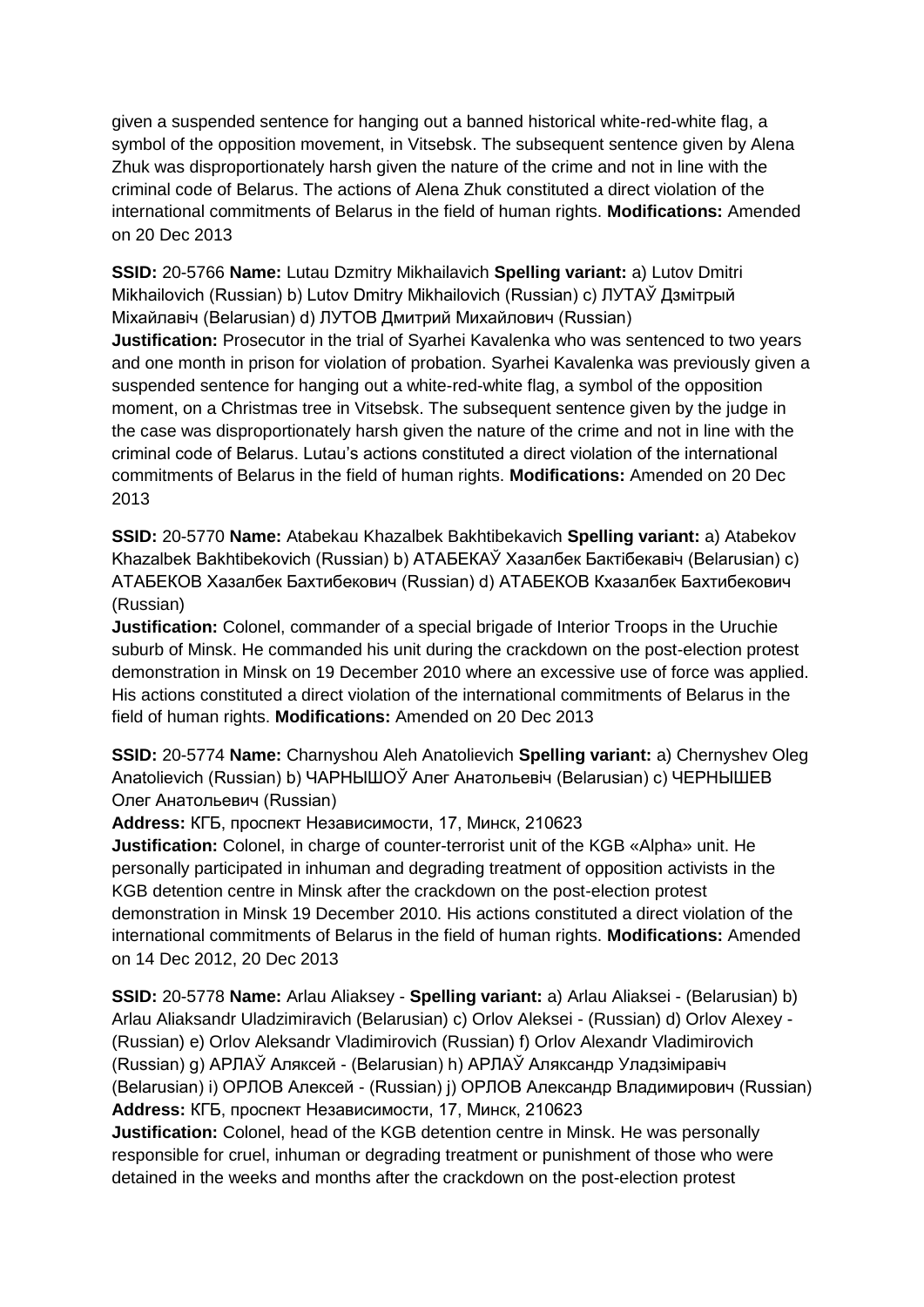demonstration in Minsk on 19 December 2010. His actions constituted a direct violation of the international commitments of Belarus in the field of human rights. **Modifications:**  Amended on 20 Dec 2013

**SSID:** 20-5782 **Name:** Sanko Ivan Ivanavich **Spelling variant:** a) Sanko Ivan Ivanovich (Russian) b) САНЬКО Іван Іванавіч (Belarusian) c) САНЬКО Иван Иванович (Russian) **Address:** КГБ проспект Независимости, 17, Минск, 210623

**Justification:** Major, senior investigator of the KGB. He conducted investigations which included the use of falsified evidence against opposition activists in the KGB detention centre in Minsk after the crackdown on the post-election protest demonstration in Minsk on December 19th, 2010. His actions constituted a clear violation of the human rights by denying the right to a fair trial and the international commitments of Belarus in the field of human rights. **Modifications:** Amended on 20 Dec 2013

**SSID:** 20-5786 **Name:** Traulka Pavel **Spelling variant:** a) Traulko Pavel (Russian) b) ТРАУЛЬКА Павел (Belarusian) c) ТРАУЛЬКО Павел (Russian)

**Justification:** Lieutenant Colonel, former operative of the military counter-intelligence of the KGB (currently head of the press service of the newly formed Investigative Committee of Belarus). He falsified evidence and used threats in order to extort confessions from opposition activists in the KGB detention centre in Minsk after the crackdown on the postelection protest demonstration in Minsk on December 19th, 2010. He was directly responsible for the use of cruel, inhuman or degrading treatment or punishments; and denying the right to a fair trial. His actions constituted a direct violation of the international commitments of Belarus in the field of human rights. **Modifications:** Amended on 20 Dec 2013

**SSID:** 20-5790 **Name:** Sukhau Dzmitri Viachaslavavich **Spelling variant:** a) Sukhau Dzimitry Vyachyaslavavich (Belarusian) b) Sukhov Dmitri Vyacheslavovich (Russian) c) Sukhov Dmitry Viacheslavovich (Russian) d) СУХАЎ Дзмітрі Вячаслававіч (Belarusian) e) СУХОВ Дмитрий Вячеславович (Russian)

**Address:** КГБ, проспект Независимости, 17, Минск, 210623

**Justification:** Lieutenant-Colonel, operative of the military counter-intelligence of the KGB. He falsified evidence and used threats in order to in order to extort confessions from opposition activists in the KGB detention centre in Minsk after the crackdown on the postelection protest demonstration in Minsk on December 19th, 2010. He was directly responsible for violating the fundamental human rights of political prisoners and opposition activists by the use of excessive force against them. His actions constituted a direct violation of the international commitments of Belarus in the field of human rights. **Modifications:**  Amended on 20 Dec 2013

**SSID:** 20-5794 **Name:** Alinikau Siarhei Aliaksandravich **Spelling variant:** a) Alinikau Siarhey Alyaksandravich (Belarusian) b) Aleinikov Sergei Aleksandrovich (Russian) c) АЛИНИКАЎ Сяргей Аляксандравич (Belarusian) d) АЛEЙНИКOВ Сергей Александрович (Russian)

**Justification:** Major, head of operative unit of penal colony IK-17 in Shklov. Exerted pressure on political prisoners by denying their rights to correspondence and meetings, issued orders to subject them to a stricter penal regime, searches, and made threats in order to extort confessions. He was directly responsible for violating the human rights of political prisoners and opposition activists in 2011–2012 by using excessive force against them. His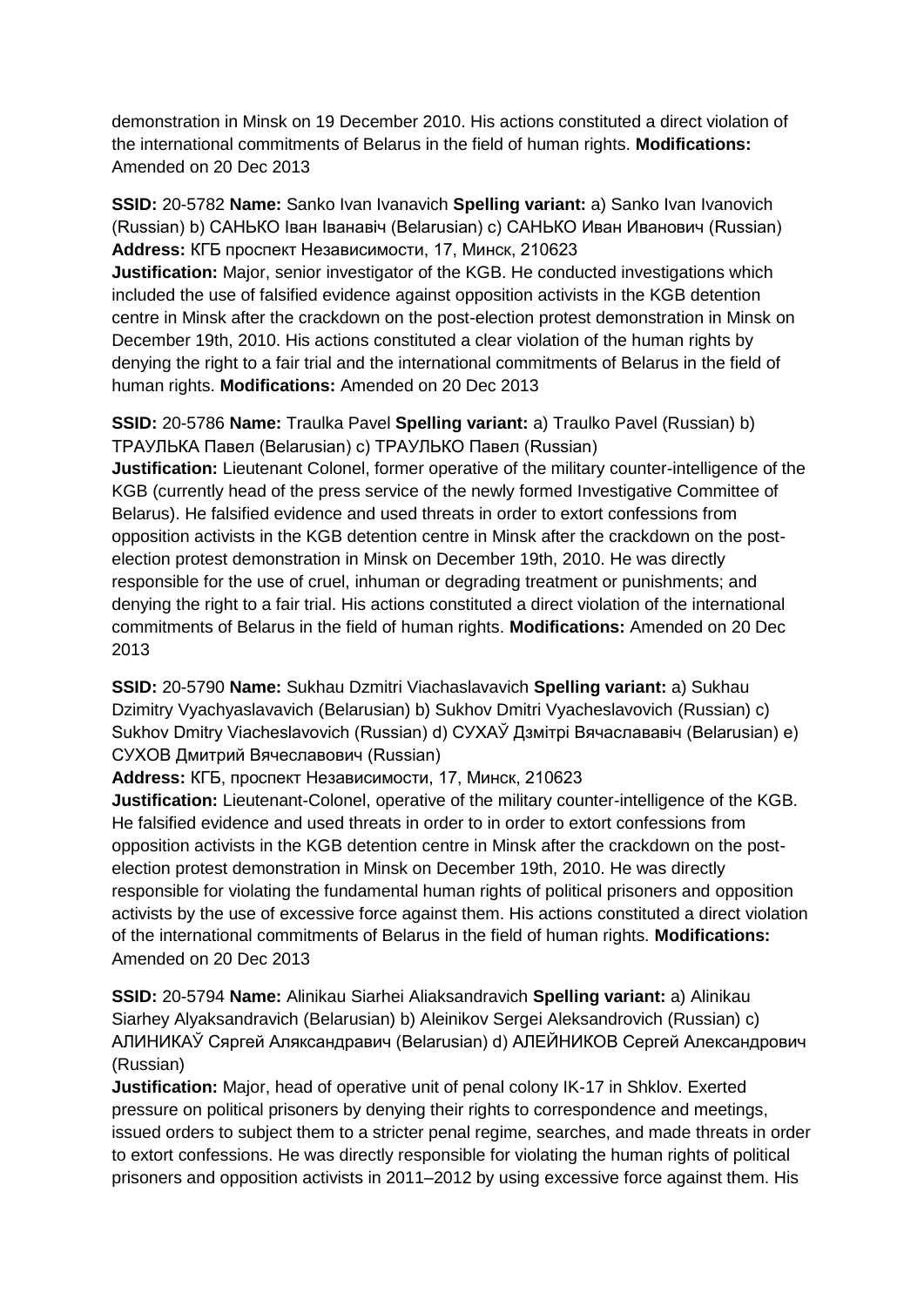actions constituted a direct violation of the international commitments of Belarus in the field of human rights. **Modifications:** Amended on 20 Dec 2013

**SSID:** 20-5798 **Name:** Shamionau Vadzim Iharavich **Spelling variant:** a) Shamenov Vadim Igorevich (Russian) b) Shamyonov Vadim Igorevich (Russian) c) ШАМЁНАЎ Вадзiм Ігаравіч (Belarusian) d) ШАМЁНОВ Вадим Игоревич (Russian)

**Justification:** Captain, head of operative unit of penal colony IK-17 in Shklov. Exerted pressure on political prisoners, denying their rights to correspondence, and made threats in order to extort confessions. Directly responsible for violating the human rights of political prisoners and opposition activists by the use of cruel, inhuman or degrading treatment or punishments. His actions constituted a direct violation of the international commitments of Belarus in the field of human rights. **Modifications:** Amended on 20 Dec 2013

**SSID:** 20-7228 **Name:** Lapo Liudmila Ivanauna **Spelling variant:** a) Lapo Lyudmila Ivanauna (Belarusian) b) Lapo Ludmila Ivanauna (Belarusian) c) Lappo Ludmila Ivanovna (Russian) d) Lappo Liudmila Ivanovna (Russian) e) Lappo Lyudmila Ivanovna (Russian) f) ЛАПО Людміла Іванаўна (Belarusian) g) ЛАППО Людмила Ивановна (Russian) **Address:** Суд Фрунзенского района г. Минска, ул. Д. Марцинкевича, 1, к. 2, Минск, 220092

**Justification:** Judge at Frunzenski District Court of Minsk. In 2010–2011 she fined or sentenced the following representatives of civil society for their peaceful protests: a) 2011.07.07, Melyanets Mikalay, 10 days in prison; b) 2011.06.30, Shastseryk Uladzimir, 10 days in prison; c) 2011.06.30, Zyakaw Eryk, 10 days in prison; d) 2011.04.25, Grynman Nastassiya, 25 daily base units (875 000 BLR); e) 2010.12.20, Nikishyn Dzmitry, 11 days in prison. In 2012–2013 she also sentenced several activists to periods of imprisonment. Repeatedly imposed prison terms and large fines against those involved in peaceful protests and, as a result, she was responsible for the repression of civil society and of the democratic opposition in Belarus. **Modifications:** Amended on 20 Dec 2013

**SSID:** 20-26393 **Name:** Kakunin Alexander Aleksandrovich **Spelling variant:** a) Какунин Александр Александрович (Belarusian) b) Какунiн Аляксандр Аляксандровiч (Russian) **Justification:** Responsible for inhumane treatment of political prisoners D. Bondarenko, A. Sannikau and A. Beliatski in penal colony IK-2 in Bobruisk. Opposition activists were tortured, denied access to lawyers and placed in the solitary confinement in the penal colony under his supervision. Kakunin put pressure on A. Beliatski and A. Sannikau in order to force them to sign an appeal for pardon. **Other information:** Head of penal colony IK-2 in Bobruisk. **Modifications:** Listed on 20 Dec 2013

**SSID:** 20-26398 **Name:** Lopatko Alexander Alexandrovich **Spelling variant:** a) Лопатко Александр Александрович (Belarusian) b) Лапатка Аляксандр Аляксандровiч (Russian) **Justification:** Responsible for inhumane treatment of D. Dashkevich, including tortures and denial of access to legal representation. Lopatko used threats of physical and sexual violence in order to force D. Dashkevich into signing an appeal for pardon. **Other information:** Deputy Head of penal colony IK-9 in Mazyr. **Modifications:** Listed on 20 Dec 2013

**SSID:** 20-26403 **Name:** Trutko Yuriy Igorevich **Spelling variant:** Трутко Юрий Игоревич (Belarusian)

**Justification:** Responsible for inhumane and cruel treatment of political prisoners D.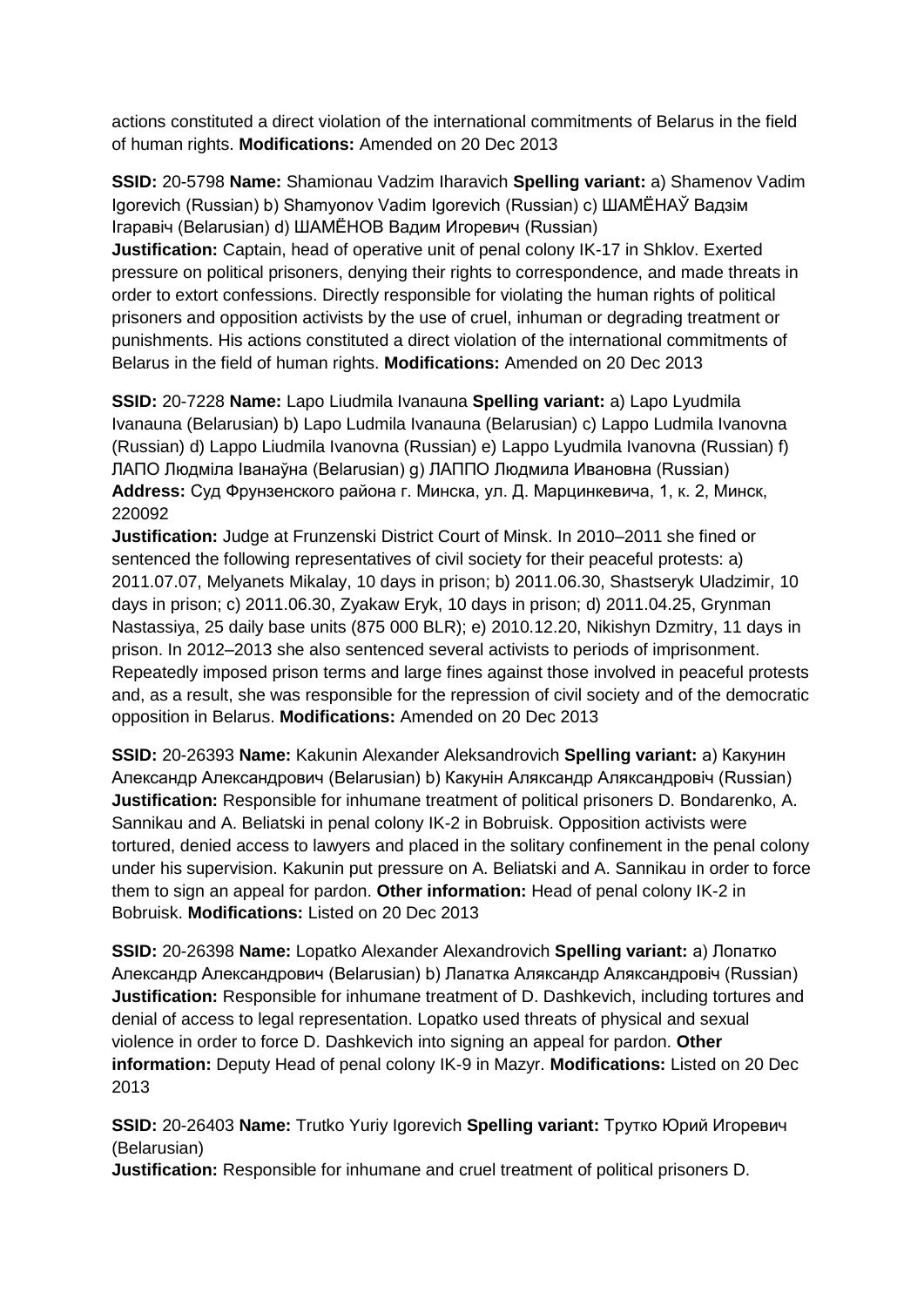Bondarenko, A. Sannikau and A. Beliatski in penal colony IK-2 in Bobruisk. Opposition activists were tortured, denied access to legal representation and placed in the solitary confinement in the penal colony under his supervision. Trutko put pressure on A. Beliatski and A. Sannikau in order to force them to sign an appeal for pardon. **Other information:** Deputy Head of penal colony IK-2 in Bobruisk. **Modifications:** Listed on 20 Dec 2013

## **Entities**

**SSID:** 20-5802 **Name:** Beltechexport **Spelling variant:** ЗАО Белтехэкспорт (Russian) **Address:** Nezavisimost ave., 86-B, Minsk, 220012 (Tel: (+375 17) 263-63-83, Fax: (+375 17) 263-90-12)

**Justification:** Entity formerly owned by Vladimir Peftiyev. Its majority shareholder is Dmitry Gurinovich, Mr Peftiev's former advisor in Velcom. Beltechexport benefits from the regime as the main exporter of arms and military equipment owned by the state or produced by stateowned companies. It supports and provides revenue to the Lukashenka regime by its sale of arms. **Modifications:** Amended on 14 Dec 2012, 20 Dec 2013

**SSID:** 20-5812 **Name:** Private Unitary Enterprise (PUE) BT Telecommunications **Spelling variant:** частное унитарное предприятие ЧУП БТ Телекоммуни- кации (Russian) **Justification:** Entity controlled by Vladimir Peftiyev. **Relation:** Controlled by Peftsieu Uladzimir Paulavich (SSID 20-5300) **Modifications:** Amended on 14 Dec 2012, 20 Dec 2013

**SSID:** 20-5836 **Name:** Beltekh Holding **Spelling variant:** Белтех Холдинг (Belarusian) **Justification:** Entity formerly owned by Vladimir Peftiyev. Its majority shareholder is Dmitry Gurinovich, Mr Peftiyev's former advisor in Velcom. Benefits from and supports the Lukashenka regime, in particular through Beltechexport, which is part of Beltekh Holding. Beltechexport benefits from the regime as the main exporter of arms and military equipment owned by the state or produced by state-owned companies. It supports and provides revenue to the Lukashenka regime by its sale of arms. **Modifications:** Amended on 14 Dec 2012, 20 Dec 2013

**SSID:** 20-5840 **Name:** Spetspriborservice **Spelling variant:** Спецприборсервис (Belarusian)

**Justification:** Entity formerly controlled by Vladimir Peftiyev. This company is part of the BelTech Holding whose majority shareholder is Dmitry Gurinovich, Mr Peftiyev's former advisor in Velcom. **Modifications:** Amended on 14 Dec 2012, 20 Dec 2013

**SSID:** 20-5848 **Name:** LLC Triple **Spelling variant:** ООО ТРАЙПЛ (Belarusian) **Address: a)** Pobediteley Avenue 51/2, Room 15, Minsk, 220035 **b)** Республика Беларусь, проспект Победителей, дом 51, корпус 2, помещение 15, Минск, 220035 **Justification:** Holding company of Iury Chyzh. Iury Chyzh provides financial support to the Lukashenka regime, notably through his holding company LLC Triple.

**SSID:** 20-5853 **Name:** JLLC Neftekhimtrading **Spelling variant:** СООО НефтеХимТрейдинг (Belarusian) **Address:** Minsk **Justification:** Subsidiary of LLC Triple. **Other information:** Registered 2002. **Modifications:** Amended on 20 Dec 2013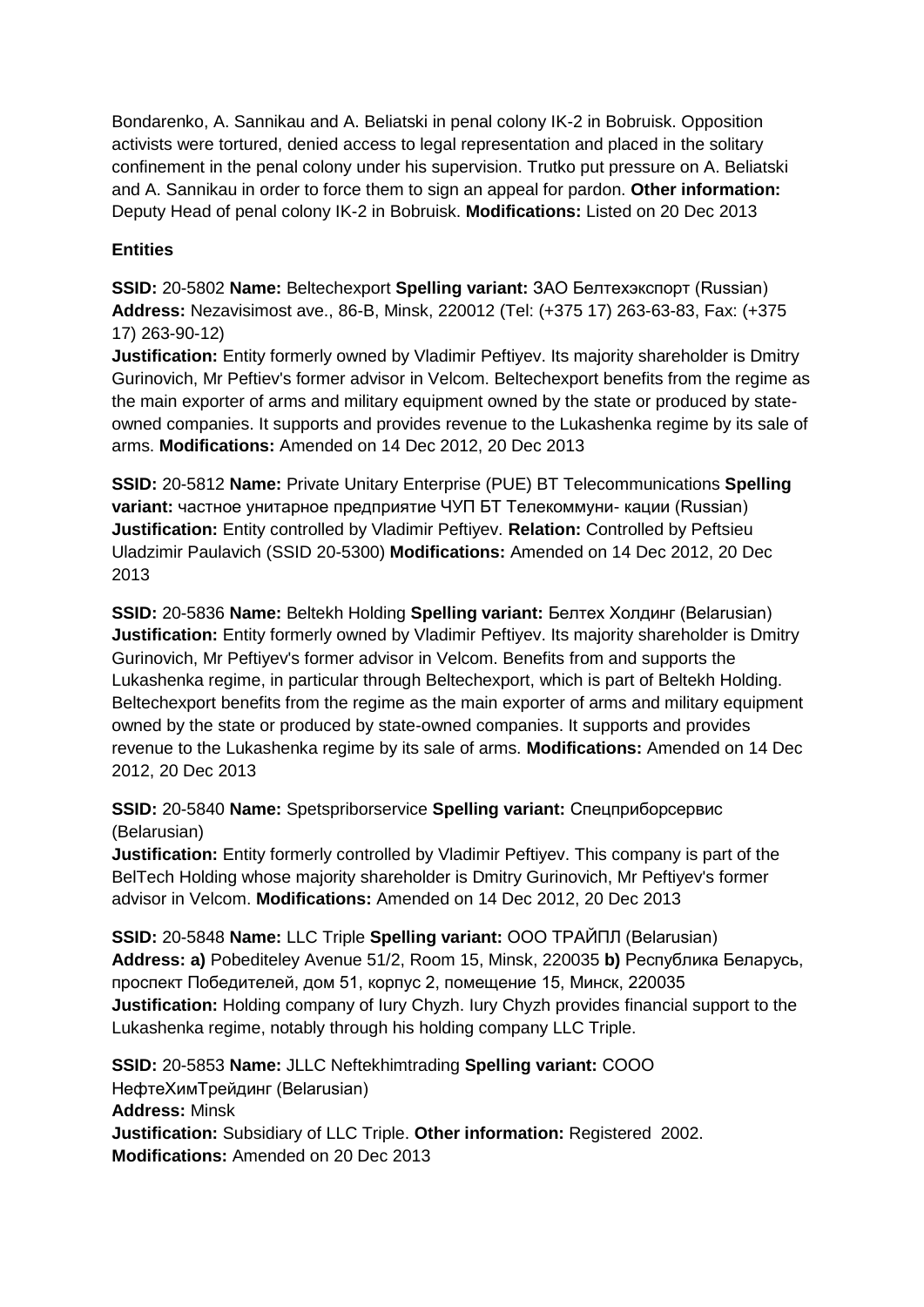**SSID:** 20-5858 **Name:** CJSC Askargoterminal **Spelling variant:** ЗАО Аскарготерминал (Belarusian) **Justification:** Subsidiary of LLC Triple.

**SSID:** 20-5862 **Name:** LLC Triple Metal Trade **Spelling variant:** ООО Трайплметаллтрейд (Belarusian) **Justification:** Subsidiary of LLC Triple.

**SSID:** 20-5866 **Name:** JSC Berezovsky KSI **Spelling variant:** ОАО Березовский комбинат силикатных изделий (Belarusian) **Justification:** Subsidiary of LLC Triple. **Modifications:** Amended on 20 Dec 2013

**SSID:** 20-5870 **Name:** JV LLC Triple-Techno **Spelling variant:** СП ООО Трайпл-Техно (Belarusian) **Justification:** Subsidiary of LLC Triple.

**SSID:** 20-5874 **Name:** JLLC Variant **Spelling variant:** СООО Вариант (Belarusian) **Justification:** Subsidiary of LLC Triple.

**SSID:** 20-5878 **Name:** JLLC Triple-Dekor **Spelling variant:** СООО Трайпл-Декор (Belarusian) **Justification:** Subsidiary of LLC Triple.

**SSID:** 20-5882 **Name:** JCJSC QuartzMelProm **Spelling variant:** СЗАО Кварцмелпром (Belarusian) **Justification:** Subsidiary of LLC Triple.

**SSID:** 20-5886 **Name:** JCJSC Altersolutions **Spelling variant:** СЗАО Альтерсолюшнс (Belarusian) **Justification:** Subsidiary of LLC Triple.

**SSID:** 20-5890 **Name:** JCJSC Prostoremarket **Spelling variant:** СЗАО Простомаркет (Belarusian) **Justification:** Subsidiary of LLC Triple.

**SSID:** 20-5894 **Name:** JLLC AquaTriple **Spelling variant:** СП ООО Акватрайпл (Belarusian) **Justification:** Subsidiary of LLC Triple.

**SSID:** 20-5898 **Name:** LLC Rakowski browar **Spelling variant:** ООО Ракаўскі бровар (Belarusian) **Justification:** Subsidiary of LLC Triple.

**SSID:** 20-5902 **Name:** MSSFC Logoysk **Spelling variant:** ГСОК Логойск (Belarusian) **Justification:** Subsidiary of LLC Triple.

**SSID:** 20-5906 **Name:** Triple-Agro ACC **Spelling variant:** Трайпл-Агро (Belarusian) **Justification:** Subsidiary of LLC Triple.

**SSID:** 20-5910 **Name:** CJCS Dinamo-Minsk **Spelling variant:** ЗАО ФК Динамо-Минск (Belarusian) **Justification:** Subsidiary of LLC Triple.